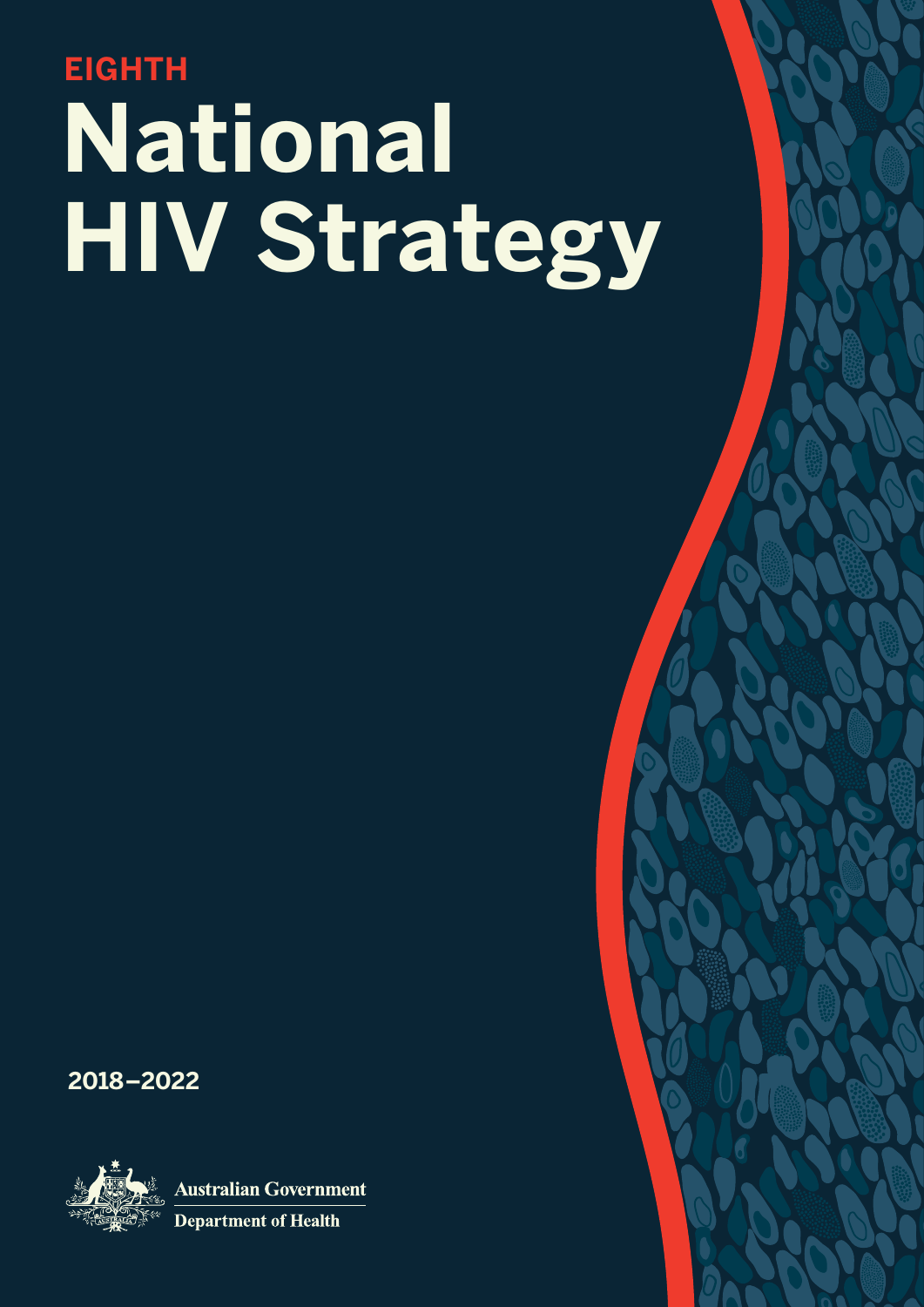#### **Copyright © 2018 Commonwealth of Australia as represented by the Department of Health**

**This work is copyright. You may copy, print, download, display and reproduce the whole or part of this work in unaltered form for your own personal use or, if you are part of an organisation, for internal use within your organisation, but only if you or your organisation:**

- **(a) do not use the copy or reproduction for any commercial purpose; and**
- **(b) retain this copyright notice and all disclaimer notices as part of that copy or reproduction.**

**Apart from rights as permitted by the Copyright Act 1968 (Cth) or allowed by this copyright notice, all other rights are reserved, including (but not limited to) all commercial rights.**

**Requests and inquiries concerning reproduction and other rights to use are to be sent to the Communication Branch, Department of Health, GPO Box 9848, Canberra ACT 2601, or via e-mail to copyright@health.gov.au.**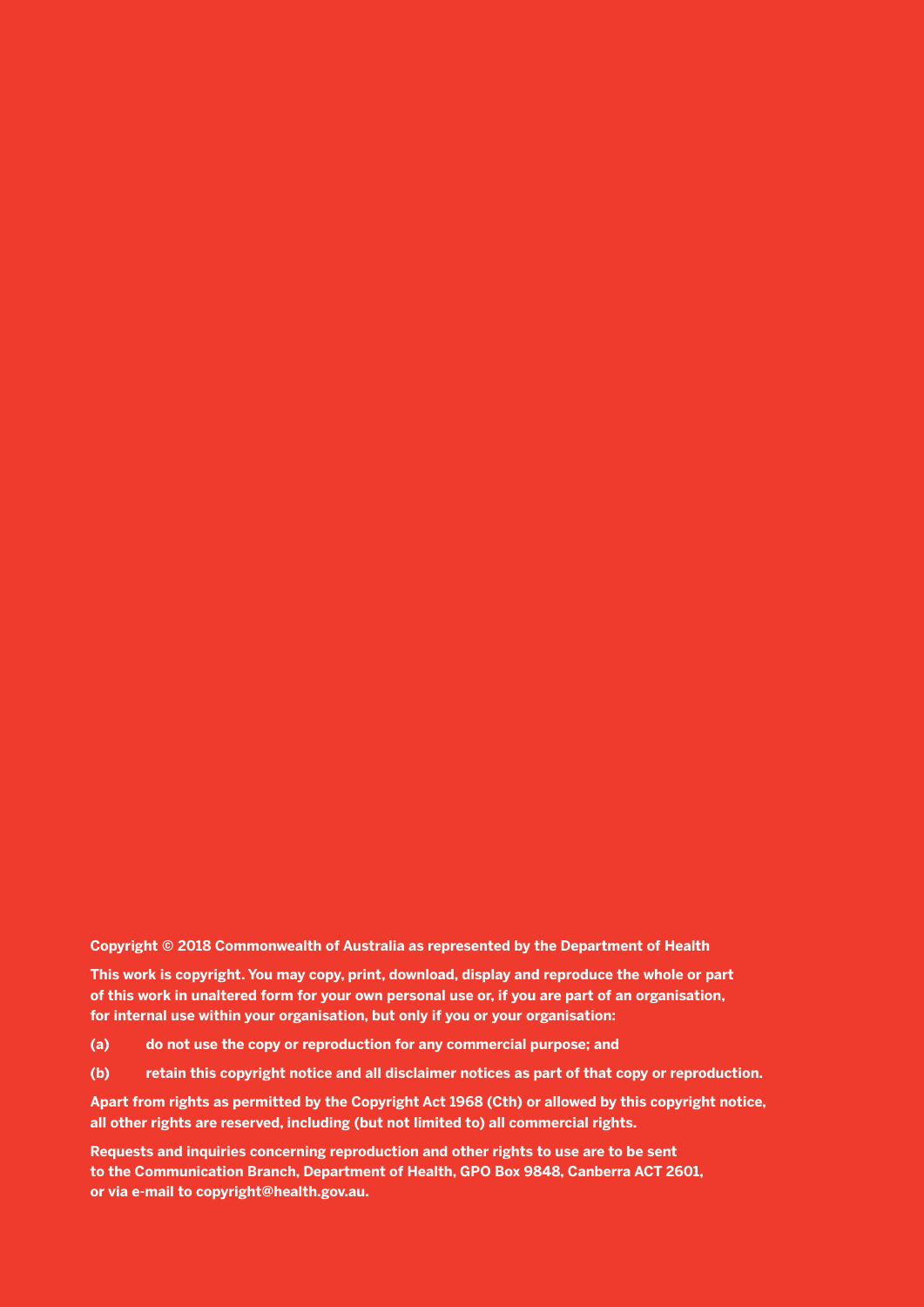## **Foreword**

Australia has continued to make significant progress in addressing blood-borne viruses (BBV) and sexually transmissible infections (STI) over the period of the previous national strategies.

The National BBV and STI Strategies for 2018-2022 set the direction for Australia's continuing response. Together they outline a framework for a high-quality and coordinated national response.

The national strategies are endorsed by all Australian Health Ministers. The ambitious targets and goals outlined in the national strategies will continue to guide Australia's efforts to significantly reduce the transmission of BBV and STI, and improve rates of diagnosis and treatment. Importantly, they will also focus actions on improving the quality of life for people with BBV and/or STI and addressing the stigma people still experience.

The national strategies capitalise on the significant headway that has been made in recent years in our response to BBV and STI. This includes the listing of Pre-Exposure Prophylaxis (PrEP) for HIV prevention, additional HIV treatment medicines, and ensuring the broadest possible access to new direct acting antiviral treatments for hepatitis C on the Pharmaceutical Benefits Scheme. Maintaining our momentum is essential—we now have the potential to considerably advance our response across some critical areas.



The success of these strategies relies on continuing to build a strong evidence base to better inform our responses, evaluating our approaches to identify what is most effective, and further strengthening our workforce, partnerships and connections to priority populations.

These national strategies recognise the considerable work already being progressed collaboratively by governments, community-based organisations, researchers, health professionals and communities.

Despite our efforts, the strategies identify trends of concern and gaps in our response. The development of these strategies has highlighted the significant collegiality and commitment of stakeholders to strengthening our BBV and STI response. With this foundation, Australia can continue to strive to achieve great things, building on our reputation as a world leading model of best-practice.

Aunt

**The Hon Greg Hunt MP** *Minister for Health*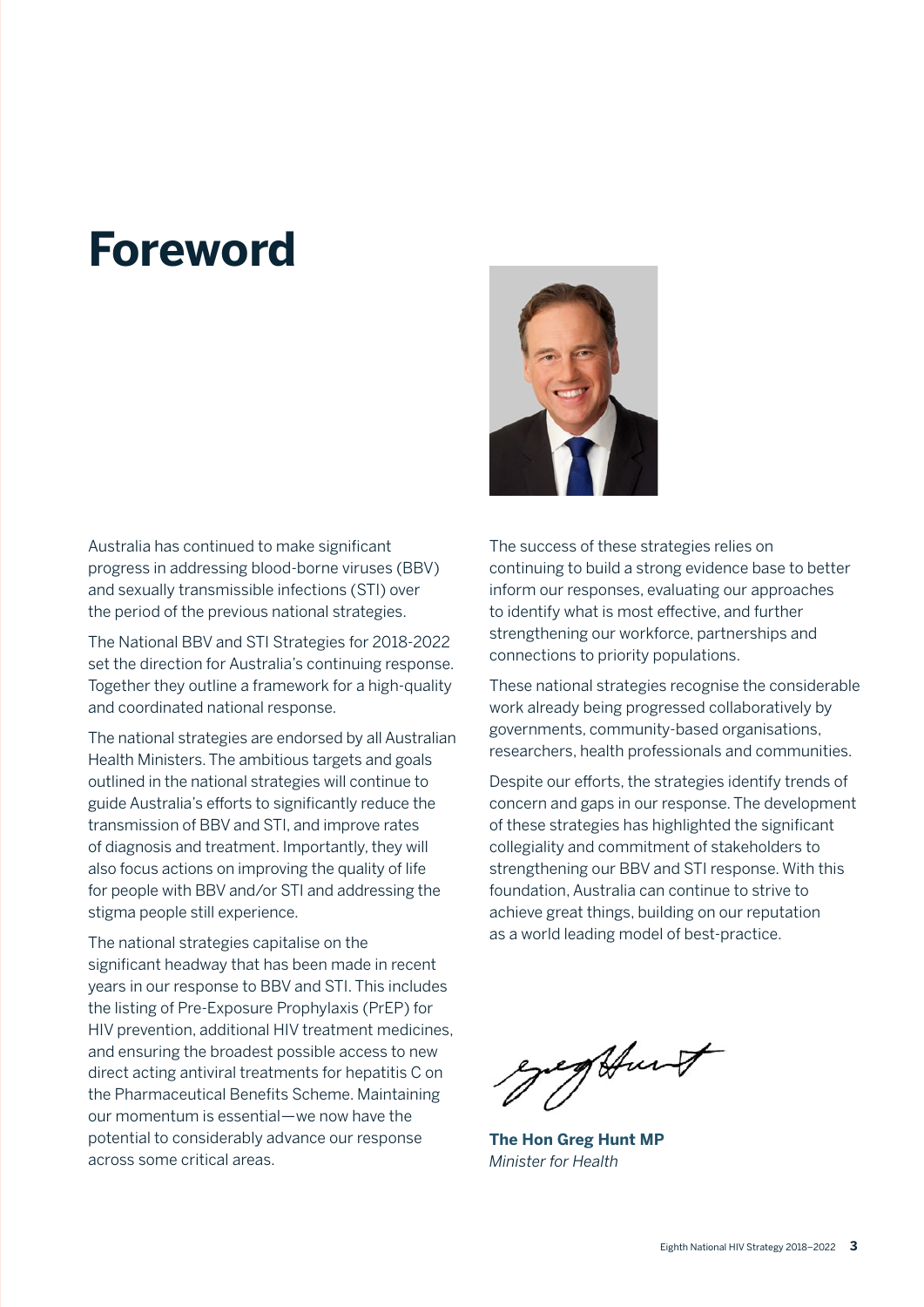## **Contents**

| 1.                            | Introduction                      | 05 |
|-------------------------------|-----------------------------------|----|
| 2                             | Guiding principles                | 08 |
| 3                             | Snapshot of HIV in Australia      | 10 |
| 4                             | About this strategy               | 12 |
| 5.                            | <b>Measuring progress</b>         | 16 |
| 6                             | Priority populations and settings | 18 |
| 7                             | Priority areas for action         | 24 |
| 8                             | Implementing this strategy        | 34 |
| <b>Appendix A: References</b> |                                   | 36 |
|                               |                                   |    |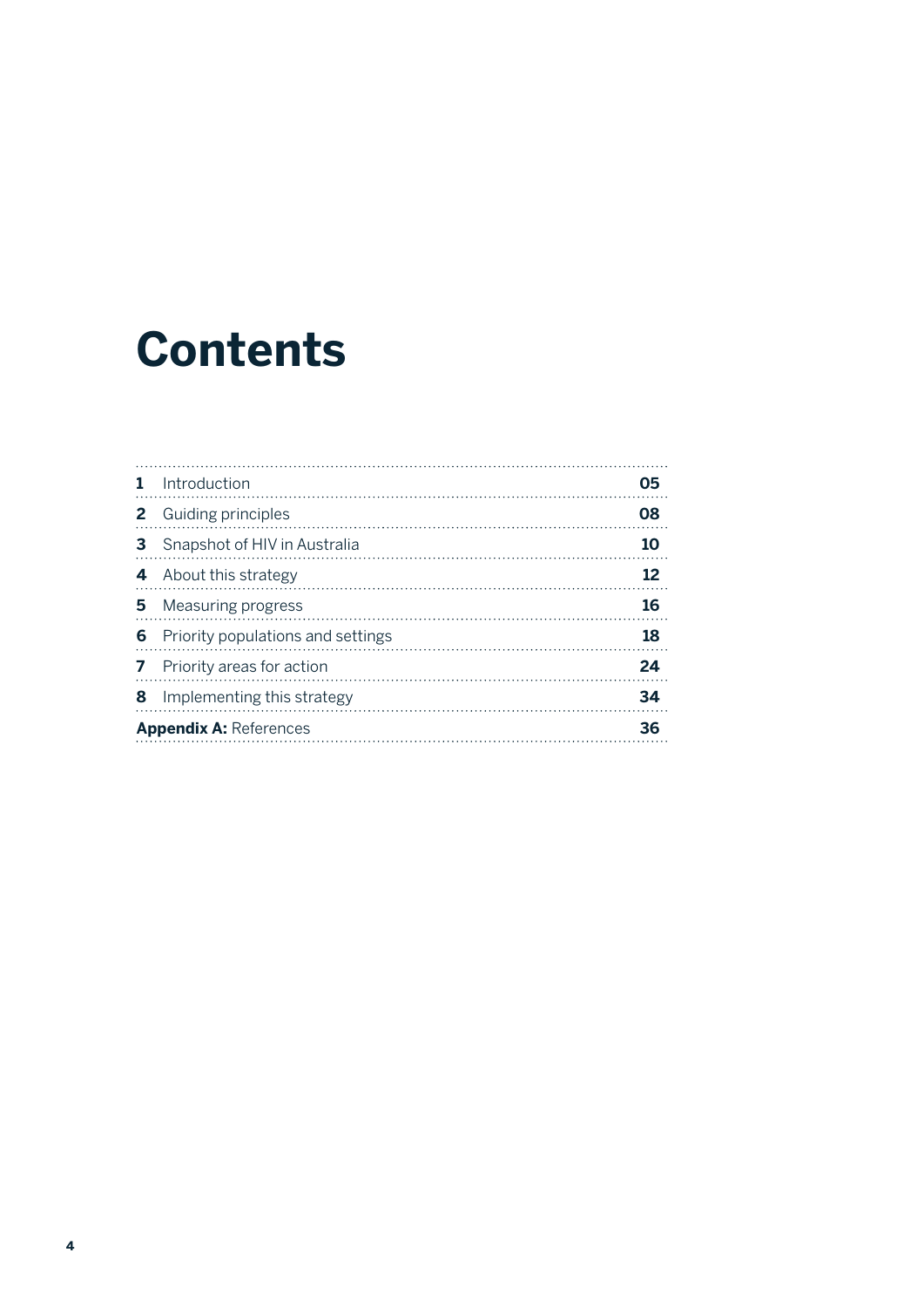## **1.**

## **Introduction**

Since the first cases of AIDS and the discovery of HIV 35 years ago, Australia has made a concerted and sustained effort to respond to the virus. Australia's domestic response to HIV is regarded internationally as a world-leading model of best practice. Australia has a national HIV incidence lower than many other comparable high-income countries<sup>1</sup>.

Despite Australia's success, there is a need to bolster and realign efforts in response to the changes of HIV incidence within priority populations and the changing contribution of risk exposures. Gay men and other men who have sex with men (MSM) continue to bear a high burden of HIV in Australia, and our response needs to maintain a strong focus on this priority population. However, achieving and maintaining low rates of HIV in other populations is also of critical importance. This includes responding to increases in HIV transmission among Aboriginal and Torres Strait Islander people and among heterosexuals. Protecting Australia's achievements in the virtual elimination of HIV among sex workers, mother to child transmission and in people who inject drugs<sup>2</sup> is also essential. Ensuring all people with HIV and those at risk are linked to quality prevention, testing, treatment, care and support services is a priority for Australia, as is addressing HIV-related stigma and discrimination.

Australia's response to HIV needs to capitalise on the promise offered by new technologies and advancements. Medical advances in the treatment of HIV include the availability of more potent, convenient and well-tolerated antiretroviral treatments that allow people with HIV to begin treatment immediately and improve both short-and long-term health outcomes. Research to date has found that people with HIV who take antiretroviral treatment daily as prescribed and achieve and maintain sustained viral suppression<sup>a</sup> have effectively no risk of sexually transmitting the virus to a HIV-negative partner.3,4,5,6 This is known as undetectable equals untransmittable (U=U) and Treatment as Prevention (TasP).

Australia has made significant steps towards providing equitable access to pre-exposure prophylaxis for people at medium and high risk. This, combined with high rates of testing and treatment, has the potential to considerably advance our response to HIV.

Meeting and exceeding international HIV obligations and targets is a critical part of Australia's response. Internationally, Australia supports the 2016 United Nations Political Declaration on HIV and AIDS: On the Fast-Track to Accelerating the Fight against HIV and to Ending the AIDS Epidemic by 2030,7 which provides a global framework for action on HIV. The declaration endorses the UNAIDS 90–90–90 HIV treatment targets.<sup>8</sup>

*a Currently defined as a sustained viral load of less than 200 copies/mL.*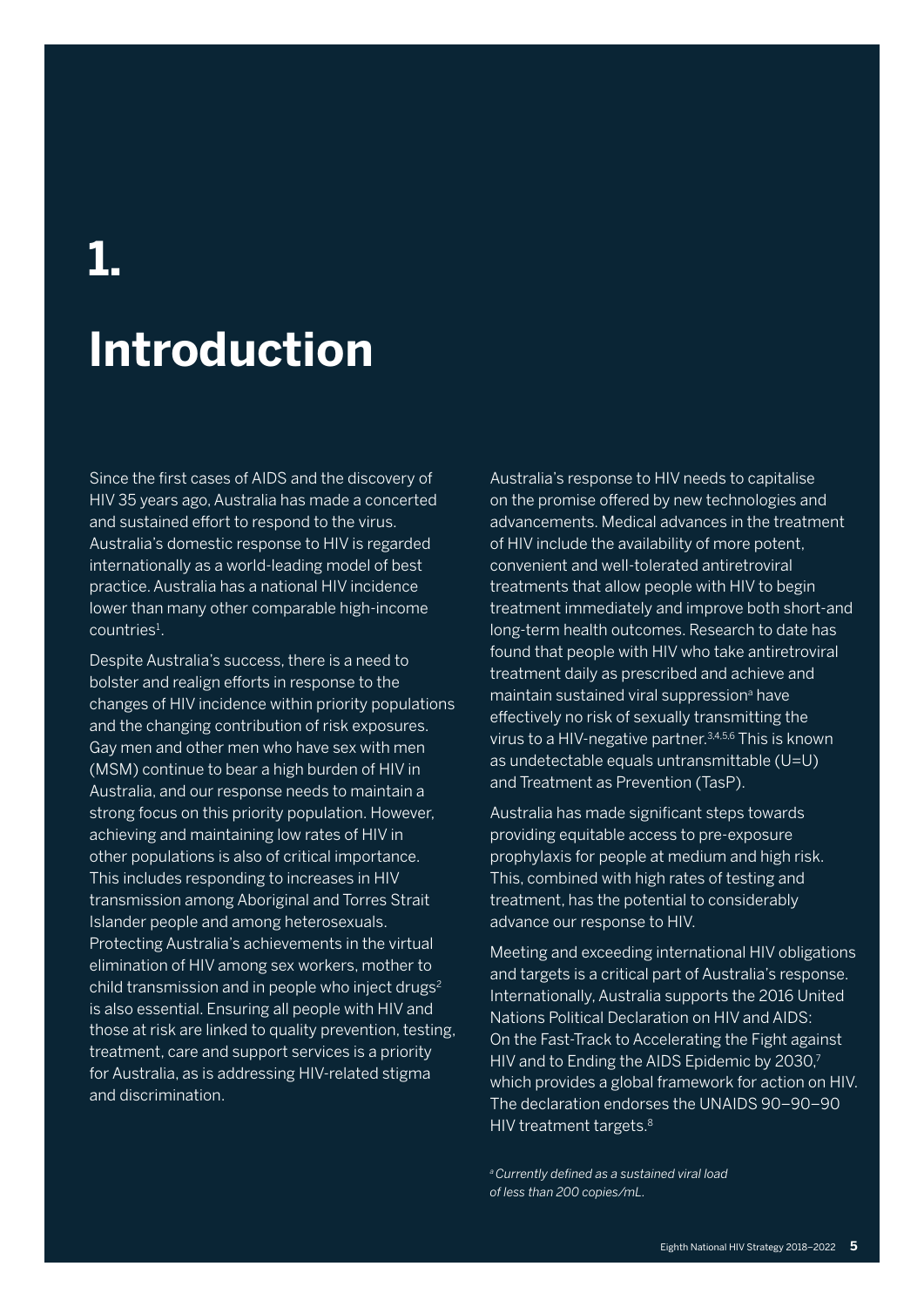The aim of these targets is that, by 2020, 90 per cent of all people with HIV will know their HIV status, 90 per cent of all people with diagnosed HIV infection will receive sustained antiretroviral therapy (treatment coverage) and 90 per cent of all people receiving antiretroviral therapy will have viral suppression. Australia is on track to achieving these targets ahead of 2020, and sights are now set on achieving the UNAIDS Fast-Track 95–95–95 global targets to end the HIV epidemic.9

However, we need to do more than achieve these international targets if we are to reach our goal of virtual elimination of HIV transmission, achieve longer and healthier lives for people with HIV and eliminate stigma and discrimination. A concerted effort is needed by all Australian governments, clinicians, researchers, community and professional organisations, and individuals, to support action in key areas and accelerate an effective and equitable response to HIV. The meaningful involvement of people with HIV and all priority populations is critical to ensuring our efforts are inclusive, responsive and connected to the needs and concerns of these communities.

Since the first national HIV strategy in 1989, Australia's response has been underpinned by a partnership approach between the Australian Government, state and territory governments, people with and affected by HIV, community organisations, researchers and clinicians.

The Australian Government acknowledges the significant contribution of people with HIV and the national community and health peak organisations, and other organisations, representing communities and the clinical workforce over the course of the previous HIV strategies. These organisations, including the Australian Federation of AIDS Organisations; the National Association of People with HIV Australia; the Australian Injecting

and Illicit Drug Users League;

 Scarlet Alliance, Australian Sex Workers' Association; and the Australasian Society for HIV, Viral Hepatitis and Sexual Health Medicine have played a critical role in the success of Australia's response to HIV. This strong foundation and the commitment and work of all partners means that Australia remains well placed to build on the successes of the Seventh National HIV Strategy 2014–2017, realise gains for all priority populations, and achieve the goal of becoming one of the first countries to virtually eliminate new HIV transmissions.

**Gratitude is expressed to those who participated in the stakeholder consultations and contributed to the strategy development process in particular, the members and organisations represented on the Blood Borne Viruses and Sexually Transmissible Infections Standing Committee (see Figure 1).**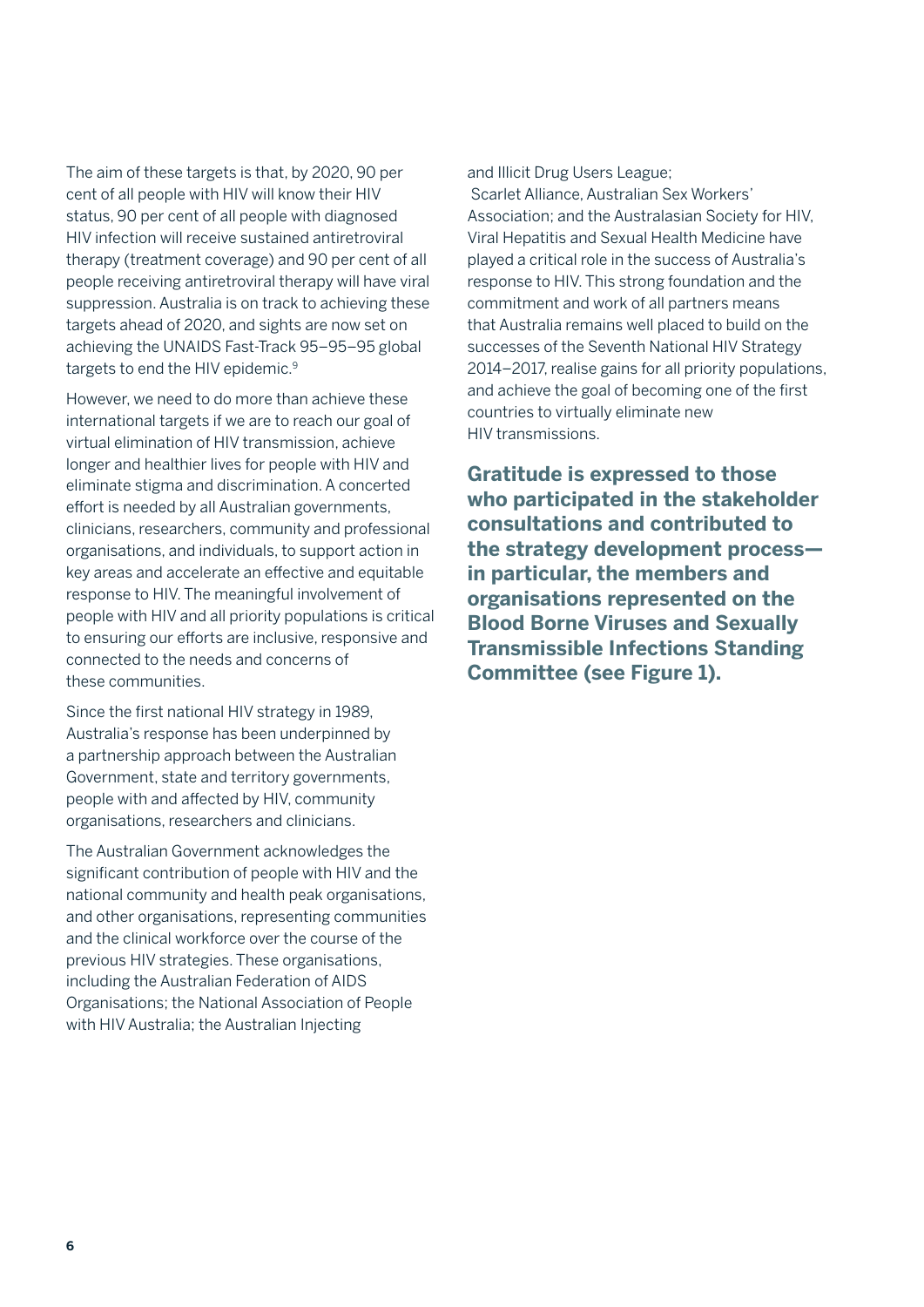**Figure 1: Blood Borne Viruses and Sexually Transmissible Infections Standing Committee (BBVSS)**

### **Peak organisations**

| <b>Australian Federation of AIDS Organisations</b><br>(AFAO)                       |
|------------------------------------------------------------------------------------|
| Australian Indigenous Doctors' Association (AIDA)                                  |
| Australian Injecting & Illicit Drug Users League<br>(AIVL)                         |
| Australasian Society for HIV, Viral Hepatitis and<br>Sexual Health Medicine (ASHM) |
| <b>Hepatitis Australia</b>                                                         |
| National Association of People with HIV Australia<br>(NAPWHA)                      |
| Scarlet Alliance, Australian Sex Workers<br>Association                            |
|                                                                                    |

### **State and territory governments**

| <b>ACT Health</b>                                           |
|-------------------------------------------------------------|
| <b>NSW Ministry of Health</b>                               |
| NT Department of Health                                     |
| Queensland Health                                           |
| SA Department for Health and Wellbeing                      |
| Tasmanian Department of Health and Human<br><b>Services</b> |
| Victorian Department of Health and Human<br><b>Services</b> |
| WA Department of Health                                     |
| Australian Government Department of Health<br>.             |

*BBVSS is a key advisory body reporting to the Australian Health Ministers' Advisory Council through the Australian Health Protection Principal Committee on strategic policy, programs, social issues and activities related to HIV, viral hepatitis and sexually transmissible infections (STI).*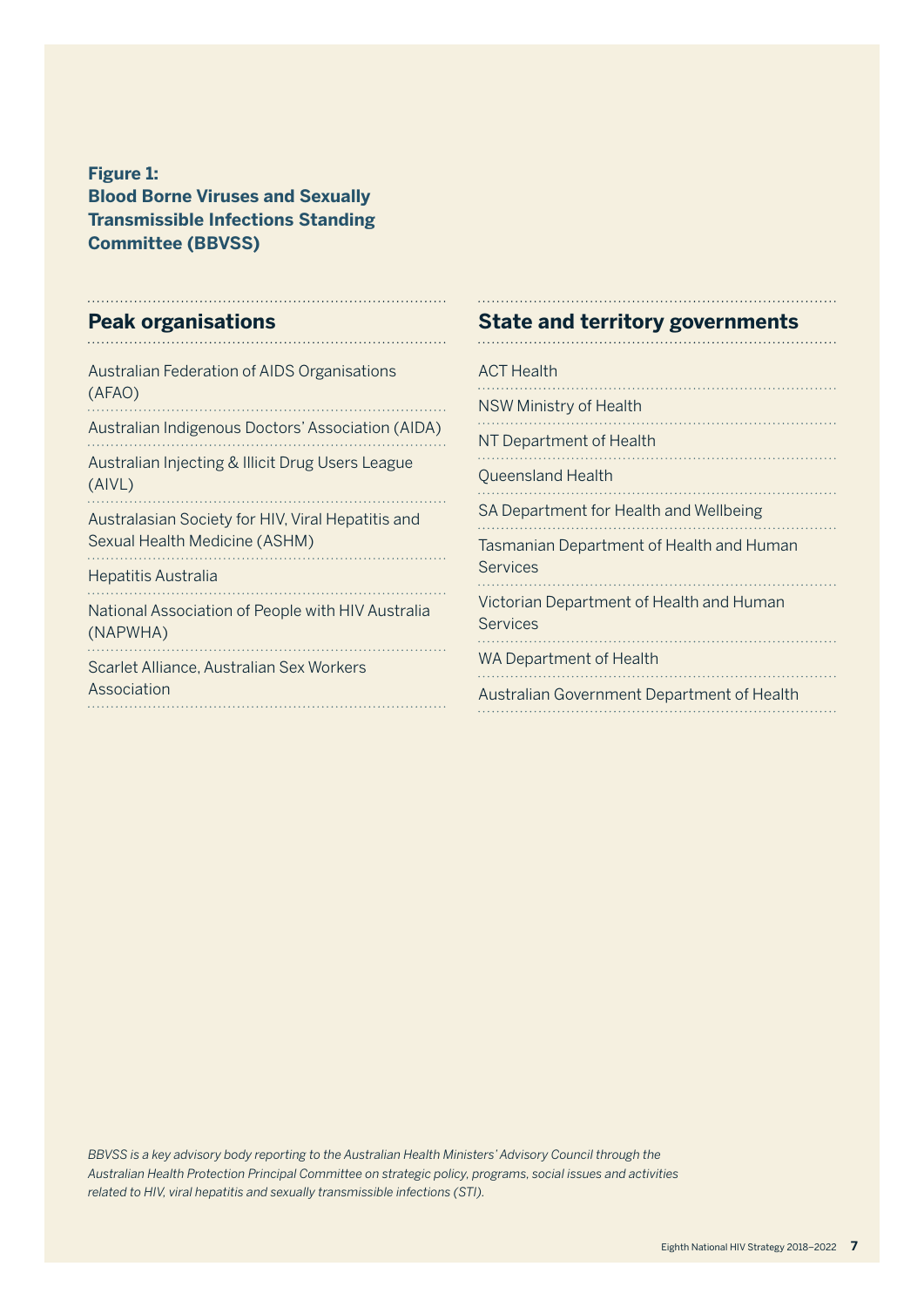## **2.**

## **Guiding principles**

**The Eighth National HIV Strategy 2018–2022 includes guiding principles to support a high-quality, evidence-based and equitable response to HIV. These are included in each of the blood borne viruses (BBV) and sexually transmissible infections (STI) strategies and are drawn from Australia's efforts over time to respond to the challenges, threats and impacts of HIV, viral hepatitis and STI. Perhaps most critical is the ongoing and meaningful participation of people with HIV and affected communities in all aspects of the response. This is central to the partnership approach and is key to the success of this strategy.** 

#### **1. Centrality of people with HIV and meaningful**  involvement of priority populations<sup>b</sup>

The centrality of people with HIV in accordance with the MIPA/GIPA principle and their meaningful participation along with other priority populations is essential to the development, implementation, monitoring and evaluation of effective programs and policies.

#### **2. Human rights**

People with HIV have a right to participate fully in society, without experience of stigma or discrimination. They have the same rights to comprehensive and appropriate information and health care as other members of the community, including the right to the confidential and sensitive handling of personal and medical information.

#### **3. Access and equity**

Health and community care in Australia should be accessible to all, based on need. The multiple dimensions of inequality should be addressed, whether related to gender, sexuality, disease status, drug use, occupation, socio-economic status, migration status, language, religion, culture or geographic location, including custodial settings. Special attention needs to be given to working with Aboriginal and Torres Strait Islander people to close the gap between Aboriginal and Torres Strait Islander health status and that of other Australians.

#### **4. Health promotion**

The Ottawa Charter for Health Promotion provides the framework for effective action under this strategy. It facilitates the active participation of affected communities and individuals to increase their influence over the determinants of their health and the formulation and application of laws and public policies to support and encourage healthy behaviours and respect for human rights.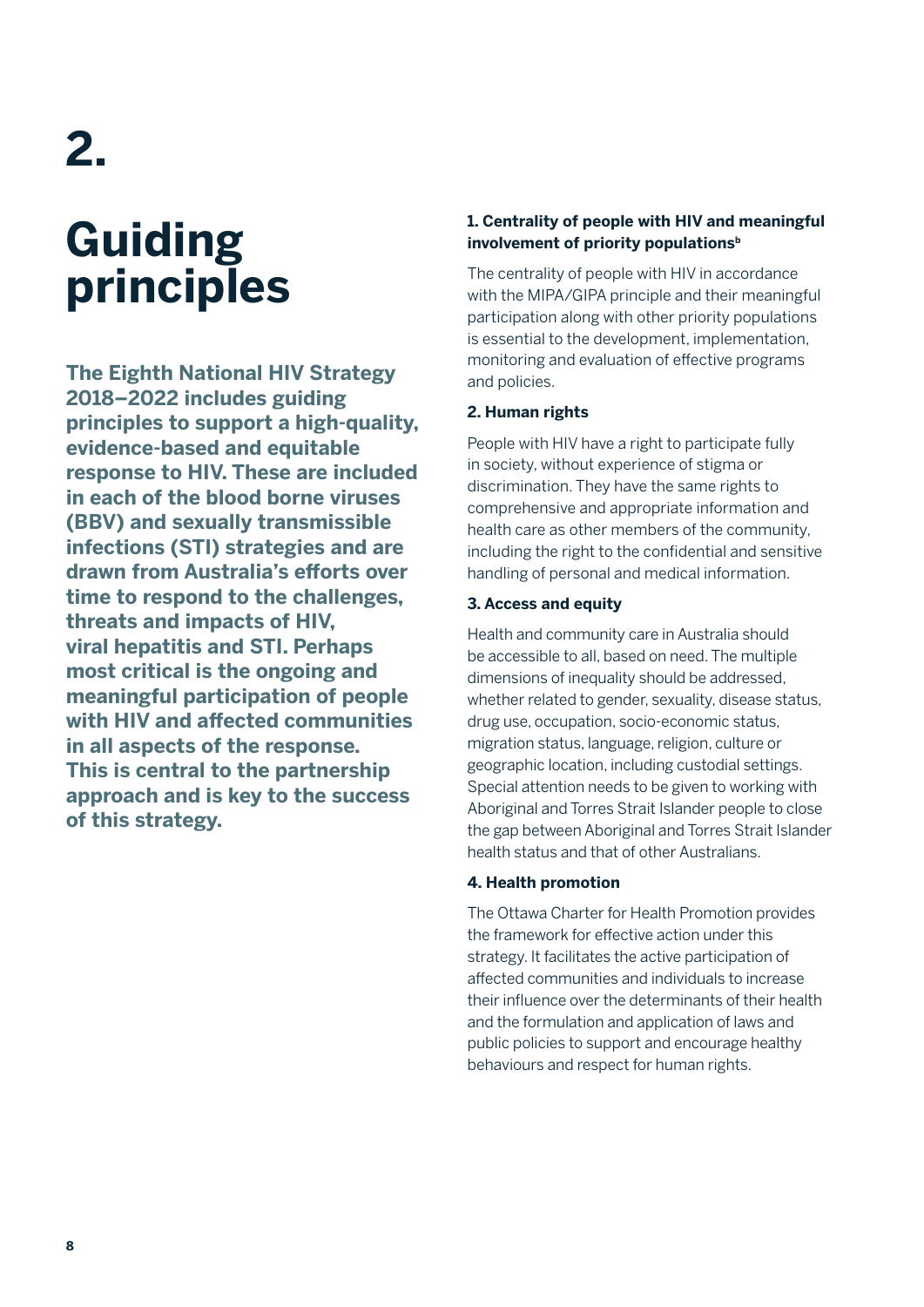#### **5. Prevention**

The transmission of HIV can be reduced through the appropriate combination of evidence-based biomedical, behavioural and social approaches within a supportive enabling environment. Education and prevention programs, together with access to the means of prevention, are prerequisites for adopting and applying prevention measures.

#### **6. Quality health services**

A strong multidisciplinary workforce of motivated, trained and regularly updated health professionals, community and peer-based workers from, and who work with, priority populations are vital to delivering culturally appropriate, high-quality services across Australia. Coordination and integration of health services across a number of settings is essential in order to respond to new technologies, best practice, and to best support people with or at risk of HIV to make informed choices about their treatment and prevention.

#### **7. Harm reduction**

Harm reduction approaches underpin effective measures to prevent transmission of HIV. Approaches include needle and syringe programs, alcohol and other drug treatment programs, counselling and mental health support, and measures to address social determinants of health.

#### **8. Shared responsibility**

Individuals and communities share responsibility to prevent themselves and others from becoming infected and to inform efforts that address education and support needs. Governments and community organisations have a responsibility to provide the necessary information, resources and supportive environments for prevention.

#### **9. Commitment to evidence-based policy and programs**

The national response to HIV has at its foundation an evidence base built on high-quality research and surveillance, monitoring and evaluation. A strong and constantly refining evidence base is essential to meet new challenges, evaluate current and new interventions and develop effective social policy. The development and dissemination of evidence-based national clinical guidelines and other information resources on testing, treatment, care and support is critical.

#### **10. Partnership**

Effective partnerships exist between affected communities, national peak organisations representing the interest of communities, and the clinical workforce, government and researchers. These relationships are characterised by consultation, cooperative effort, clear roles and responsibilities, meaningful contributions, empowerment, respectful dialogue and appropriate resourcing to achieve the goals of the strategies. It includes leadership from the Australian, state and territory governments and the full cooperative efforts of all members of the partnership to implement agreed directions.

*bThe MIPA/GIPA Principle (Greater Involvement of PLHIV) is from the Paris AIDS Summit Declaration in 1994, endorsed by Australia and 42 other countries. Available at: [http://data.unaids.org/pub/](http://data.unaids.org/pub/briefingnote/2007/jc1299_policy_brief_gipa.pdf) [briefingnote/2007/jc1299\\_policy\\_brief\\_gipa.pdf](http://data.unaids.org/pub/briefingnote/2007/jc1299_policy_brief_gipa.pdf)*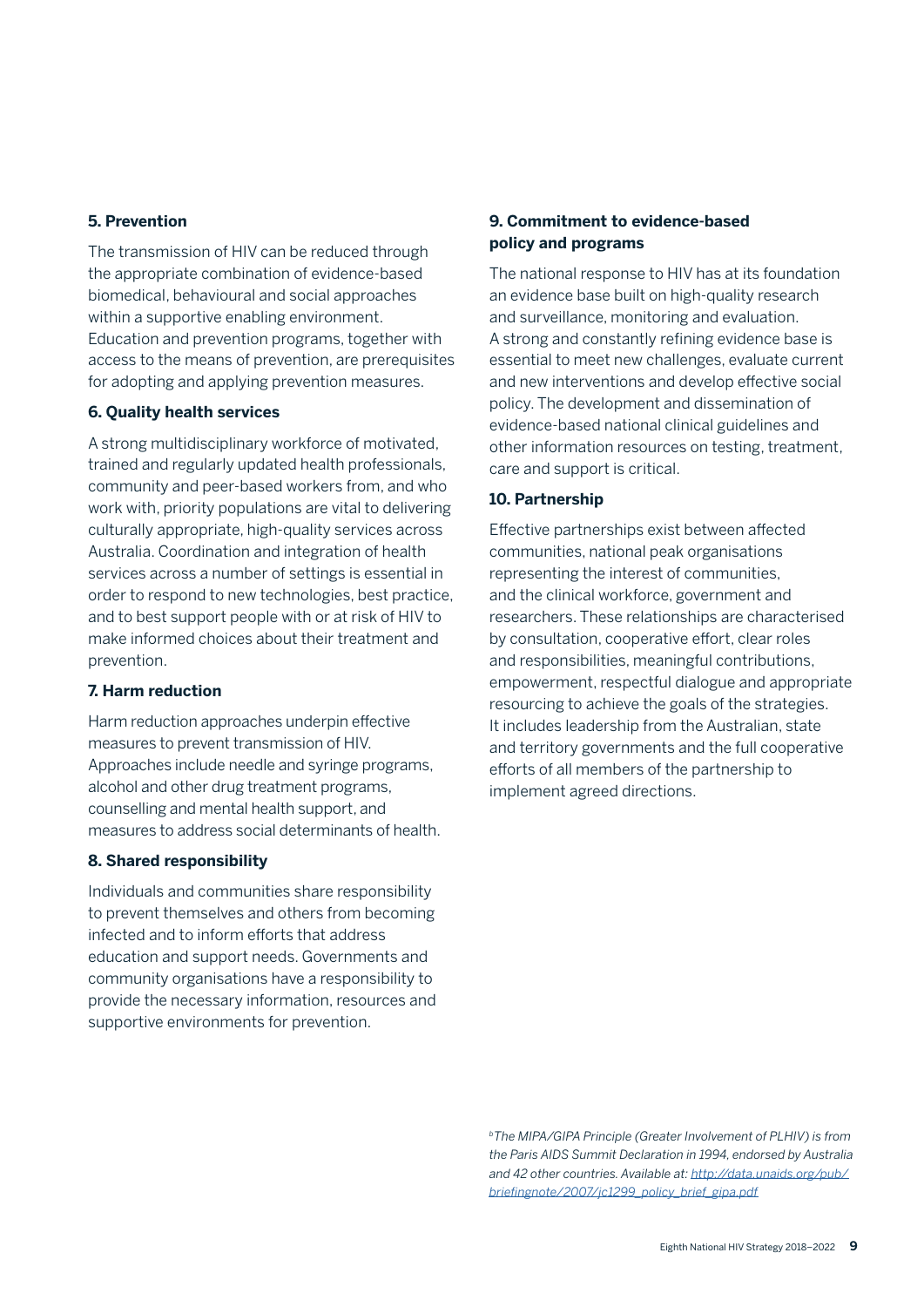## **3. Snapshot of HIV in Australia**

### **Figure 2: Snapshot of HIV in Australia2,3,4,5,6,10,11,12**



### **What is HIV**

Human immunodeficiency virus (HIV) is a virus that impairs the body's immune system by reducing CD4 T cells. Acquired Immune Deficiency Syndrome (AIDS) is the late stage of HIV infection. Progression to AIDS is rare in Australia.



#### **Routes of transmission**

HIV is transmissible by sexual and blood contact as well as from mother to child during child birth or through breastfeeding. The main route of HIV transmission in Australia continues to be sexual contact between men.



### **What health issues does it cause?**

Without treatment, HIV damages the immune system which can lead to serious infections and cancers over time.

With treatment, people with HIV who are diagnosed early can experience normal life expectancy and not develop AIDS. However, people with HIV may experience comorbidities such as cardiovascular disease, kidney disease, various cancers.

Stigma and discrimination in relation to HIV can have significant impacts on health outcomes and can lead to social isolation and poorer mental health.

Discriminatory or unfair treatment increases the negative impact on the health status of people with HIV. Stigma and discrimination have been correlated with poor access to health care and can create barriers to services and support.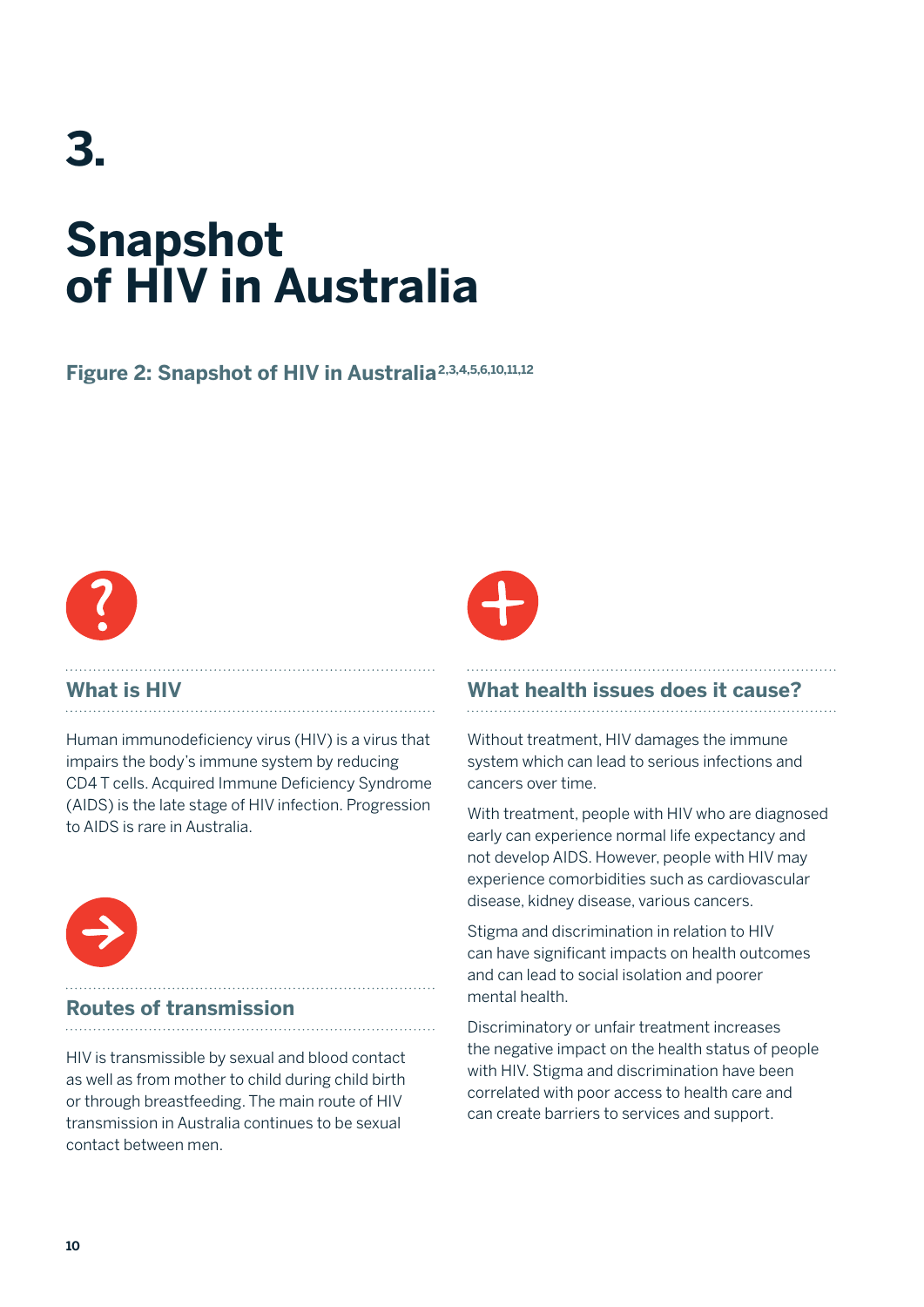

#### **How is it managed?**

There is currently no effective cure for HIV. Antiretroviral treatment (ART) can suppress the virus to undetectable levels, which prevents disease progression and makes onward transmission rare. Managing comorbidities and improving quality of life for people with HIV are essential components of HIV management.

#### **New diagnoses**

The number of HIV notifications newly diagnosed in Australia has **remained stable** from 2012—2016, with **1013** new diagnoses in 2016.

#### **Prevalence**

**26 444** (0.1% of total population) people with HIV in 2016.

Estimated **7.3%** prevalence among gay and bisexual men.\*

Estimated **1.4%** prevalence among people who inject drugs.

#### **Testing and care**

Of the estimated 26 444 people living with HIV in 2016:

• **89%** were diagnosed by the end of 2016 And of those diagnosed:

• **95%** were retained in care

• **86%** were receiving ART, and of those on ART, **93%** had achieved viral suppression.

#### **Prevention**

Prevention strategies include: condoms and other safe sex practices; Treatment as Prevention (TasP); safer injecting drug use practices; increasing testing rates; reducing time between infection and diagnosis; early and sustained treatment to achieve undetectable viral load; retention in care; raising community awareness through effective prevention messages; peer education; pre-exposure prophylaxis (PrEP) and post-exposure prophylaxis (PEP).

People with HIV have an important role to play in HIV prevention, including through their knowledge and experience of treatment, as community educators and in preventing onward HIV transmission. Research to date has found that people with HIV who take ART and achieve and maintain sustained viral suppression<sup>#</sup> have effectively no risk of sexually transmitting the virus to an HIV-negative partner. This is commonly referred to as undetectable = untransmittable or U=U.

PrEP is an antiretroviral treatment that allows people who do not have HIV but who are at medium or high risk of being infected, to prevent infection by taking a daily pre-exposure prophylaxis.

PEP is an ART that can be taken after being potentially exposed to HIV, in order to prevent becoming infected.

There is currently **no vaccine** for HIV.

*\* As defined by the Gay Community Periodic Surveys #Currently defined as a sustained viral load of less than 200 copies/mL*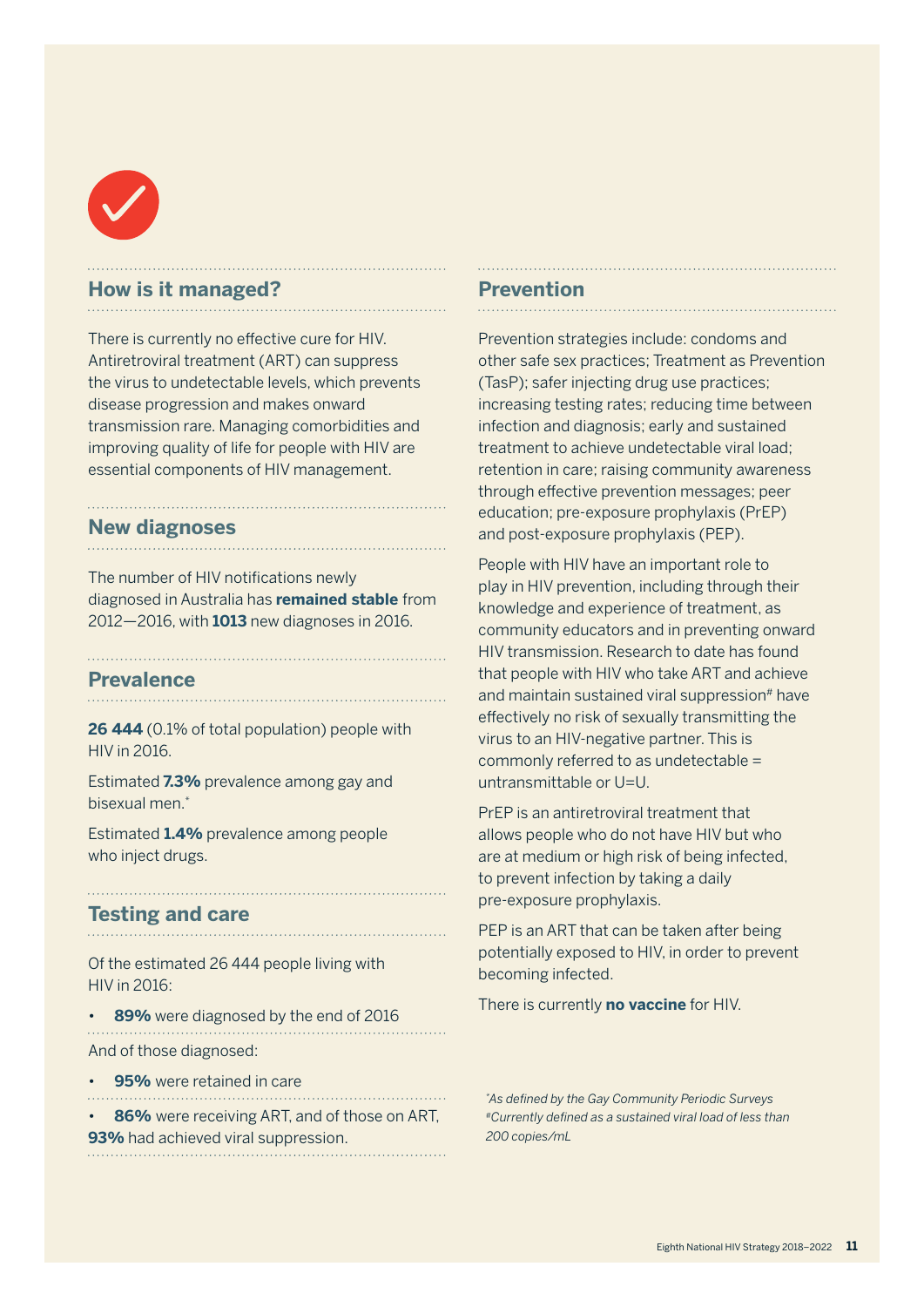## **4.**

## **About this strategy**

**The Eighth National HIV Strategy sets the direction for Australia's continuing response to HIV for 2018 to 2022. It builds on achievements and lessons learned from previous strategies.** 

It is one of five national strategies that, together, outline a framework for a high-quality and coordinated national response to BBV and STI in Australia. These five strategies are:

#### **1. Third National Hepatitis B Strategy 2018–2022**

```
2. Fifth National Hepatitis C Strategy 
2018–2022
```
**3. Eighth National HIV Strategy 2018–2022 (this strategy)**

**4. Fourth National Sexually Transmissible Infections Strategy 2018–2022**

. . . . . . . . . . . . .

**5. Fifth National Aboriginal and Torres Strait Islander Blood Borne Viruses and Sexually Transmissible Infections Strategy 2018–2022.**

Each strategy has a specific focus but shares some structural elements, including guiding principles, goals, targets, priority areas (see Section 5, 'Measuring progress') and defined priority populations. Also, all five national BBV and STI strategies have key priority areas for action, including education and prevention, testing, treatment and management, equitable access and coordination of care, workforce, improving data and surveillance, and stigma and discrimination.

The Eighth National HIV Strategy aims to provide a framework for the efforts of all partners in the response to HIV, guide resourcing decisions and monitor progress. It is informed by progress made under the Seventh National HIV Strategy 2014–2017; the effectiveness of current and past responses to HIV in Australia and internationally; the identification of gaps and opportunities; and consultation with governments, community organisations, researchers, health professionals and other stakeholders across the country. This strategy is also informed by, and responds to, a range of surveillance data and research on HIV in Australia and its impact on priority populations.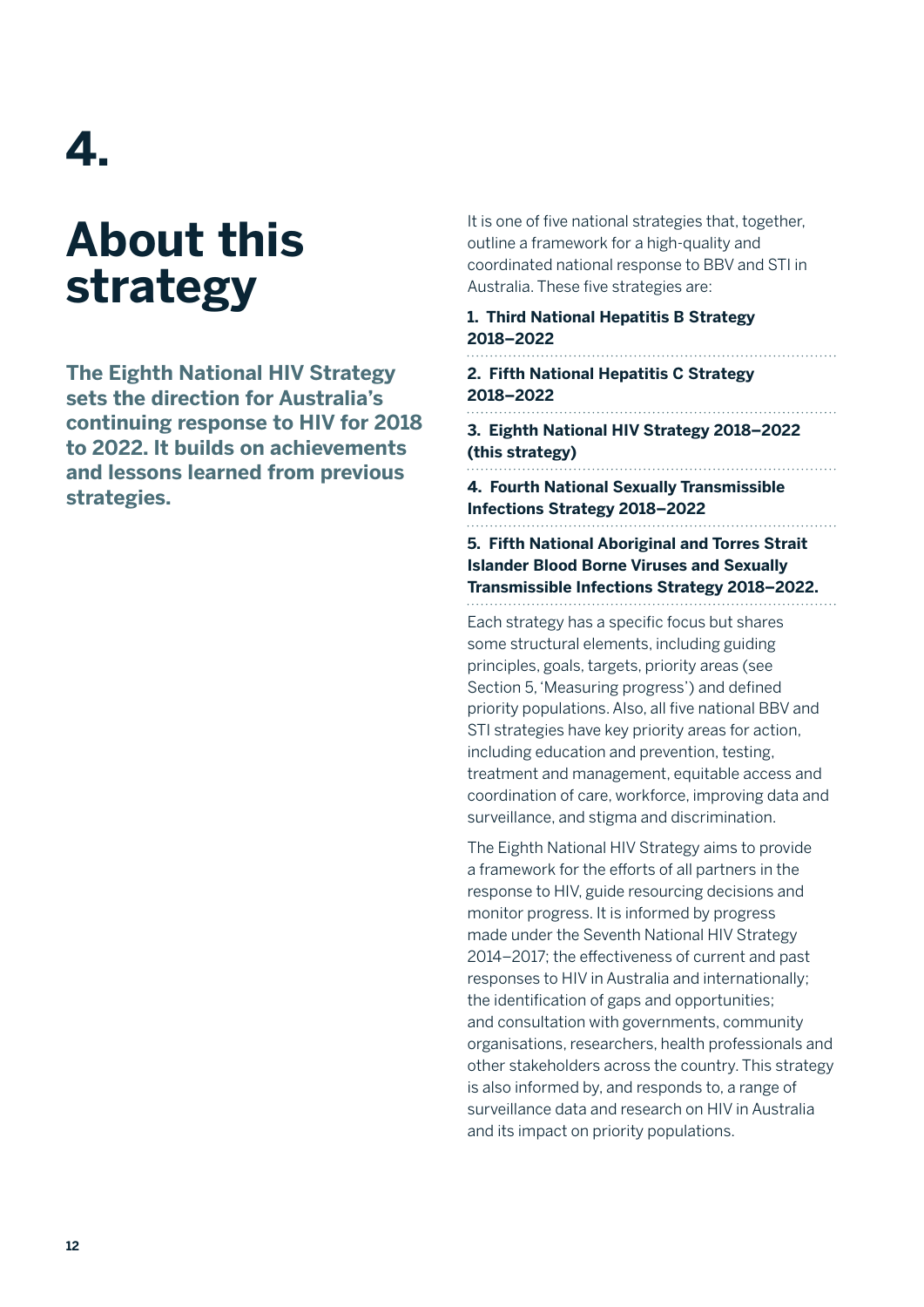This strategy complements other jurisdictional, national and international policy documents that contribute to the HIV response and supports the achievement of existing commitments. These include:

- state and territory HIV strategies
- • Australian Health Ministers AIDS 2014
- 

Legacy Statement

• National Strategic Framework for Aboriginal and Torres Strait Health Plan 2013–2023

• National Drug Strategy 2017–2026 

• Action Plan: Enhanced response to addressing sexually transmissible infections (and blood borne viruses) in Indigenous populations

- Aged Care Diversity Framework
- 

• World Health Organization (WHO) Global Health Sector Strategy on HIV 2016–2021 

• 2016 United Nations Political Declaration on HIV and AIDS: On the Fast-Track to Accelerating the Fight against HIV and to Ending the AIDS Epidemic by 2030

• Regional Action Plan on the Triple Elimination of Mother-to-Child Transmission of HIV, Hepatitis B and Syphilis. 

This strategy also supports progress towards Sustainable Development Goal 3 ('Ensure healthy

lives and promote well-being for all at all ages') of the United Nations 2030 Agenda for Sustainable Development.

This strategy acknowledges that some states and territories have set or may set different targets to drive progress and that the goals and targets of this strategy are intended to facilitate jurisdictional efforts. Wherever possible, jurisdictions are encouraged to match or exceed the targets of this strategy.

Further detail on the implementation of this strategy, including the associated action plan, is provided in Section 8, 'Implementing this strategy'.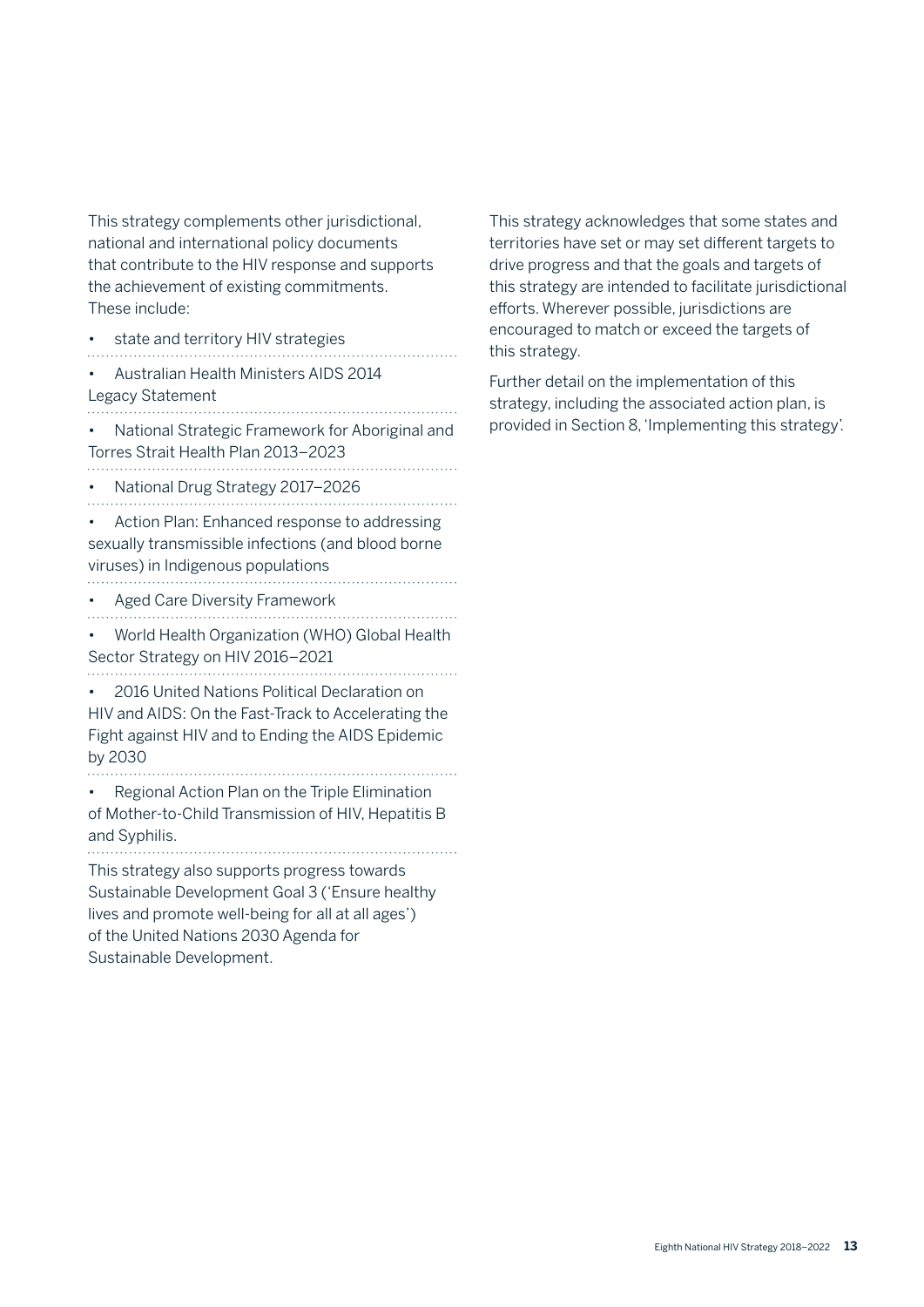### **Progress under the Seventh National HIV Strategy 2014–2017**

Progress under the Seventh National HIV Strategy 2014–2017 provides a context for the achievements in Australia to date (see Figure 3). These achievements reflect the joint efforts of governments, community organisations, affected communities, researchers and clinicians through the partnership approach.

### **Figure 3: Key achievements under the Seventh National HIV Strategy 2014–2017 2**



Highly successful needle and syringe programs coupled with services provided by peer-based organisations have ensured **low prevalence amongst people who inject drugs**

Continued health promotion and prevention efforts of peer-based sex worker organisations have sustained the **low prevalence of HIV among sex workers**

High quality antenatal care has sustained the **virtual elimination of mother-to-child transmission**



Community mobilisation and community-led education programs among gay men have continued to contribute to the **stabilisation in HIV notifications** from 2012 to 2016

A broad community and clinical effort to expand testing coverage, including through making testing easier and more accessible, has **increased testing rates for gay**  and bisexual men<sup>c</sup>



By the end of 2017, approximately **15 351 people** who are at higher risk of acquiring HIV were enrolled in **pre-exposure prophylaxis (PrEP) trials conducted by states and territories**, and this has continued to grow. The impact of these trials on national HIV transmission rates is expected to be observed over the coming years.

An **increase in treatment uptake**, with an estimated 86% of people diagnosed with HIV receiving antiretroviral therapy and 93% of people on ART having a suppressed viral load in 2016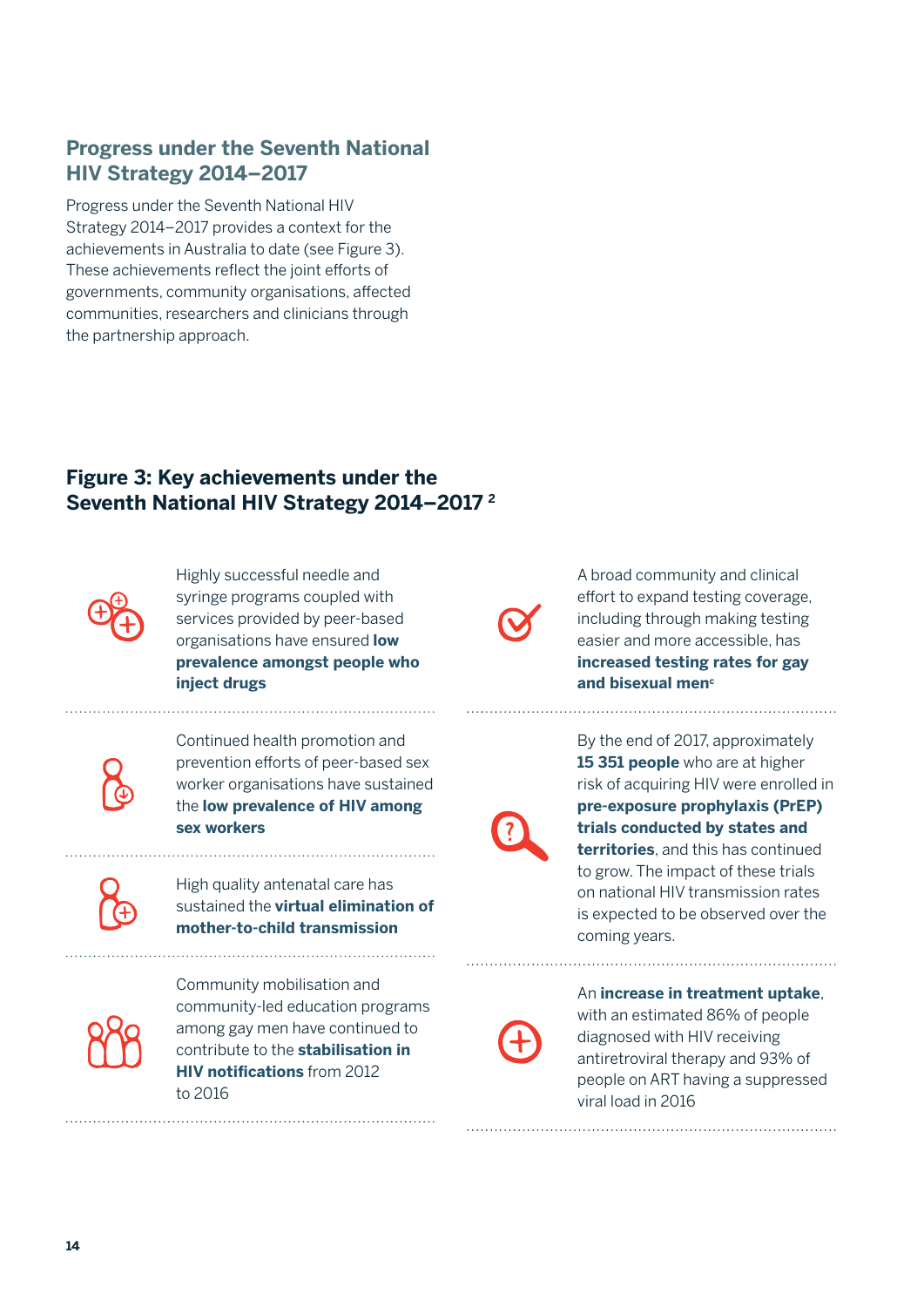While progress under the Seventh National HIV Strategy 2014–2017 has been notable in some areas, there are challenges remaining that need to be overcome.

Overall, Australia's HIV prevalence among the general population remains one of the lowest among developed countries. There are approximately 26 000 people estimated to currently be living with HIV.<sup>2</sup> The number of new HIV cases diagnosed each year has remained stable at around 1000 people over the past five years.<sup>2</sup>

Australia has made significant gains in a number of areas. It has sustained the virtual elimination of mother to child HIV transmission and low rates of HIV amongst sex workers and people who inject drugs; it has significantly increased treatment uptake by people diagnosed with HIV; and it has effectively maintained prevention programs for priority populations.

The following summarises progress in relation to the specific targets set under the previous strategy:

• Australia has sustained the virtual elimination of HIV among sex workers, among people who inject drugs and mother-to child transmission in line with the targets of the previous strategy. This has been partly a result of the maintenance of effective prevention programs targeting sex workers and people who inject drugs, which was also a target of the previous strategy. . . . . . . . . . . . . . .

• Treatment coverage of people with HIV was 86 per cent in 2016.<sup>2</sup> It is likely that in the near future, Australia will achieve the target of 90 per cent of people diagnosed with HIV being on treatment, which was a target of the previous strategy and is also an agreed UNAIDS target. 

• Sexual transmission (both male-to-male and heterosexual) remained static between 2012 and 2016, and the target of a 50 per cent reduction in sexual transmission of HIV by 2015 was not achieved.2

The rate of newly diagnosed HIV among Aboriginal and Torres Strait Islander people increased by 30 per cent between 2012 and 2016. Rates of diagnoses more than doubled in the period since 2008 (from 19 in 2008 to 46 in 2016).<sup>13</sup> The previous strategy's target of sustaining low general population rates of HIV in Aboriginal and Torres Strait Islander people and communities was not achieved. This is of great concern.

Gay men and other MSM continue to be the most commonly reported population group exposed to HIV. Nationally, 70 per cent (712) of cases in 2016 were attributed to this priority population.<sup>2</sup> There are also increasing rates of transmission among gay men and other MSM from Asia2—an issue that requires specific attention.

Further detail about the epidemiology of HIV in specific priority populations is provided in Section 6, 'Priority populations'.

During the period of the previous strategy, work commenced on the development of an indicator to measure progress in achieving the objective of eliminating the 'negative impact of stigma, discrimination, and legal and human rights issues on people's health'. This indicator will be used to measure progress under this strategy.

The limited progress demonstrated against some targets of the previous national strategy, including an increase in rates of HIV among Aboriginal and Torres Strait Islander people and the stabilisation of sexual transmission, indicate that a revitalised response to these challenges is needed.

*c Where the term 'gay and bisexual men' is used in the document, this is a reflection of the methodology utilised for the dataset described—notably, the data collected by the Australian Collaboration for Coordinated Enhanced Sentinel Surveillance (ACCESS). For the purposes of this strategy, the terminology used elsewhere is 'gay men and other men who have sex with men (MSM)'.*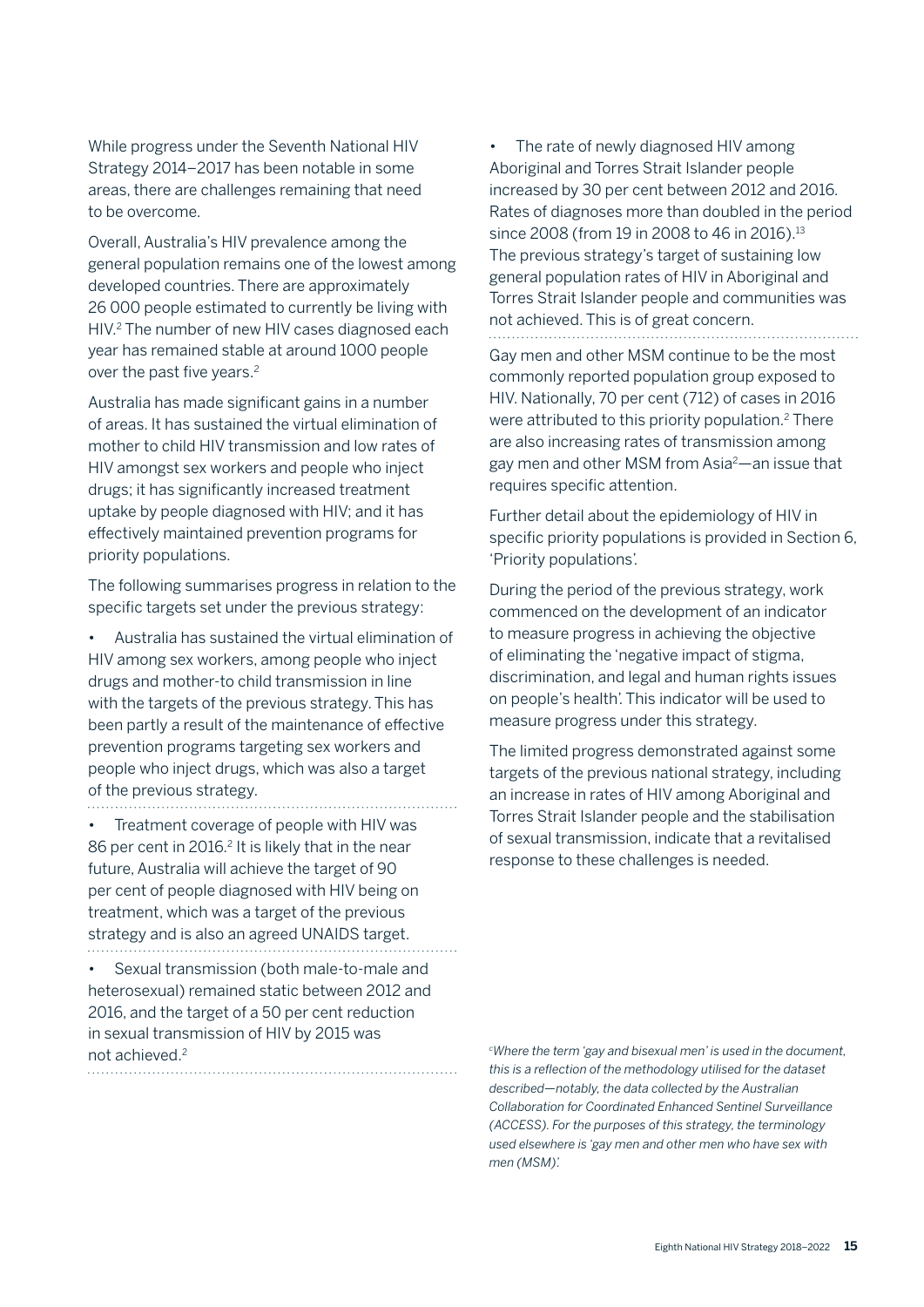## **5.**

## **Measuring progress**

**This strategy has overarching goals, targets and priority areas which will guide the national response to HIV for 2018–2022. Indicators and associated data sources for measuring progress towards each target are included in the Surveillance and Monitoring Plan for the five national BBV and STI strategies.**

### **Goals**

**• Virtually eliminate HIV transmission in Australia within the life of this strategy • Sustain the virtual elimination of HIV transmission among people who inject drugs, among sex workers and from mother to child • Reduce mortality and morbidity related to HIV • Eliminate the negative impact of stigma, discrimination, and legal and human rights issues on people's health • Minimise the personal and social impact of HIV**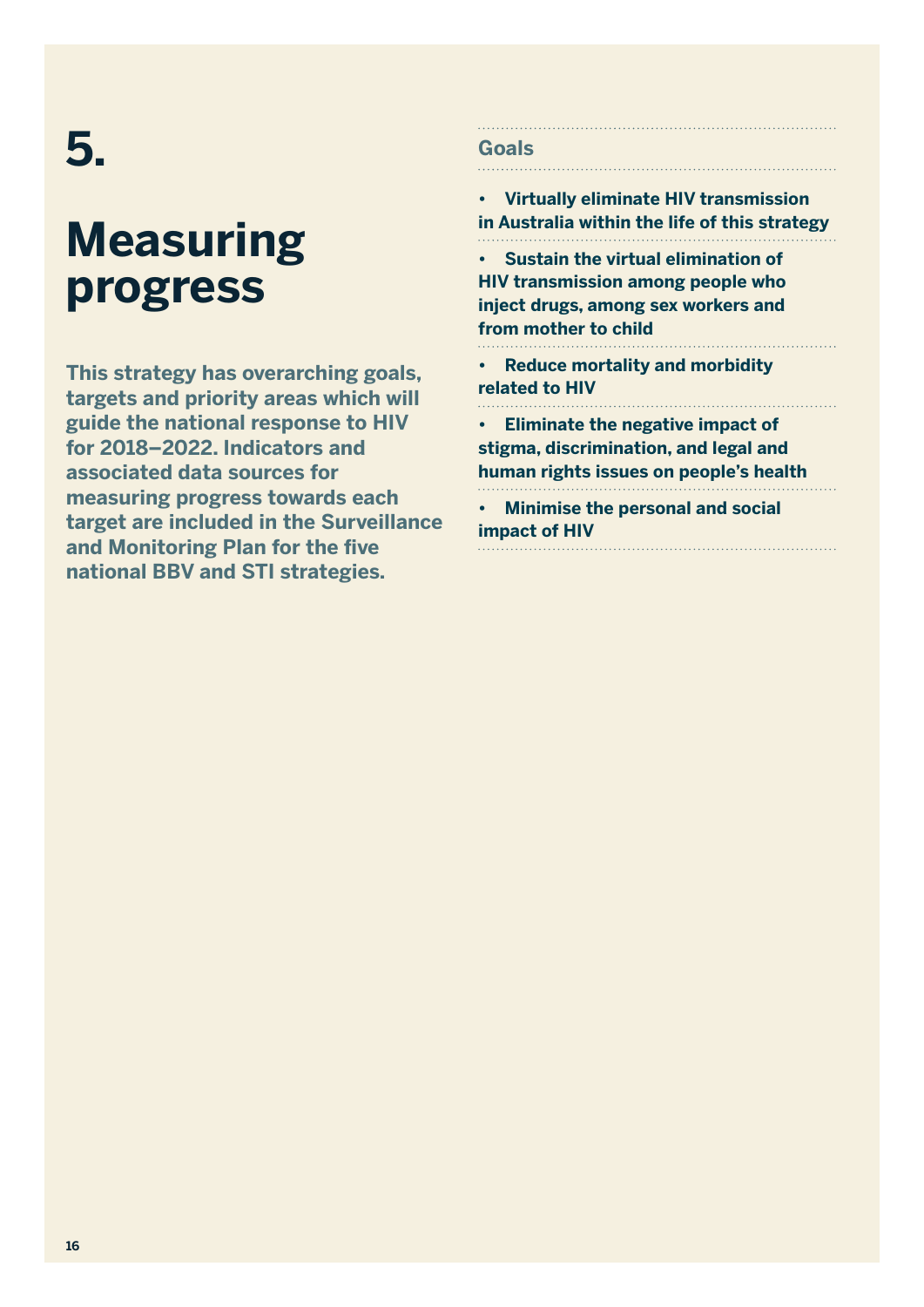#### **Targets**

. . . . . . . . . .

#### **By the end of 2022:**

**1.** Increase the proportion of people with HIV (in all priority populations) who are diagnosed to 95 per cent

**2.** Increase the proportion of people diagnosed with HIV on treatment to 95 per cent

**3.** Increase the proportion of those on treatment with an undetectable viral load to 95 per cent 

**4.** Reduce the incidence of HIV transmissions in men who have sex with mend 

**5.** Reduce the incidence of HIV transmission in other priority populations<sup>d</sup>

**6.** Sustain the virtual elimination of HIV among sex workers, among people who inject drugs and from mother to child through the maintenance of effective prevention programs 

**7.** Increase the proportion of eligible people who are on PrEP, in combination with STI prevention and testing to 75 per cent

**8.** 75 per cent of people with HIV report good quality of life

**9.** Reduce by 75 per cent the reported experience of stigma among people with HIV, and expression of stigma, in relation to HIV status<sup>e</sup>

### **Priority areas<sup>f</sup>**

• Maintain focus on health promotion, prevention and peer education to improve knowledge and awareness of HIV in priority populations and reduce risk behaviours associated with the transmission of HIV

• Ensure priority populations have access to the means of prevention

• Increase knowledge of, and access to,

treatment as prevention for individuals with HIV

• Increase knowledge of treatment as prevention for individuals at risk of HIV

• Improve the frequency, regularity and targeting of access to testing for priority populations and decrease rate of late diagnoses

• Improve early uptake and sustained treatment to improve quality of life for people with HIV and prevent transmission 

• Ensure health care and support services are accessible, coordinated and skilled to meet the range of needs of people with HIV, particularly as they age

• Ensure people with HIV are engaged in the development, delivery and evaluation of the services they use

• Facilitate a highly skilled, multidisciplinary workforce that is respectful of and responsive to the needs of people with HIV and other priority populations

• Implement a range of initiatives to address stigma and discrimination and minimise the impact on people's health-seeking behaviour and health outcomes

Continue to work towards addressing the legal, regulatory and policy barriers which affect priority populations and influence their health-seeking behaviours

Strengthen and enhance partnerships and connections to priority populations, including the meaningful engagement and participation of people with HIV

• Continue to build a strong evidence base for responding to HIV in Australia, informed by high-quality, timely data and surveillance systems

*d Compared with 2016 data.*

*e Compared with 2018 data.*

*f Links to Section 7, 'Priority areas for action'. Priority population and priority settings are described in Section 6, 'Priority populations and settings'.*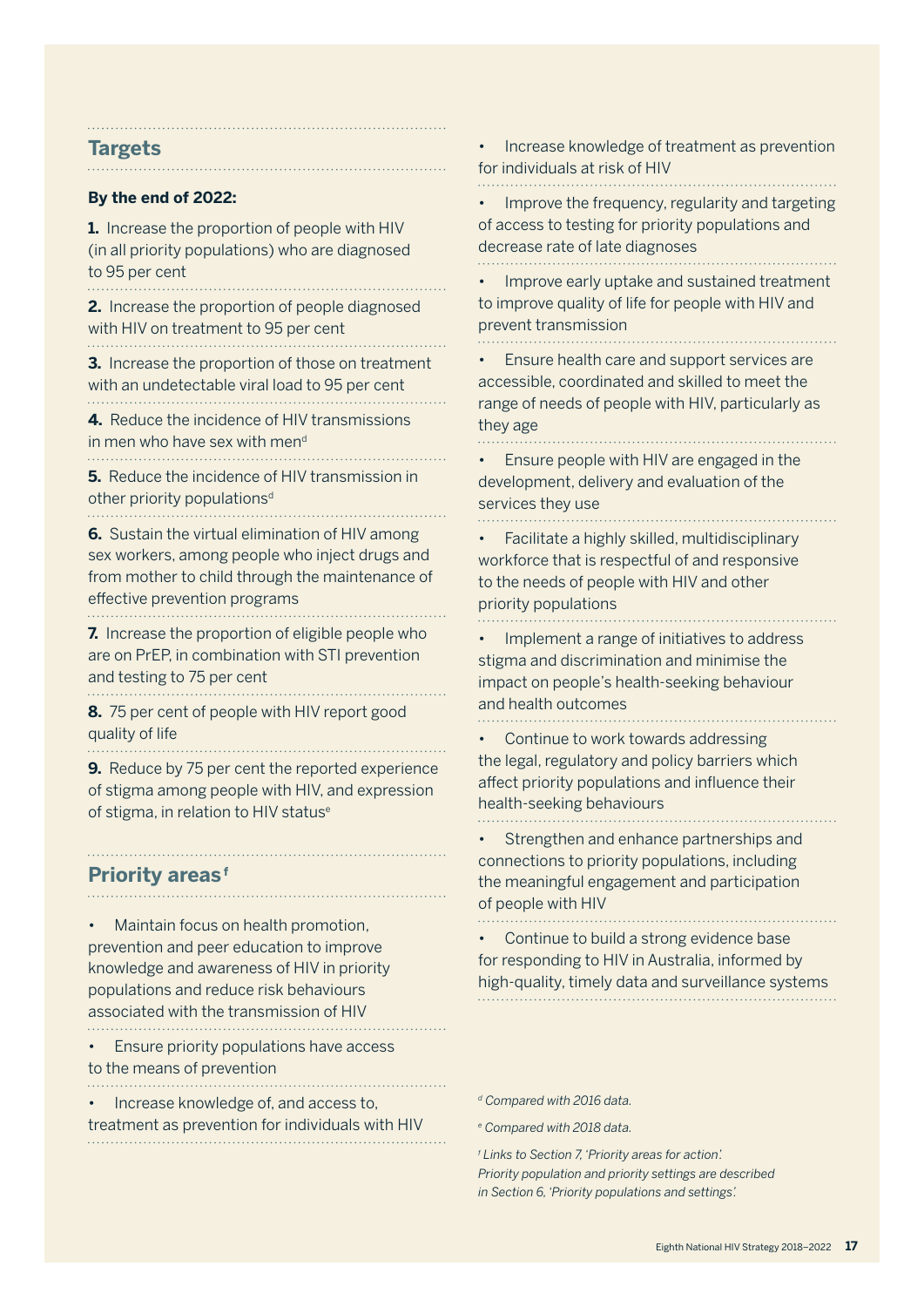## **6.**

## **Priority populations and settings**

**In our response to HIV it is important to prioritise emerging populations at elevated risk and vulnerability as well as those populations that are impacted historically and are at continued risk.** 

HIV disproportionately impacts a number of key populations. This strategy identifies priority populations and settings (see Figure 4) and acknowledges that many individuals may identify with multiple priority populations and settings. This results in a diverse variety of intersecting characteristics and risk factors unique to each individual. In accordance with the guiding principle of access and equity, the unique challenges and experiences within all priority populations need to be considered in the response. This includes, but is not limited to, all gender expressions and experiences, disabilities, cultural and ethnic identities, different geographic settings, sexual orientations and religious affiliations.

While women are not represented here as a distinct priority population, women are recognised across most other priority populations. Women, both those with HIV and those at risk of HIV, have unique challenges and experiences that are not easily addressed solely on the basis of risk. It is important to apply a gender lens to all aspects of the HIV response to ensure women's needs are considered and addressed.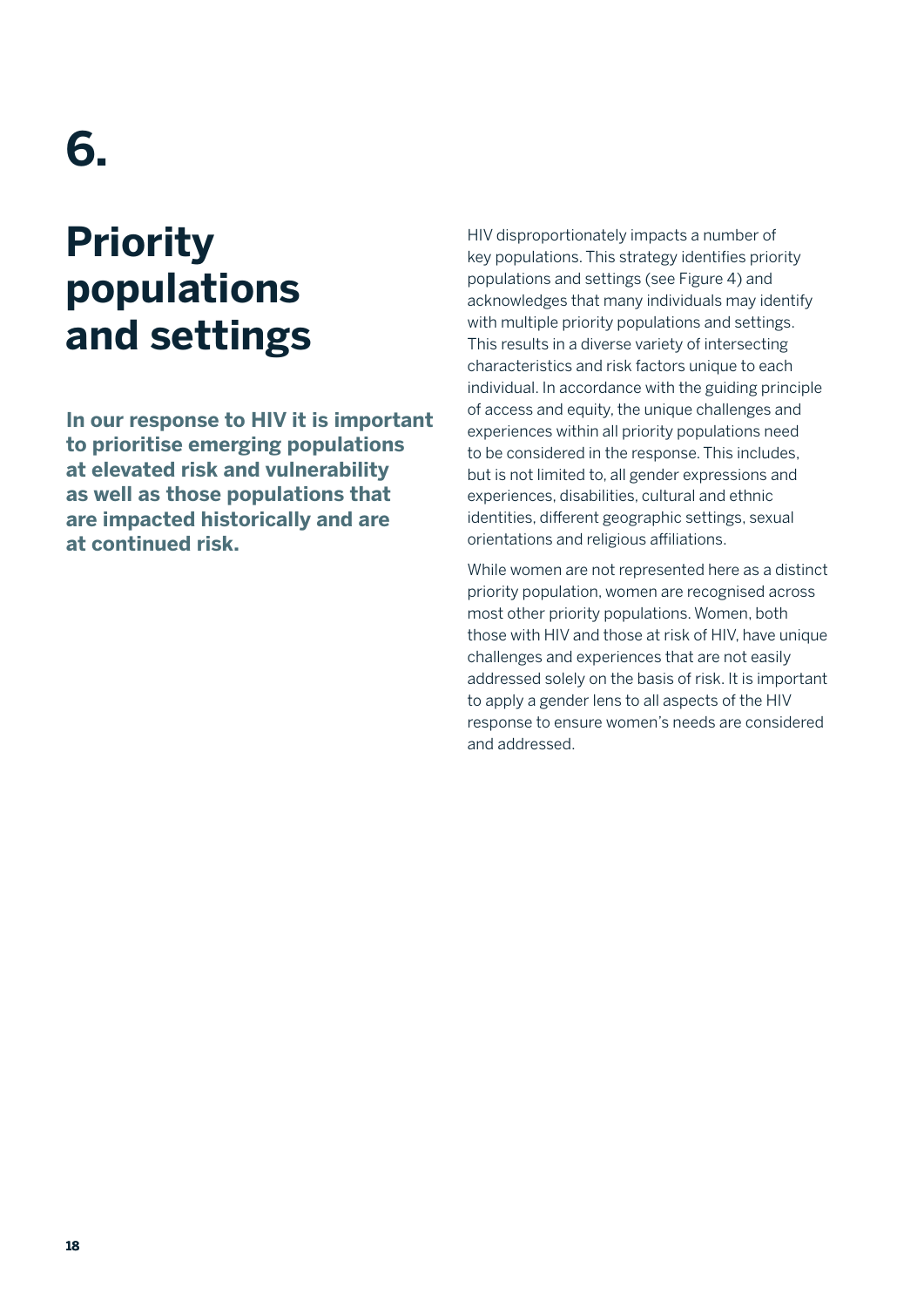

Aboriginal Community Controlled Health Services/ Aboriginal Medical Services

peer-based services, needle and syringe programs, homelessness services, and mental health services



Places where priority populations live, work and socialise

Aged Care settings

*Note: This graphic is not intended to reflect equal priority or prevalence among groups*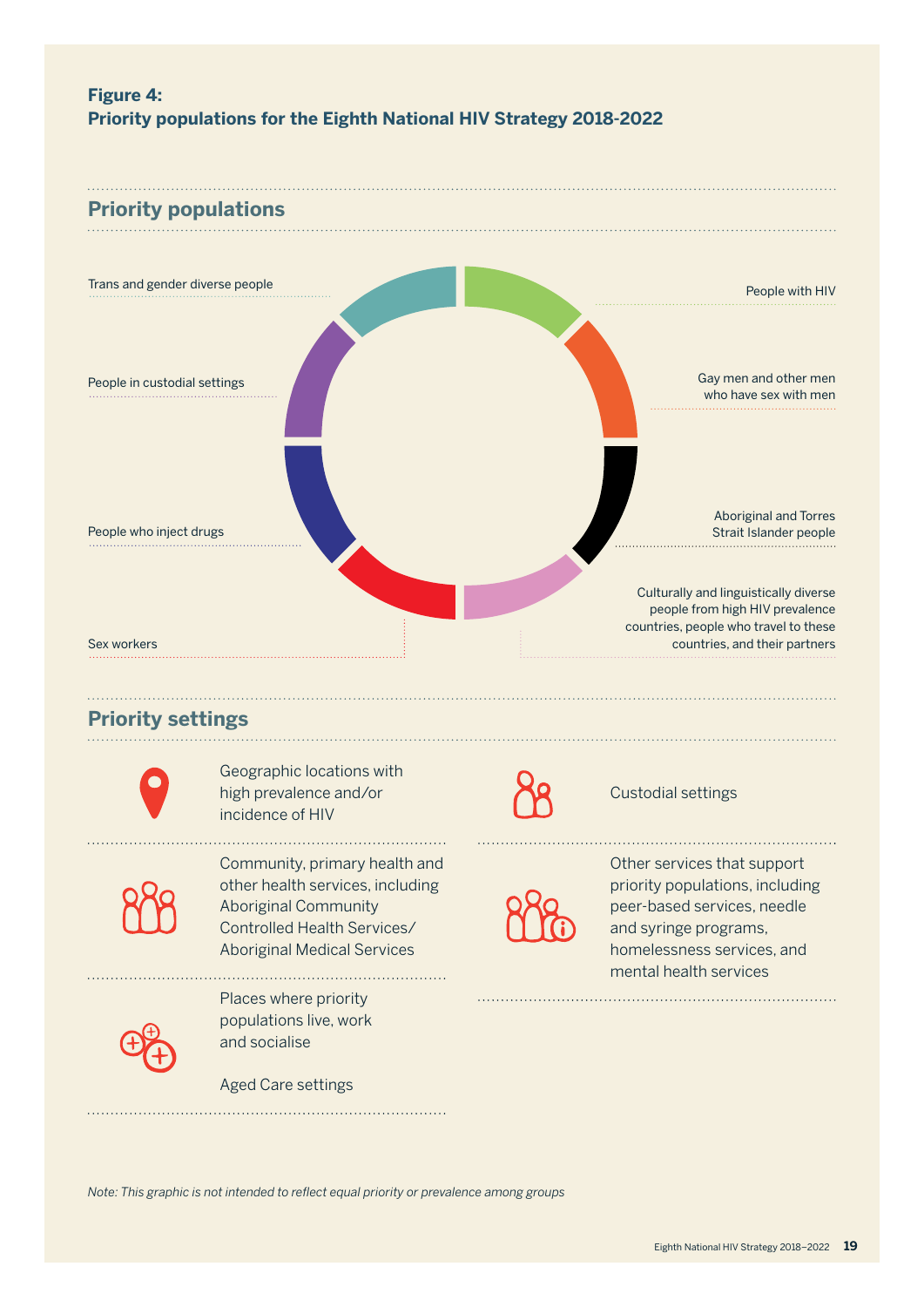#### **People with HIV**

In Australia, accessible and effective antiretroviral treatment has significantly improved the lives of people with HIV. Early detection, treatment adherence and a focus on retention in care supports the achievement of an undetectable viral load. An undetectable viral load improves health outcomes and quality of life and, if sustained, $s$  results in there being effectively no risk of onward transmission of HIV through sexual contact. Despite the availability of effective antiretroviral treatments, people with HIV also experience comorbidities and other health issues associated with HIV infection.

Poorer mental health outcomes in people with HIV have been linked to stigma, discrimination and the lack of an enabling environment. 14,15,16,53,54 Due to shared modes of transmission and other risk factors, people with HIV are also more likely to self-report key comorbidities and drug use; have high rates of certain STI; and have co-infection with syphilis, hepatitis B and hepatitis C when compared with people from a similar demographic who do not have HIV.<sup>17,18,19,20,21,22</sup>

The proportion of people with HIV in older age groups is growing, and this has important implications for the healthcare system and aged care services.23,24 Like the general ageing population, people with HIV will experience health conditions more common with age. However, they are also more likely to experience complex age-related comorbidities and chronic illnesses—for example, cardiovascular disease25—than age-matched populations.

In relation to mother-to-child transmission, among 223 women with HIV who gave birth in the five-year period from 2012 to 2016, the transmission rate to newborns was 2 per cent compared with 39 per cent in the period from 1985 to 1991 and 28 per cent from 1992 to 1996.<sup>2</sup> There were no cases notified in 2016.2 It is important that high-quality antenatal care and education is provided to all women in order to sustain this achievement.<sup>26</sup>

the response. *gCurrently defined as a sustained viral load of less than 200 copies/mL.*

The meaningful participation of people with HIV in the development, implementation, monitoring and evaluation of HIV programs and policies is central to the partnership approach and the success of this strategy.

Within the population of people with HIV, tailored approaches are needed, including for people with comorbidities, older people, people with complex needs, Aboriginal and Torres Strait Islander people, women with HIV, people from culturally and linguistically diverse (CALD) backgrounds and people who are ineligible for subsidised health care and medicines.

#### **Gay men and other men who have sex with men**

HIV in Australia remains concentrated among gay men and other MSM (70 per cent of new notifications in 2016).<sup>2</sup> However, over the past five years, HIV testing among gay and bisexual men has continued to increase, with the proportion having a repeat HIV test within six months of a previous test at 43 participating sexual health clinics increasing from 37 per cent in 2012 to 50 per cent in 2016. $2$ Increases in HIV testing also occurred in gay and bisexual men attending high-caseload general practice clinics—from 22 per cent in 2013 to 33 per cent in 2016.<sup>2</sup>

Alongside TasP, the listing of PrEP on the Pharmaceutical Benefits Scheme (PBS) provides an opportunity to significantly reduce HIV transmission among gay men and other MSM. However, consistent condom use with casual partners has been declining over the past five years.<sup>2</sup> It is therefore important that the increased availability of PrEP is accompanied by STI prevention education, regular and comprehensive HIV and STI testing, and ongoing commitment to partner notification after STI diagnosis. Addressing the challenges in access to PrEP and other preventative treatments for those individuals not eligible for Medicare is also important.

As noted earlier, the increasing rates of transmission among gay men and other MSM from Asia2 is an issue that requires specific attention in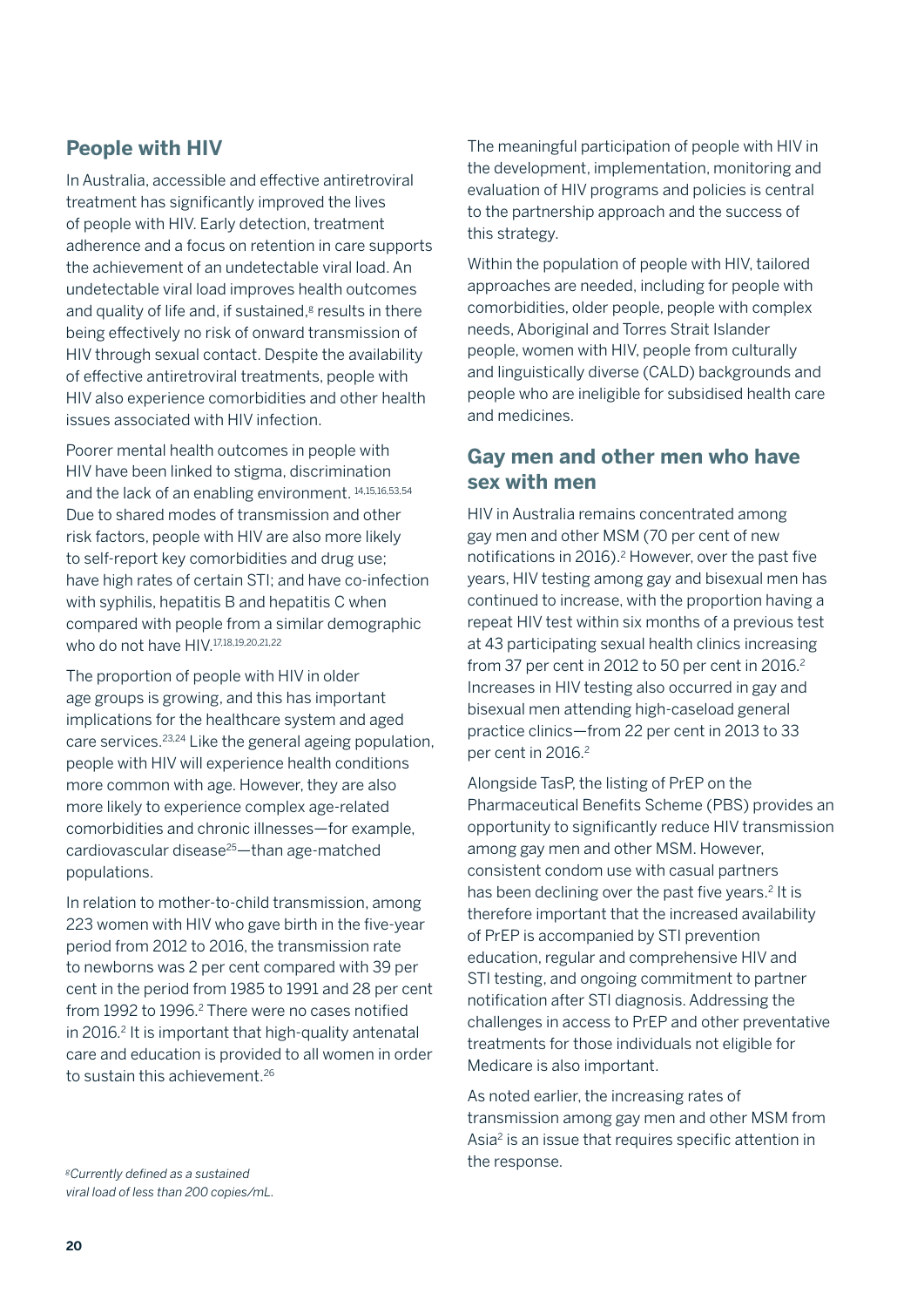### **Aboriginal and Torres Strait Islander people**

Within the priority population of Aboriginal and Torres Strait Islander people, gay men and other MSM remain the group at greatest risk of HIV. However, in the period from 2012 to 2016, Aboriginal and Torres Strait Islander people were more likely to acquire HIV from heterosexual contact (20 per cent of new notifications) and needle and syringe sharing (14 per cent) when compared with non-Indigenous populations—at 15 per cent and 3 per cent respectively.13 The higher prevalence of other STI also contributes to the increased risk of HIV transmission.27,28

While the prevalence of HIV remains low among Aboriginal and Torres Strait Islander people, new notifications of HIV in Aboriginal and Torres Strait Islander people have steadily increased since 2007. Notification rates are over two times higher than the Australian-born non-Indigenous population (6.4 per 100 000 versus 2.9 per 100 000).13 There has been a 52 per cent increase in the number of new notifications in men since 2012, while the number of new notifications in women has remained fairly stable over this period.

In 2016, rates of receptive needle and syringe sharing were greater amongst Aboriginal and Torres Strait Islander respondents to the Australian Needle and Syringe Program Survey when compared with the non-Indigenous population.<sup>29</sup> Between 2007 and 2011, there were higher levels of condomless anal intercourse among Aboriginal and Torres Strait Islander gay and bisexual men when compared with non-Indigenous gay and bisexual men.<sup>30</sup>

Within this population, tailored, culturally inclusive and safe approaches are needed for people from remote, regional and urban areas; women; people who are highly mobile; people who inject drugs; people with complex needs; and people in custodial settings.

Epidemiology, policy context and priority areas for action in relation to HIV in Aboriginal and Torres Strait Islander people are more specifically addressed in the Fifth National Aboriginal and Torres Strait Islander Blood Borne Viruses and Sexually Transmissible Infections Strategy 2018–2022.

### **Culturally and linguistically diverse people from high HIV prevalence countries, people who travel to high-prevalence countries, and their partners**

New HIV diagnoses have increased for people from high HIV prevalence countries and their partners—they accounted for over one-third of the cases of heterosexual transmission of HIV in 2016 in Australia.2

In 2016, the Australian national notification rate was 4.2 per 100 000 population, while the rate in people born in Australia was slightly less, at 3.4 per 100 000.2 This compares with a notification rate of 17.3 per 100 000 for people born in the Americas (North and South America); 17.1 per 100 000 for people born in South-East Asia; and 10.9 per 100 000 for those born in sub-Saharan Africa. From 2012 to 2016, the highest proportion of late diagnoses was in people born in Central America, Sub-Saharan Africa and South-East Asia.<sup>2</sup>

Of the women who reported heterosexual sex as their risk exposure, 28 per cent were born in a high-prevalence country and 4 per cent had sex with a person from a high-prevalence country.<sup>2</sup>

Tailored approaches that effectively address cultural, language and gender issues across all aspects of the response to HIV are needed for several sub-populations, including gay men and other MSM, people who inject drugs, international students, people who are ineligible for subsidised health care, refugees, humanitarian entrants and women. Specific messaging for people who travel to high-prevalence countries about the risks of HIV and prevention strategies is also important.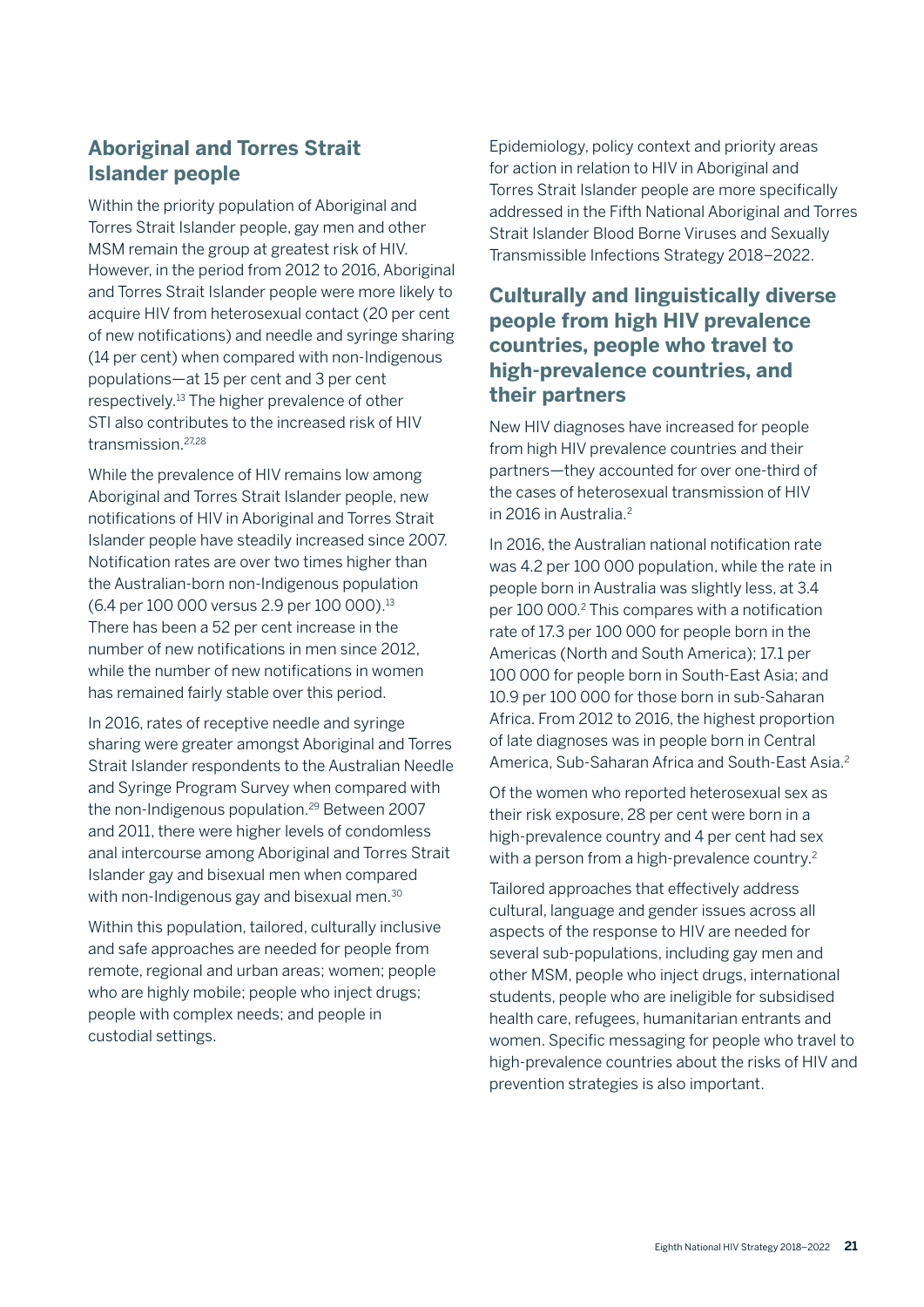#### **Sex workers**

Sex workers are a priority population due to the potential higher exposure risk associated with sex work. Continued prevention efforts led by sex workers and their organisations ensure that HIV prevalence among Australian sex workers remains among the lowest in the world.

Sex workers experience barriers to accessing health services including stigma and discrimination. They also face a range of regulatory and legal issues including criminalisation, licensing, registration and mandatory testing in some jurisdictions.<sup>31</sup> These barriers create a complex system of impediments to evidence-based prevention, access to testing and healthcare services. They can result in increased risk of BBVs and STIs, loss of livelihood, and risk to personal and physical safety. Evidence that has emerged since the previous strategy definitively shows that decriminalisation of sex work is linked to the reduction of HIV risk and rates.<sup>32</sup>

Within this population, tailored approaches are needed for sub-populations of sex workers, including street-based sex workers, sex workers who work in isolation, sex workers in rural and remote areas, migrant and CALD sex workers, Aboriginal and Torres Strait Islander sex workers, male sex workers, trans and gender-diverse sex workers, sex workers with HIV, people with complex needs and people from other priority populations. Tailored approaches that address stigma and discrimination and the regulatory and legal barriers experienced by sex workers are required.

### **People who inject drugs**

Australia's highly successful needle and syringe programs coupled with services provided by peer-based organisations have maintained low HIV infection rates among people who inject drugs. However, this population remains a priority due to the potential risks associated with receptive needle and syringe sharing.

Between 2012 and 2016, the proportion of people who injected drugs and attended needle and syringe programs reporting receptive needle and syringe sharing in the last month increased from 16 per

cent to 19 per cent.<sup>29</sup> These rates were similar in men and women. Rates of HIV are influenced by the availability of injecting equipment. Access to injecting equipment in rural, regional and remote Australia requires particular consideration within this context.

Within this population of people who inject drugs, tailored approaches are needed for people with complex needs and people from other priority populations, particularly Aboriginal and Torres Strait Islander people, gay men and other MSM. People experiencing mental illness or homelessness are also important sub-populations identified as being at higher risk, and they need to be specifically considered in the response.2,16,17,33,34 Aboriginal and Torres Strait Islander people are more likely to acquire HIV from and participate in receptive needle and syringe sharing when compared with the non-Indigenous population. This indicates that an individual approach targeting promotion of and access to sterile injecting equipment is needed for this population. This is further explored and defined in the Fifth National Aboriginal and Torres Strait Islander Blood Borne Viruses and Sexually Transmissible Infections Strategy.

There are also broader issues in relation to non-injecting drug use that may also require attention. This includes recreational drug use among MSM, particularly when used to enhance sexual experiences.<sup>35</sup> Numerous studies have found that HIV and other STI are more likely to occur in gay men and other MSM who use recreational drugs than those who do not, although the causal nature of this requires further investigation.36

### **People in custodial settings**

People in custodial settings are at risk of HIV transmission through shared use of injecting equipment, unsafe tattooing and condomless sex. The *National Prison Entrants' Bloodborne Virus and Risk Behaviour Survey Report*, which provides data on the prevalence of HIV and other BBV and STI among Australian prison entrants, found no new cases of HIV among the 431 people entering into custodial settings who were voluntarily screened (out of a possible 862) in 2016.<sup>38</sup> In addition, the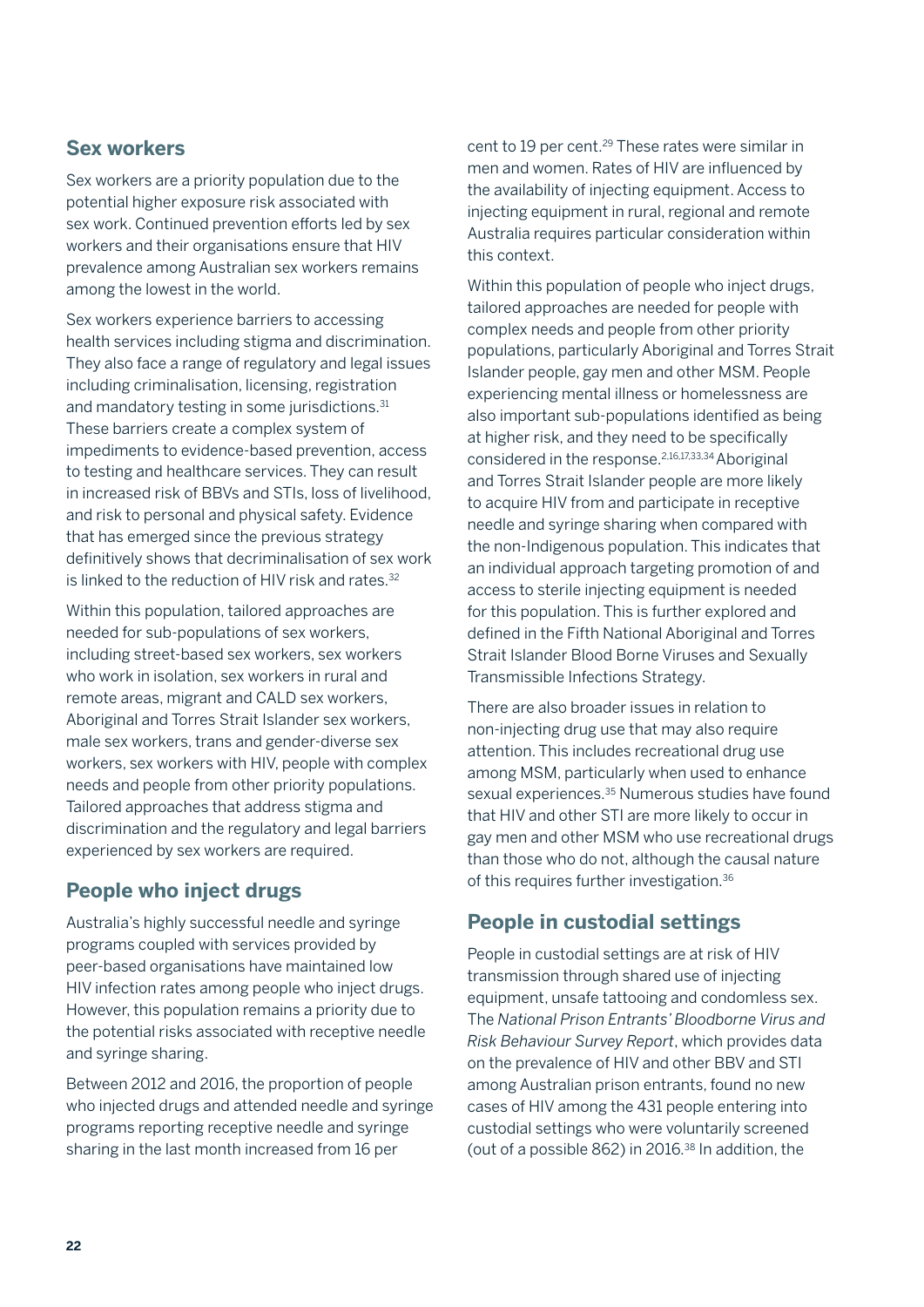prevalence of HIV among people entering custodial settings has remained low over the past five years.<sup>38</sup> However, the risk of transmission in the context of undiagnosed HIV or detectable viral load is significant given the nature of risk exposures occurring in custodial settings.37,38,39

Barriers to HIV prevention include a lack of access to sterile injecting equipment, sterile tattooing equipment, PrEP, post-exposure prophylaxis (PEP), TasP, health promotion and condoms; and high levels of stigma and discrimination, which also impact on access to HIV prevention, testing and treatment. Limited data are available on discharges from custodial settings. While data on the percentage tested for BBV and STI on leaving the prison system are available, the results of these tests are not available.<sup>40</sup> This highlights a significant gap in our understanding of HIV and other BBV and STI in custodial settings. Care coordination / through-care for men and women living with HIV, ensuring continuity of access to medication, and engagement with medical care and community supports are crucial to reduce transmission risk after release from custody.

Effective HIV prevention, testing and treatment for this population requires a strong, whole-of-government partnership approach involving those concerned with juvenile detention centres as well as adult prisons.

#### **Trans and gender-diverse people**

HIV prevalence among trans and gender-diverse people is unknown in Australia due to a paucity of data. However, international studies in lowand high-income countries have found that HIV prevalence among trans and gender-diverse people is many times that of the general population. $41,42$ Many trans and gender-diverse people are already part of existing priority populations, such as trans MSM, trans men, trans women and non-binary sex workers, people who inject drugs, and others, and they may share some of the same risk exposures of other priority populations. However, trans and gender-diverse people may also have specific sexual health needs and barriers to prevention, treatment

and care that need to be taken into consideration in the response to HIV.

Increased community engagement with trans and gender-diverse people, alongside improved data and research, is needed to better understand how HIV impacts this population. Inclusion of trans and gender-diverse people in the HIV response is a priority for all stakeholders.

Improved access to HIV prevention, testing and treatment will require improving the levels of literacy about gender diversity in the broader health workforce. Healthcare settings will require support to provide appropriate and sensitive sexual health care to trans and gender-diverse people.

Within this population, tailored approaches are needed for Aboriginal and Torres Strait Islander people, including Sistagirls/Sistergirls, Brotherboys and other two-spirit people.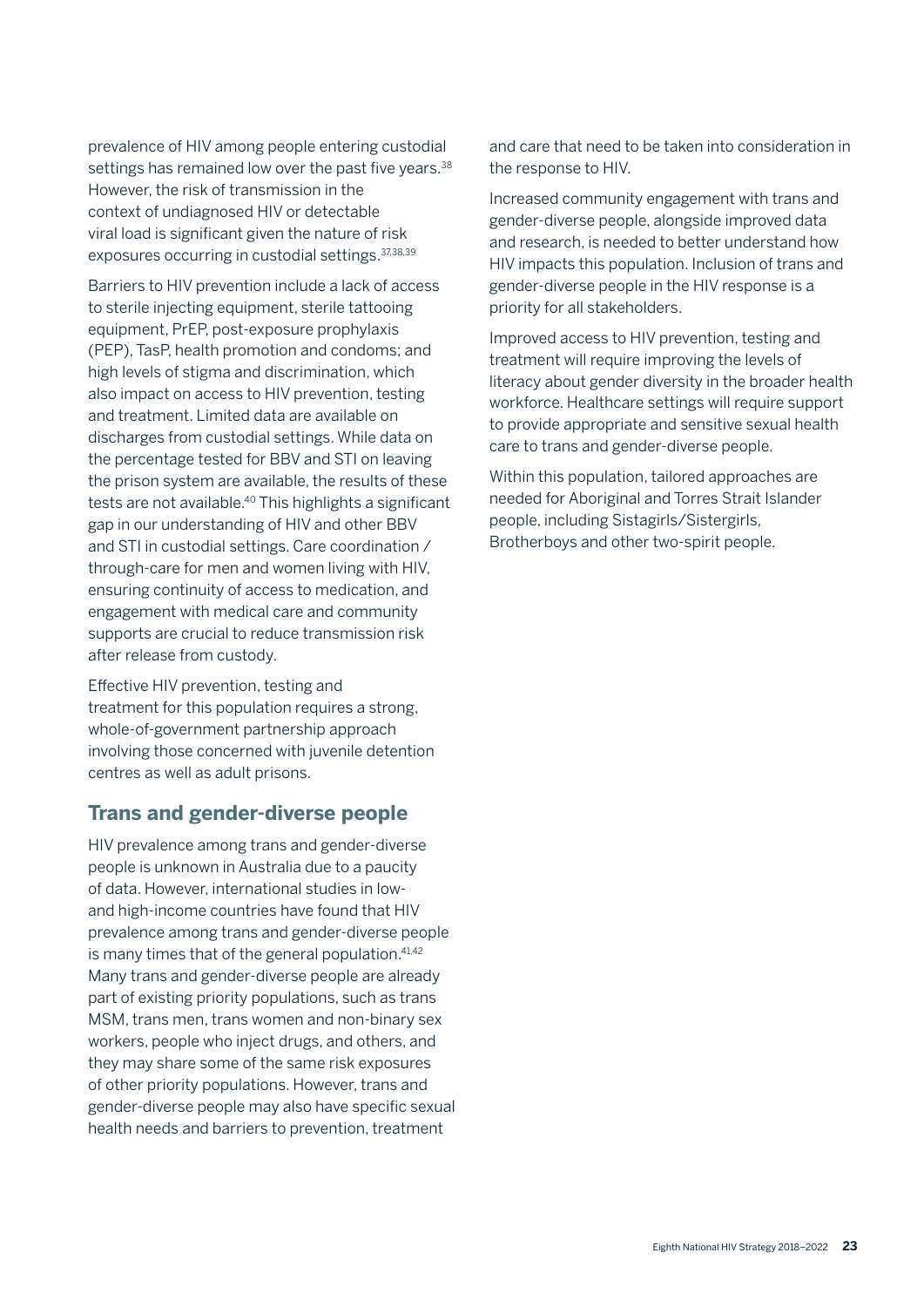**7.** 

## **Priority areas for action**

**This strategy includes a set of priority areas for action designed to support the achievement of the goals and targets. Each priority area for action relates to one or more of the targets. It is the interaction of these actions as a whole which is essential to the achievement of the strategy.** 

Australia's response to HIV builds on the achievements and lessons learned over the past 30 years and is shaped by a number of key challenges and opportunities. Some of these have been around for some time and others are new and reflect ongoing changes in the epidemiology of HIV, biomedical prevention technologies and other aspects of the response.

Some of the key challenges and opportunities include the high numbers of late diagnoses in particular population groups; access to preventative measures and diagnostic technologies, including PrEP, PEP, TasP, HIV rapid testing and needle and syringe programs; maintaining and improving the gains made in treatment coverage; and improving the quality of life for people with HIV. This strategy is designed to address these while recognising the need to maintain key aspects of the response that remain pivotal to its success and respond flexibility to other issues as they arise.

#### **Education and prevention**

| Maintain focus on health promotion, prevention<br>and peer education to improve knowledge and<br>awareness of HIV in priority populations and reduce<br>risk behaviours associated with HIV transmission                                                                                                                                                                                                                               |
|----------------------------------------------------------------------------------------------------------------------------------------------------------------------------------------------------------------------------------------------------------------------------------------------------------------------------------------------------------------------------------------------------------------------------------------|
| Ensure priority populations have access to the<br>means of prevention                                                                                                                                                                                                                                                                                                                                                                  |
| Increase knowledge of, and access to, treatment<br>as prevention for individuals with HIV                                                                                                                                                                                                                                                                                                                                              |
| Increase knowledge of treatment as prevention<br>for those individual at risk of HIV                                                                                                                                                                                                                                                                                                                                                   |
| Effective HIV prevention relies upon ready<br>access to the means of prevention, including<br>HIV treatment, PEP, PrEP, condoms and sterile<br>injecting equipment, together with a strong enabling<br>environment to support access and use. This needs<br>to be combined with sustained, community-led<br>prevention education programs for people at risk<br>of HIV to improve health literacy and empower<br>priority populations. |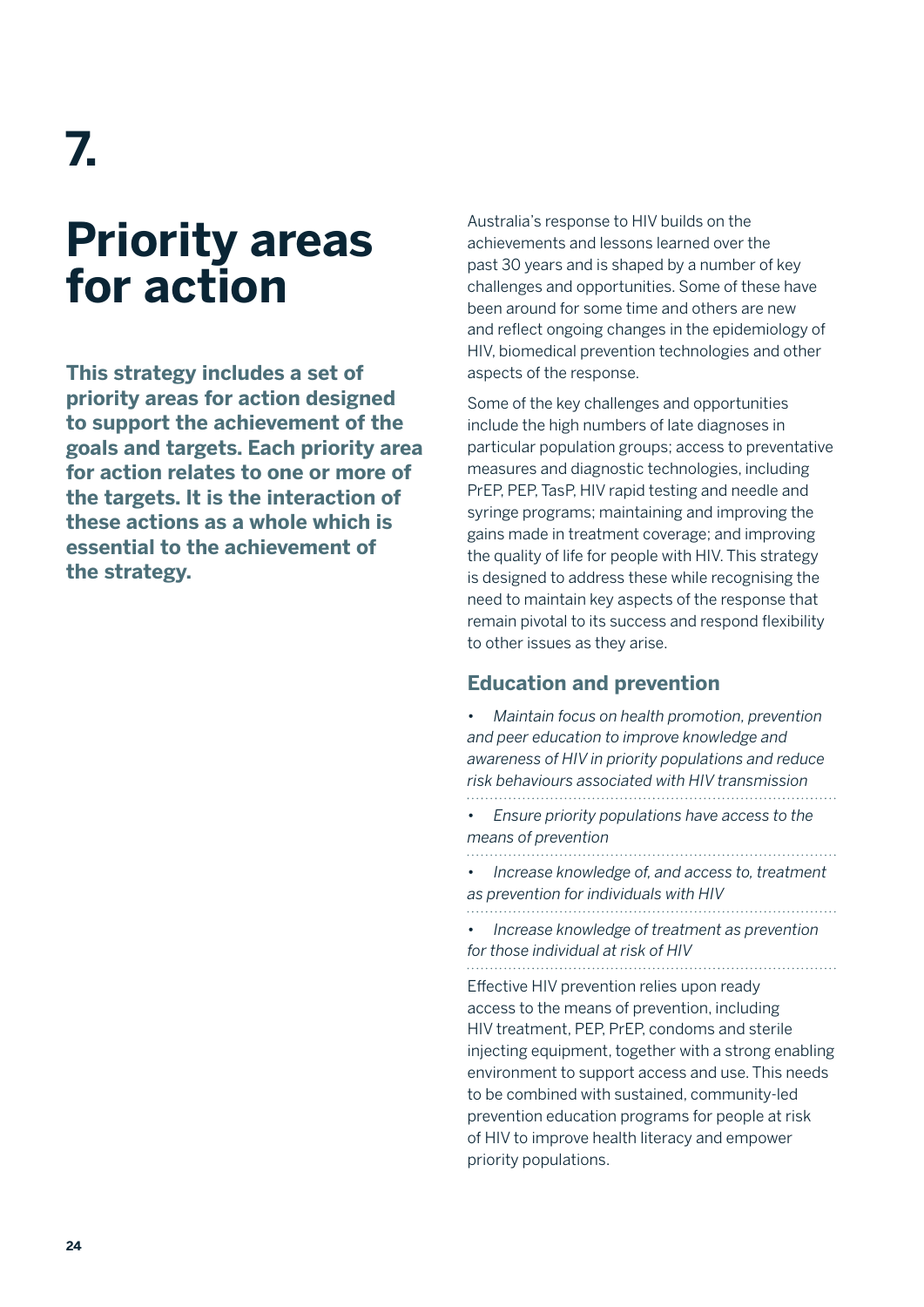It is important that priority populations are provided with tailored education, including correct and consistent condom use, safe sex practices, community mobilisation, peer education and outreach, health promotion, capacity development, harm reduction approaches, needle and syringe programs, increased testing (including making it easier for people to ask for and to be offered testing), and promotion of early HIV treatment.

Prevention approaches that have worked well in Australia's response to date, including peer and community-led prevention and education for people with HIV, gay men and other MSM, sex workers and people who inject drugs, need to be strengthened and considered for other priority populations. Collaboration with priority populations and community-led programming are important to ensure that initiatives are appropriately targeted, culturally sensitive, gender sensitive, age appropriate and tailored to local contexts.

TasP plays a central role in HIV prevention. Education for health professionals and people at risk of or with HIV should outline the benefits of having an undetectable viral load, including through its role as a prevention method and in improving the health and wellbeing of people with HIV. Raising awareness of the significance of having an undetectable viral load may also assist in addressing HIV-related stigma, such as alleviating fear of infection, and support greater efforts in critical aspects of the HIV response, including the importance of regular testing and early treatment.

Another significant development in HIV prevention is the subsidisation of PrEP through the PBS as of 1 April 2018 for people at medium and high risk of HIVh. Current evidence demonstrates that, for gay men and other MSM, PrEP makes a significant impact on HIV transmissions if implemented rapidly alongside high rates of HIV testing and treatment.43,44 Early evidence from Australian PrEP access trials indicates that PrEP, combined with high rates of testing and treatment and TaSP, can lead to a reduction in rates of HIV transmission.45

To reap the full benefits of PrEP in appropriate priority populations, it is essential to address the remaining barriers to access, including a lack of awareness in relevant priority populations and not having a general practitioner or other clinician who is familiar with PrEP. PrEP needs to be combined with regular testing for STI, timely treatment and prevention education (particularly in relation to the importance of condom use for STI prevention), along with current clinical guidelines to support provider decision-making. STI surveillance and monitoring is an important part of PrEP implementation to measure any changes in disease prevalence.

It is important to also recognise the role of PEP in the prevention 'toolbox' for individuals who have been exposed (or suspect they have been exposed) to HIV, including in both non-occupational and occupational settings.46,47 Continued awareness and accessibility to this medication for the purposes of PEP is essential.

A combination prevention approach comprising multiple methods and interventions is critical for achieving effective prevention and for meeting the specific needs of priority populations and individuals.

*hAs defined in the PrEP guidelines published by the Australasian Society for HIV, Viral Hepatitis and Sexual Health Medicine. Available at: http://viruseradication.com/journal-details/ Australasian\_Society\_for\_HIV,\_Viral\_Hepatitis\_and\_Sexual\_ Health\_Medicine\_HIV\_pre-exposure\_prophylaxis:\_clinical\_ guidelines/*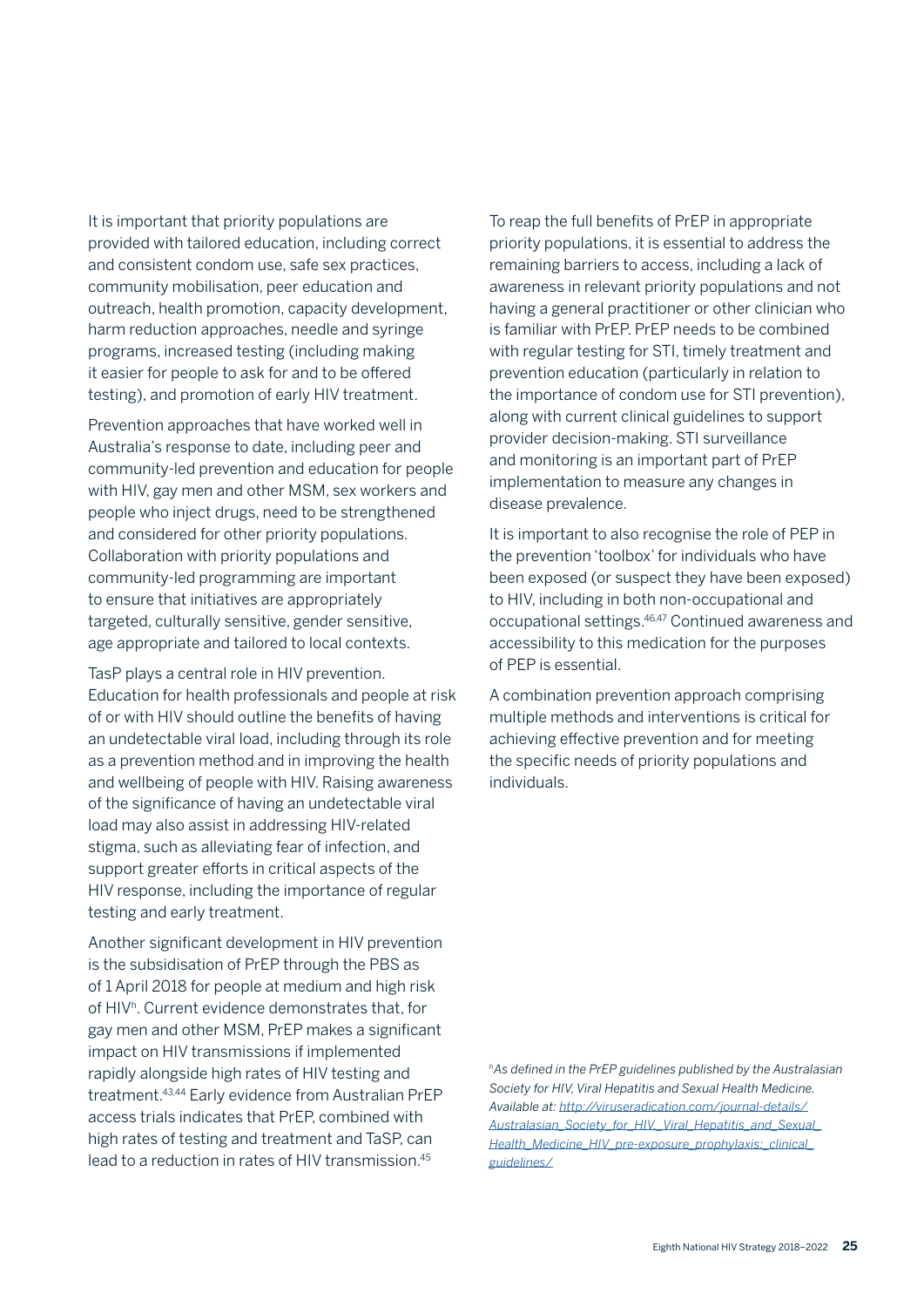#### **KEY AREAS FOR ACTION**

**1.** Maintain and implement targeted programs, including community-led and peer-based approaches, which improve HIV-related knowledge, reinforce prevention and promote safe behaviours in priority populations

**2.** Promote the availability and effectiveness of PEP and PrEP and facilitate rapid, widespread and equitable access to PEP and PrEP across the country 

. . . . . . . . . . . . . .

**3.** Ensure clinical prevention approaches are delivered in combination with education on STI prevention and regular STI testing 

**4.** Increase the knowledge and awareness of HIV among general practitioners / primary care professionals in relation to the suite of available prevention methods, including TasP, PEP and PrEP; how to support priority populations; and the availability and effectiveness of HIV treatment, with a particular focus in areas of high need 

**5.** Support and prioritise TasP by increasing awareness of HIV treatment; promoting the benefits of having an undetectable viral load; and supporting access, uptake and adherence to antiretroviral treatment immediately after diagnosis

**6.** Ensure the wide distribution and availability of sterile injecting equipment and safer injecting education among people who inject drugs, including a focus on priority populations and people living in regional, rural and remote areas

**7.** Improve surveillance and research on priority populations, including through improved data collections and greater granularity of epidemiological data, and use these data to inform approaches

### **Testing, treatment and management**

• *Improve the frequency, regularity and targeting of testing for priority populations and decrease rates of late diagnosis* 

• *Improve early uptake of sustained treatment to improve quality of life for people with HIV and prevent transmission* 

Regular frequent testing in accordance with risk enables people to know their status and adopt safe behaviours. It also supports early treatment commencement and adherence. Successful long-term treatment adherence, connection to care, effective management of comorbidities and side effects, connection to peers, an enabling environment and building resilience to challenge stigma are all important in securing an improved quality of life for people with HIV.

While HIV testing rates have increased in Australia, the proportion of new HIV cases diagnosed late has remained stable, and some priority populations are over-represented in late diagnosis data. These include people born in high-prevalence countries, heterosexual people, Aboriginal and Torres Strait Islander people, and women. In particular, of women reporting heterosexual sex as an exposure risk from 2012 to 2016, the groups with the highest proportion of late diagnoses were those in the age groups of 30 to 39 years and 50 years and older and those born in South-East Asia and sub-Saharan Africa.<sup>2</sup> People who are diagnosed with HIV late are more likely to experience comorbidities, and having untreated HIV increases the risk of onward HIV transmission.

Efforts to increase the frequency of testing for all people at risk of HIV must be based on the principles of voluntary testing, informed consent and confidentiality which have underpinned the improvements in testing coverage achieved in Australia to date. Continued efforts to expand testing coverage are important. They need to be supported through improved ability to recognise risk factors and by ensuring a mix of testing options, such as rapid testing in community and after-hours clinics, are available. Efforts to expand testing coverage must also be supported by improved community education, availability and accessibility of testing services and initiatives to build linkages between peer educators and testing services.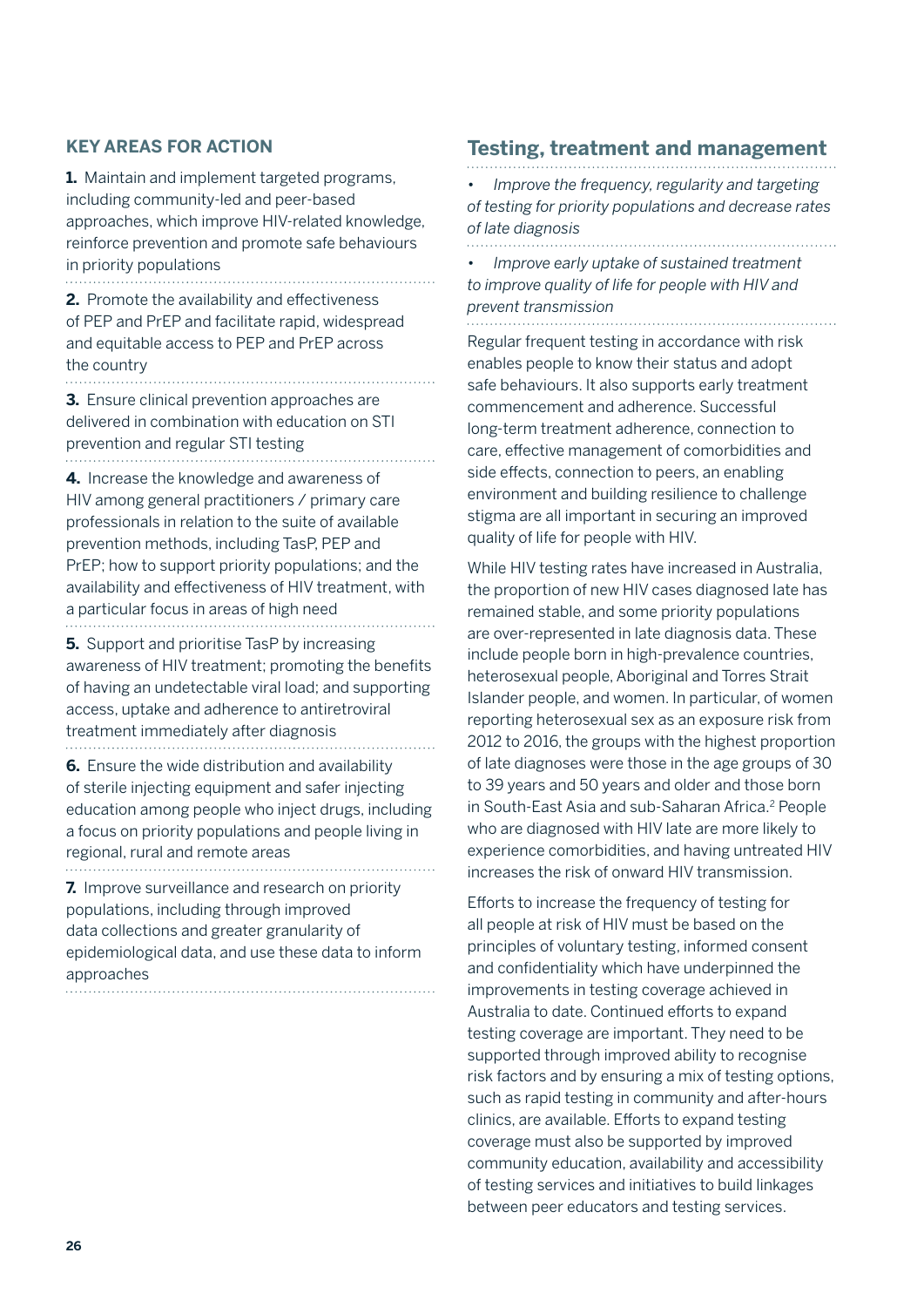Testing options that support early diagnosis need to be linked to the provision of early treatment and care. Timely patient follow-up is needed to minimise the time between diagnosis and commencement of treatment, support patient adherence to treatment, and support the achievement and maintenance of sustained viral suppression. This is important for all priority populations and is already recognised as an integral component of antenatal care in order to prevent mother-to-child transmission of HIV.

The achievement of the 95–95–95 targets relies on rapid, affordable and continued access to antiretroviral therapy for all people with HIV and their ongoing clinical management in communitybased settings by well-trained and accredited prescribers. Increasingly, new HIV diagnoses are being made in general practice settings.48 General practitioners may require additional support and training to be able to provide appropriate ongoing care to their patients.

#### **KEY AREAS FOR ACTION**

**8.** Expand the use and accessibility of a range of HIV and STI testing technologies and options and tailor testing approaches to the needs of priority populations and sub-populations, particularly where there is a need to improve early diagnosis **9.** Improve the knowledge and awareness of health professionals and community-based health workers of indications for HIV testing, including, for health professionals, the investigation of non-specific

symptoms without identifiable risk factors 

**10.** Ensure that people diagnosed with HIV are promptly linked to treatment, ongoing care and peer support using approaches that address the specific barriers experienced by priority populations and sub-populations across priority settings

**11.** Promote the use of evidence-based clinical guidelines and resources

**12.** Investigate a sustainable model for access to treatment for people with HIV who are ineligible for Medicare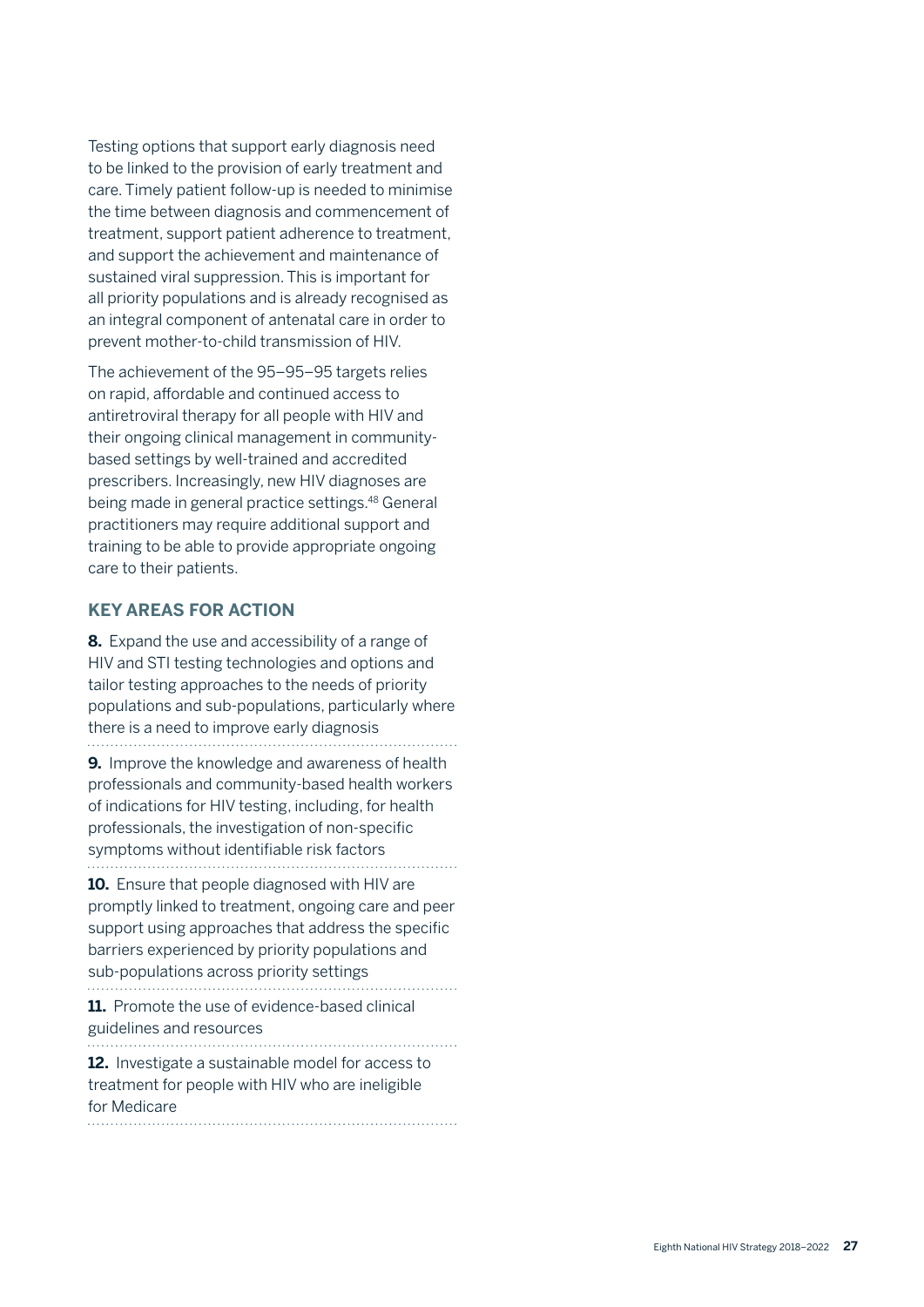### **Equitable access to and coordination of care**

• *Ensure healthcare and support services are accessible, coordinated and skilled to meet the range of needs of people with HIV, particularly as they age*

• *Ensure people with HIV are engaged in the development, delivery and evaluation of the services they use* 

Healthcare and support services need to be coordinated and staff must be appropriately skilled to meet the range of needs of people with HIV across the continuum of their care. People with HIV have a unique knowledge of their own treatment and management and need to be actively engaged as equal participants in the planning and delivery of their own care.

The provision of care requires a team-based, multidisciplinary approach tailored to the needs of the individual. Clear protocols and pathways are essential to ensure that comprehensive care and support is delivered in a cohesive way across a range of medical and community-based settings.

Models and approaches need to facilitate early referral to treatment services, retain newly diagnosed patients in care, and maintain (or re-establish) links to services for people with HIV. Approaches need to be culturally acceptable; address the specific barriers experienced by priority populations, including those in regional, rural and remote communities and with gender and cultural diversity; and take into account the range of healthcare and other settings commonly used by priority populations to maximise their engagement.

The ageing population of people with HIV in Australia is a key issue to be considered in the response. Effective treatment has greatly improved life expectancy and quality of life for people with HIV, with approximately 40 per cent of people with HIV now aged over 50. This proportion is expected to continue to increase. Older people with HIV in Australia are likely to require special care and support, including access to high-quality aged care services, the management of comorbidities, assistance with treatment adherence,

and other issues related to ageing.18,19 Stigma and discrimination is a central concern for many people ageing with HIV who may require health and social services outside of their regular HIV care and support providers with whom they have an established relationship.44

There are additional sub-populations in the community, such as people experiencing homelessness or mental health issues that require more intensive support and coordination, including through outreach and district nursing services.

#### **KEY AREAS FOR ACTION**

**13.** Improve the integration of care provided to people with HIV, including by general practitioners, sexual health physicians, psychosocial support services, community pharmacies, communitybased nursing, other health services and specialists, and aged care services, particularly in rural and remote locations

**14.** Identify, implement and evaluate models of care that meet the needs of people with HIV who are ageing and ensure quality of care across services

**15.** Increase capacity for HIV treatment and care in those health services providing culturally appropriate care to Aboriginal and Torres Strait Islander people and culturally and linguistically diverse populations

**16.** Increase HIV awareness, capability and collaboration of service providers to support people with HIV, including in settings such as drug and alcohol, mental health, aged care, disability, housing, employment, child and family, and justice and corrective services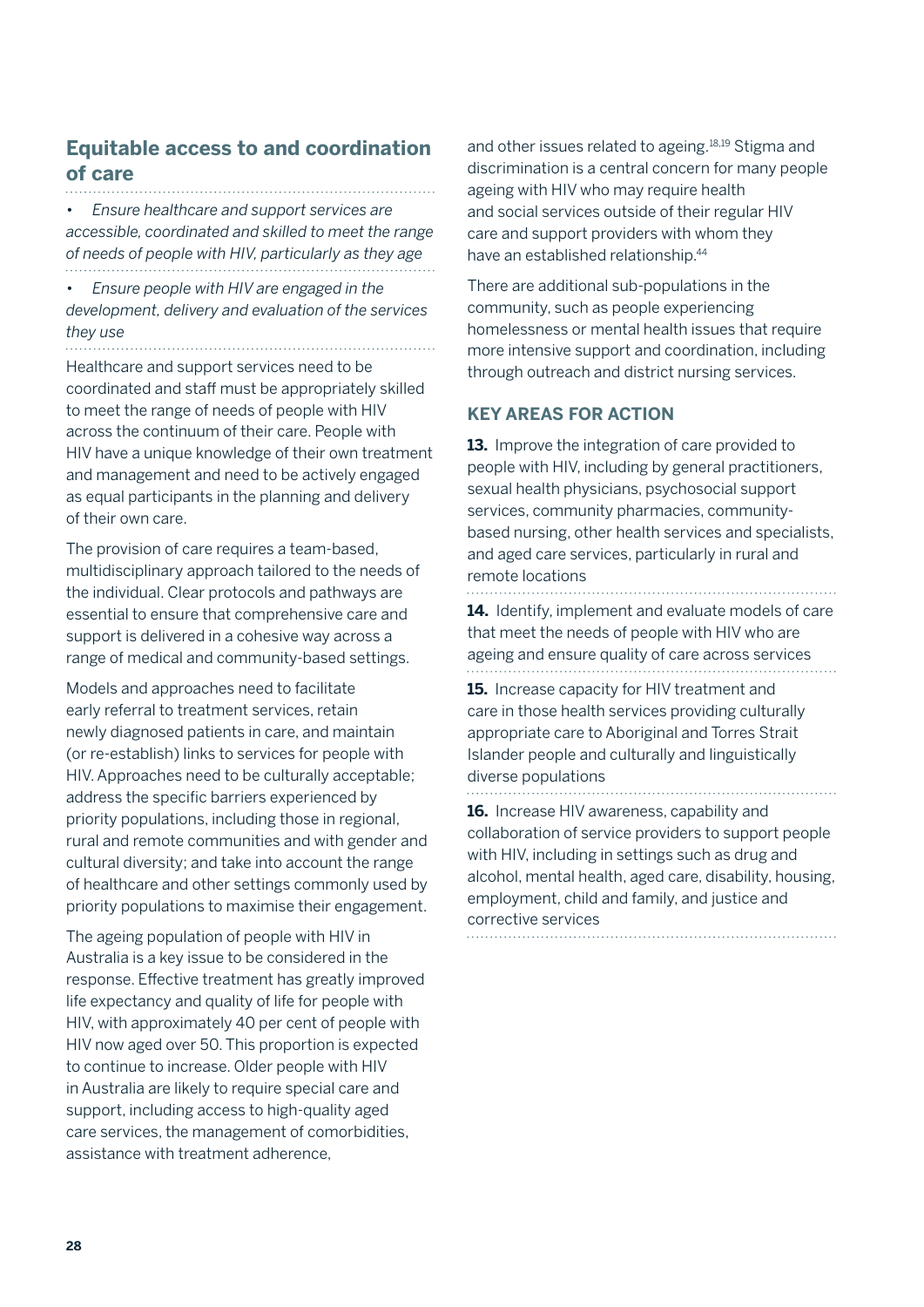#### **Workforce**

• *Facilitate a highly skilled multidisciplinary workforce that is respectful of and responsive to the needs of people with HIV and other priority populations* 

A strong multidisciplinary workforce of motivated and trained health professionals and community health, aged care, and peer-based workers who are from, and who work with, priority populations is vital to delivering best-practice, culturally appropriate, high-quality services across Australia.

Primary health services, including general practice, Aboriginal Community Controlled Health Services (ACCHS) and Aboriginal Medical Services (AMS), remain priority settings for the delivery of prevention, testing and treatment services for HIV, in collaboration with specialist care as necessary. Sexual health clinics and peer-based organisations involved in health service delivery play an important role in providing culturally and age-appropriate services to priority populations and people who are not accessing mainstream primary health services. Other health services, including specialist, antenatal, alcohol and other drug and mental health services and treatment programs and needle and syringe programs, are also important settings in the response to HIV.

Evidence-based, responsive and accessible clinical guidelines and tools play an essential role in supporting the provision of effective HIV prevention and care in Australia. These guidelines must be updated at regular intervals and coupled with education and training to build workforce capacity and capability. This is particularly important in supporting the management of patients with complex needs in community-based settings.

Specific education, professional development and specialisation opportunities need to be made available to support the development of essential knowledge and skills across the workforce. Hybrid approaches of online learning, web-based resources and mobile applications, as well as face-to-face learning opportunities, should be tailored to specific workforce needs and locations (including urban, regional, rural and remote).

Comprehensive guidance for the workforce that supports professionals in providing advice to patients, including on legal and policy issues in relation to HIV transmission and undetectable viral load, would better support people with HIV to make informed decisions about prevention and treatment adherence. Education to reduce and address stigma and discrimination should be included in training programs for staff of all specialist, primary healthcare and community service providers.

Issues in relation to recruitment and retention of staff need to be addressed, particularly in rural and remote areas, to ensure that the required expertise, capability and capacity exists in all areas. Innovative models adapted to local contexts can assist in addressing such challenges by utilising the skills of other appropriately trained health professionals. Shared care models involving general practitioners, medical specialists, nursing professionals, Aboriginal and Torres Strait Islander Health Workers, community-based workers, and other health professionals will assist in decreasing the burden on sexual health services. Less experienced diagnosing clinicians need strong links with specialist providers in providing an HIV diagnosis and enabling treatment, ongoing care and other support services in the community.

As the accessibility of PrEP is increased, prescribers need to be more closely linked to HIV services and sexual health services and/or able to provide those services in primary healthcare settings. PrEP-related education for primary care should be informed by caseload, the priority populations being cared for and the past community experiences of accessing such services. Enhanced roles for nursing professionals that facilitate access to preventive measures, including PrEP, early treatment and monitoring for priority populations, should be further explored and developed.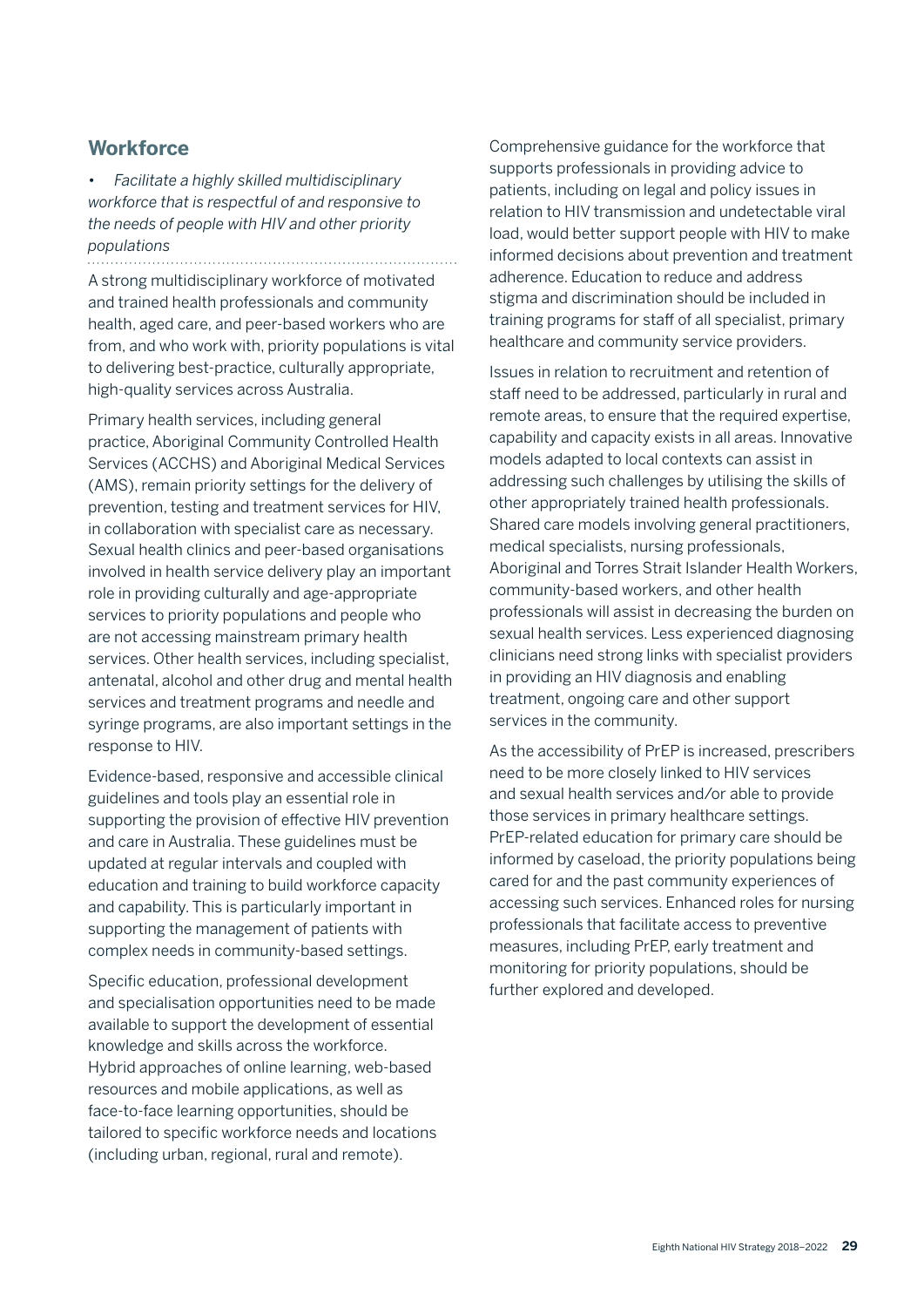#### **KEY AREAS FOR ACTION**

**17.** Continue to regularly update, maintain, and make accessible evidence-based clinical guidelines, tools and support for prevention, testing and management of HIV and related comorbidities 

**18.** Ensure that access to PrEP, TasP and other prevention methods are supported by consistent and targeted information and messaging for health professionals

**19.** Continue to explore and share experiences of innovative multidisciplinary models of care for HIV prevention and management, particularly models for rural and remote areas and areas of workforce shortage

**20.** Develop knowledge and awareness of HIV across the multidisciplinary workforce to facilitate the delivery of appropriate services and address the ongoing care and support needs of people with HIV

**21.** Support the capacity and role of community organisations to provide education, prevention, support and advocacy services to priority populations

#### **Addressing stigma and creating an enabling environment**

• *Implement a range of initiatives to address stigma and discrimination and minimise the impact on people's health-seeking behaviour and health outcomes*

• *Continue to work towards addressing the legal, regulatory and policy barriers which affect priority populations and influence their health-seeking behaviours* 

• *Strengthen and enhance partnerships and connections to priority populations, including the meaningful engagement and participation of people with HIV*

Stigma is widely recognised as one of the most significant barriers to an effective HIV response. It can have a significant impact on health outcomes as well as relationships and employment prospects and can lead to social isolation and mental ill health.

The experience and anticipation of discriminatory or unfair treatment increases the negative impact on the health status of people with HIV and can reduce access to care. Stigma and discrimination have been correlated with poor access to health care, and they create barriers to services and support.

While stigma and discrimination have reduced somewhat over the last 30 years, it continues to be reported by people with HIV and by lesbian, gay, bisexual, trans and gender-diverse, and/or intersex populations, sex workers, people who use drugs, Aboriginal and Torres Strait Islander people and CALD populations. In a 2016 online survey completed by 181 people with HIV, nearly three-quarters of respondents (74 per cent) reported stigma related to their HIV status and approximately half of respondents (52 per cent) reported experiencing negative or different treatment by health workers.49

The stigma and discrimination experienced by people with HIV and other priority populations can also be influenced by intersecting characteristics and the stigma and discrimination associated with those. This includes sexual orientation, gender and gender identity, cultural background, migrant or refugee status, disability, or being a sex worker or person in a custodial setting. Strategies to address stigma and discrimination must acknowledge and account for this.

There is an ongoing need for Australian governments to continue to review and work towards removing barriers to access to HIV prevention, management, care and support; promote and protect the human rights of people with HIV and people among affected communities; and break down the stigma and discrimination associated with HIV.

Increased efforts are needed to address stigma and support people with HIV and priority populations to challenge stigma and build resilience. The meaningful involvement of people with HIV and affected communities in all aspects of the HIV response play an important role in addressing stigma and discrimination. It enables individuals and communities to draw on their lived experiences and be meaningfully involved in the design, implementation and evaluation of HIV interventions.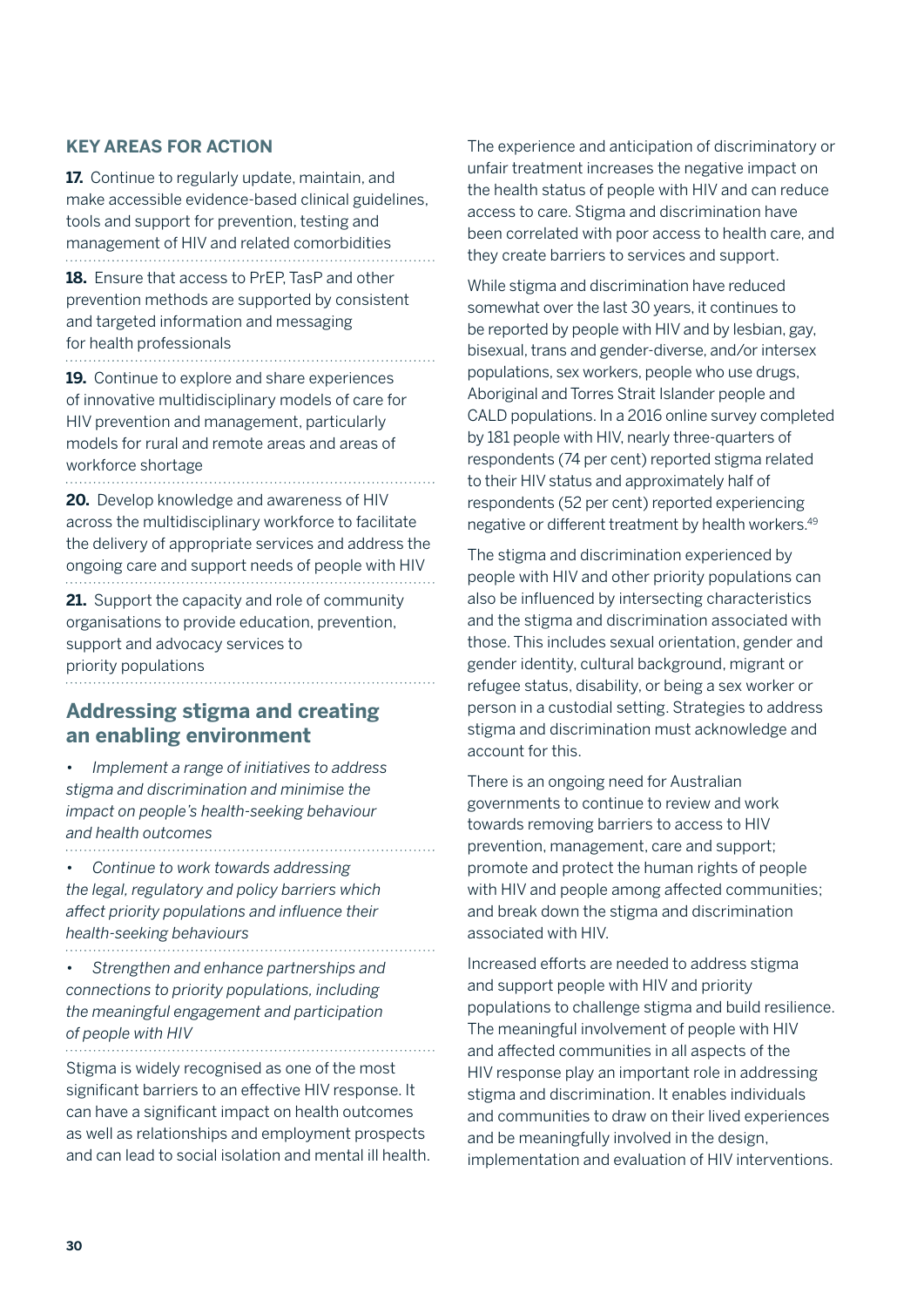Efforts are also needed to increase the awareness of health professionals and community health workers, particularly those on the front line of HIV diagnosis and treatment, in relation to stigma and discrimination. This is an important part of training programs for staff of all specialist, primary healthcare and community-based service providers. The training needs to highlight the essential role they play in removing stigma and discrimination as a barrier for priority populations in accessing prevention, testing, treatment, care and support. It is important to ensure that healthcare professionals are well-informed about how to most effectively engage with and support priority populations is important, and this must be underpinned by comprehensive and transparent health service quality standards, including standards that address privacy, confidentiality and patient rights.

Overall Australia has a strong enabling environment, including regulation of needle and syringe programs and strong anti-discrimination legislation for some populations. However there are some key legal, regulatory, policy, social, cultural and economic barriers that impact on HIV prevention and access to HIV services. These barriers include the cost of services; challenges with service delivery in regional and remote areas; language and cultural barriers; a lack of culturally appropriate health services; and laws and regulations in relation to sex work, drug use, peer distribution of injecting equipment, and non-disclosure, exposure and transmission of HIV.31 Studies have found that the removal of such barriers, and reduction in stigma and discrimination, increased the rates of testing and treatment and contributed to a decrease in the incidence and prevalence of various BBV and STI.31,50 Approaches to addressing barriers in Australia need to be informed by the national and international evidence base in relation to the impact on HIV transmission and public health outcomes, and they need to be considered in the Australian context.

The implementation of this strategy rests within the health sector. However, many of the barriers to access and equitable treatment of affected individuals and communities fall outside of the

responsibility of the health system—for example, criminalisation impacts on priority populations by perpetuating isolation and marginalisation and limiting their ability to seek information, support and health care. It is important that effective and meaningful dialogue is maintained across sectors and jurisdictions to support knowledge translation (for example, current HIV-related clinical evidence) and to discuss the potential impacts of any wider decisions on the health of priority populations.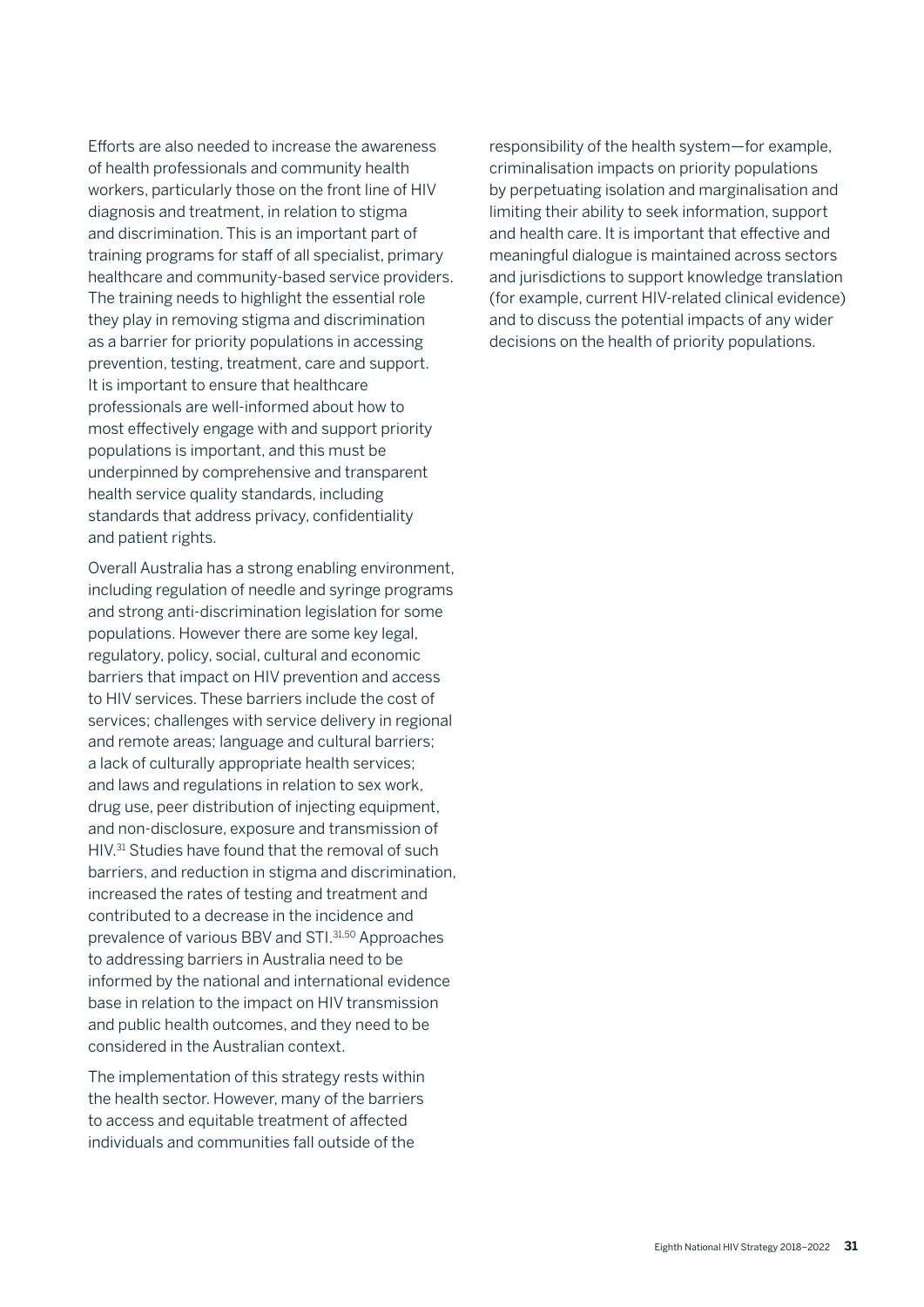#### **KEY AREAS FOR ACTION**

**22.** Implement initiatives to reduce stigma and discrimination across priority settings, including education which incorporates messaging to counteract stigma 

**23.** Implement initiatives that assist people with, and at risk of, HIV to challenge stigma and build resilience

**24.** Maintain and develop peer support models appropriate for priority populations and maintain support for people with HIV as peer navigators in diagnosis, treatment and care

**25.** Monitor laws, policies, stigma and

discrimination which impact on health-seeking behaviour among priority populations and their access to testing and services; and work to ameliorate legal, regulatory and policy barriers to an appropriate and evidence-based response

**26.** Review and address institutional, regulatory and system policies which create barriers to equality of prevention, testing, treatment and care and support for people with HIV and affected communities

**27.** Engage in dialogue with other government sectors to promote the use of up-to-date HIVrelated science to improve policies affecting people with HIV and to discuss the impacts of wider public policy decisions on the health of priority populations

#### **Data, surveillance, research and evaluation**

• *Continue to build a strong evidence base for responding to HIV in Australia that is informed by high-quality, timely data and surveillance systems* Continuous improvement of data collections and systems is important to support a comprehensive understanding of HIV in Australia. However, this must be appropriately targeted to avoid unnecessary burden for health services and frontline staff and to ensure effective patient privacy and confidentiality.

Opportunities to improve the level of detail in collected data to better identify trends and issues of concern in relation to specific priority and sub-populations, including trans and gender-diverse people and women, need to be explored. Improvements in the reporting of Aboriginal and Torres Strait Islander status in clinical and pathology settings also need to be implemented. There is a need for data on stigma and discrimination, both in relation to HIV itself and in relation to a variety of other factors, with a focus on gender and sexuality and sex work, and on the quality of life for people with HIV. There is also a need to improve the timeliness and consistency of data collection across Australia to better support completeness and comparability. Potential areas for greater involvement of community and peer-based organisations in surveillance also need to be identified, given their strong knowledge of priority populations.

Rates of HIV drug resistance require ongoing monitoring. While cases of treatment failure are rare in Australia, active and accurate monitoring is required to detect any increase. This is important, as drug resistance can result in adverse health outcomes and transmission of drug-resistant HIV.

Social, behavioural, epidemiological, clinical and basic research is essential in developing a strong evidence base for managing and preventing HIV in the community. This research identifies and examines key changes in the epidemiology and behaviours of priority populations; emerging issues and concerns; and influences on people's decisions in regard to risk taking and seeking testing, care and treatment. It also assists to inform targeted responses in priority populations and settings. Partnerships between research institutes, clinicians and community and peer based organisations are valuable, as community and peer-based organisations (and clinicians) are often the first to identify changes in behaviours, social interactions and demographics of priority populations.<sup>51,52</sup> Maintaining a strong research agenda and program that informs and responds to the priority actions of the strategy ensures that implementation is supported by a strong, relevant evidence base.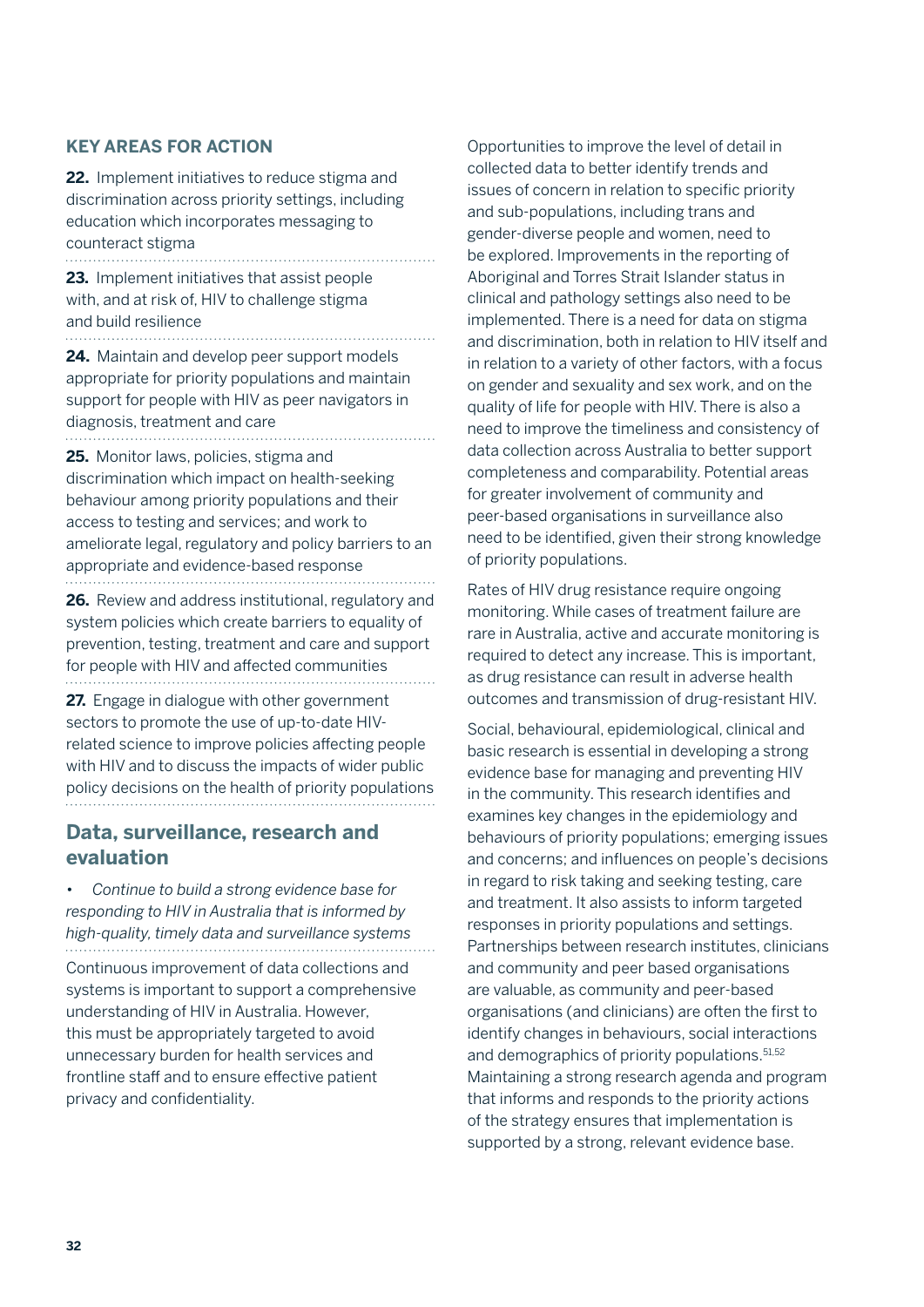The National BBV and STI Surveillance and Monitoring Plan 2018–2022 will be developed to measure and monitor the implementation of this strategy through the identification and development of indicators to measure progress towards achieving the strategy's targets. The evaluation of existing HIV activities and programs, and development of new ones, will aim to maximise their alignment with the priority areas for action set out in this strategy.

#### **KEY AREAS FOR ACTION**

**28.** Identify gaps in surveillance data for measuring and monitoring the implementation of this strategy and prioritise these for action

**29.** Identify opportunities to improve the timeliness and consistency of data collection

**30.** Improve surveillance of issues impacting on people with HIV, including morbidity and mortality, stigma and discrimination, quality of life measures, the availability of new biomedical interventions and HIV drug resistance

**31.** Build on the existing strong evidence base to effectively inform the implementation of the priority actions of this strategy 

**32.** Ensure current and future programs and activities are evaluated to ensure linkage and alignment to the priority areas of this strategy

**33.** Explore opportunities for assessing the impact of legislation and regulation on barriers to equal access to health care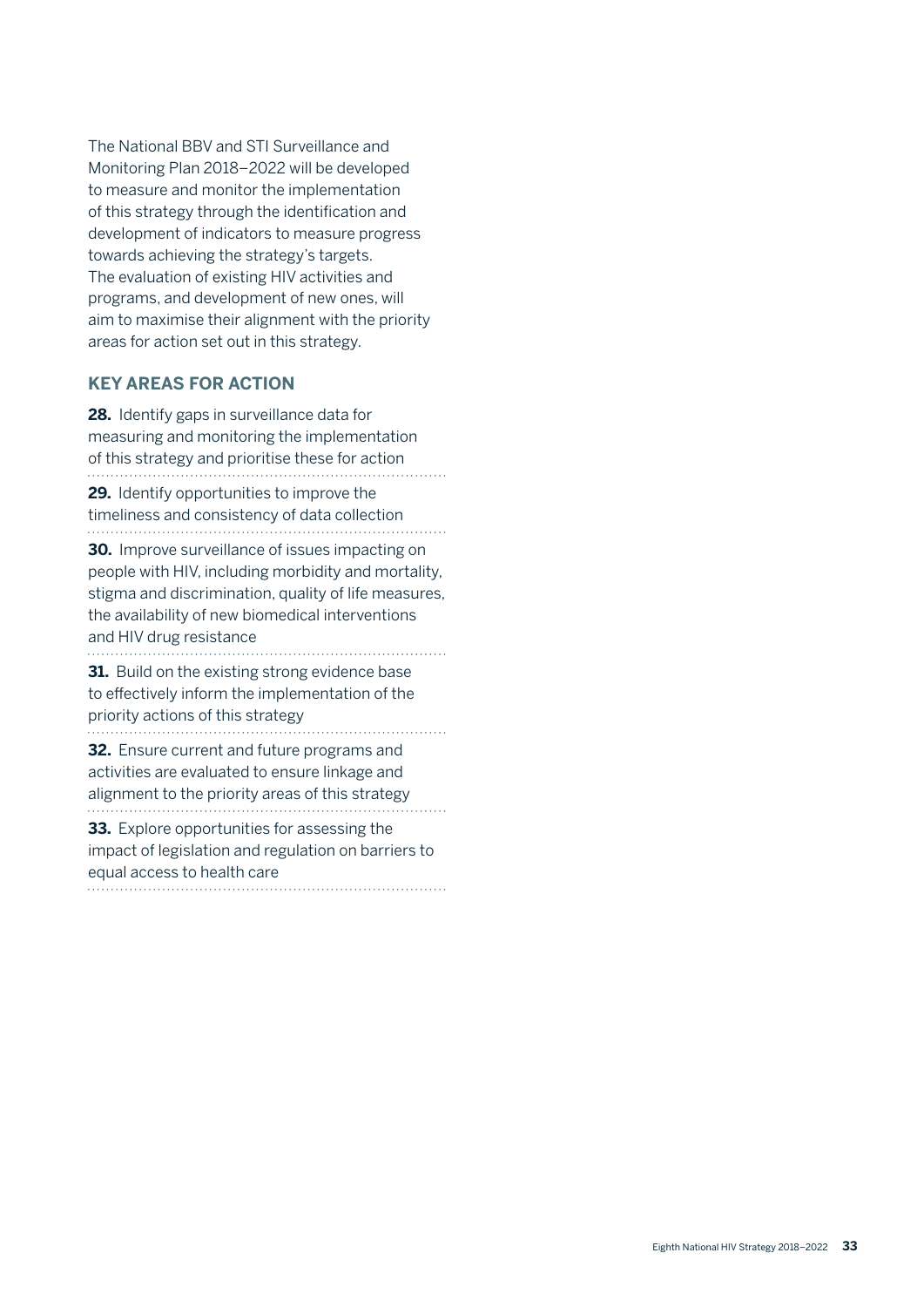## **Implementing this strategy**

### **Leadership, partnership and connections to community**

Australia's response to HIV is built on a model of partnership between government, community-based organisations, researchers, health professionals and priority populations. The partnership approach depends on clear leadership roles and accountability for all involved.

The Australian Government is committed to providing strong national leadership by working across portfolios and jurisdictions to achieve the goals of this strategy. The Australian Government Department of Health leads the coordination of the national response to HIV under the National HIV Strategy. However, the success of this strategy is contingent on productive partnerships between Australian, state and territory governments and partners, including peak bodies representing communities, health professionals, researchers and others. In the case of research on BBV and STI, it is imperative that this is conducted in partnership with communities and aligned with the priorities of the five national strategies.

National community and health peak organisations, and other organisations, representing communities and the clinical workforce remain at the forefront of the HIV response in Australia. Organisations including the Australian Federation of AIDS Organisations; the National Association of People with HIV Australia; the Australian Injecting and Illicit Drug Users League; Scarlet Alliance, Australian Sex Workers' Association; and the Australasian Society for HIV, Viral Hepatitis and Sexual Health Medicine, and the relationship these organisations have with their members, have a critical role to play in the implementation of this strategy.

### **Action plan**

The National BBV and STI Strategies Action Plan 2018–2022 provides the detail of specific actions for governments and partners. The action plan outlines the roles and responsibilities of governments and partners and the time frames for implementation of the actions. Indicators for measuring the progress towards achievement of the strategies' targets will also be developed. The action plan will be reviewed as required during the lifetime of the strategies.

The five national BBV and STI strategies share a number of key actions related to areas such as workforce, improving data and surveillance, education programs, and stigma and discrimination. The action plan will focus on encouraging connections between existing programs and policies, and adapting lessons from previously successful approaches, to minimise duplication of effort. It will also look for opportunities to learn from and adapt responses used for other diseases where relevant.

#### **Governance, reporting and evaluation**

The five national BBV and STI strategies are endorsed by Australia's Health Ministers and governed through relevant committees of the Australian Health Ministers' Advisory Council (AHMAC). The Blood Borne Viruses and Sexually Transmissible Infections Standing Committee (BBVSS) coordinates implementation efforts across jurisdictions and reports to the Australian Health Protection Principal Committee (AHPPC) on progress in the implementation of the national strategies. BBVSS and the Communicable Diseases Network Australia (CDNA) will jointly monitor progress towards the targets of each strategy and identify emerging issues and opportunities for action.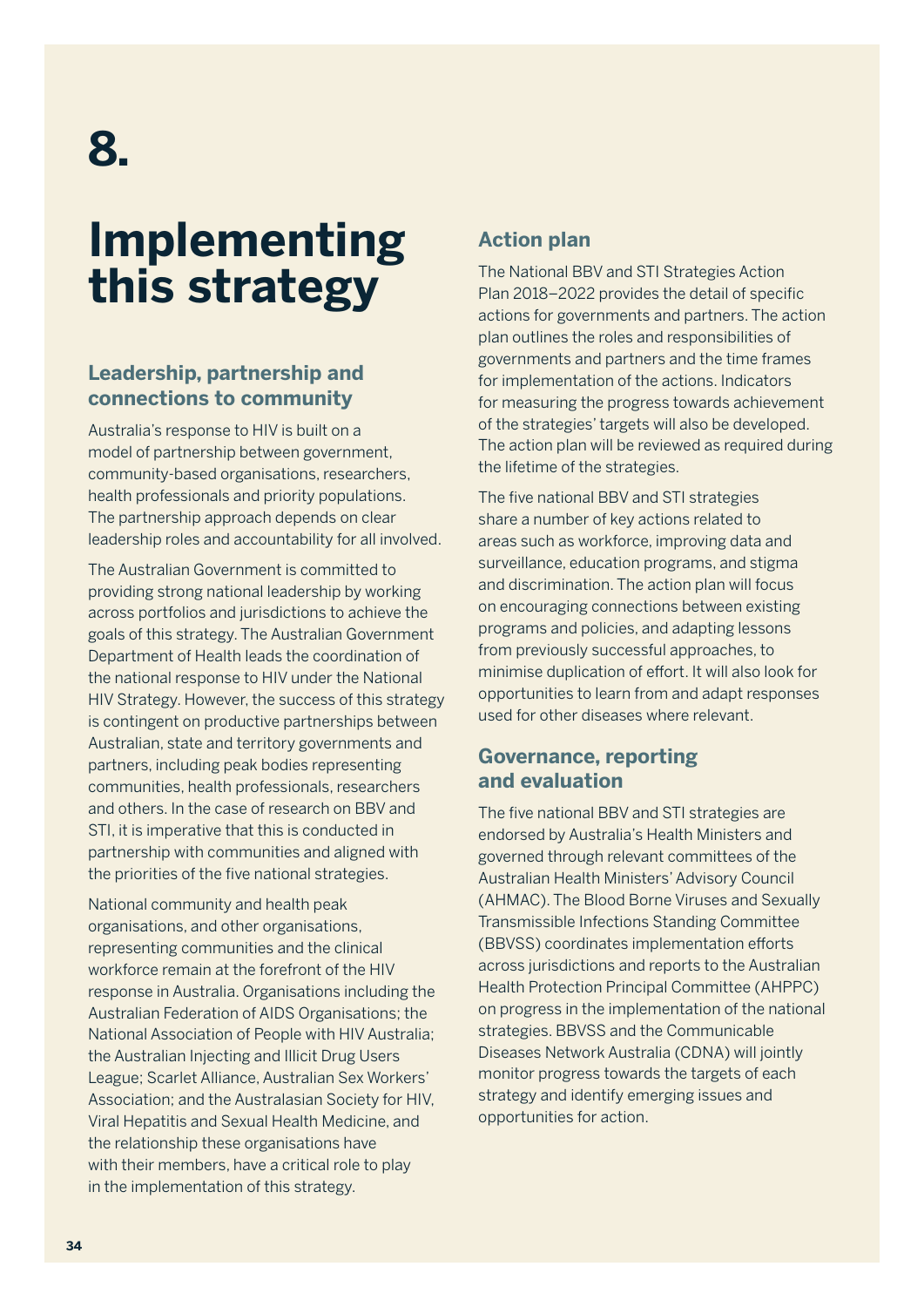### **Surveillance and monitoring plan**

The National BBV and STI Surveillance and Monitoring Plan 2018–2022 supports the five national BBV and STI strategies and informs and monitors progress on achieving the goals and targets of each strategy. A subcommittee of the CDNA is responsible for overseeing the surveillance and monitoring plan and reporting on progress to the CDNA and BBVSS.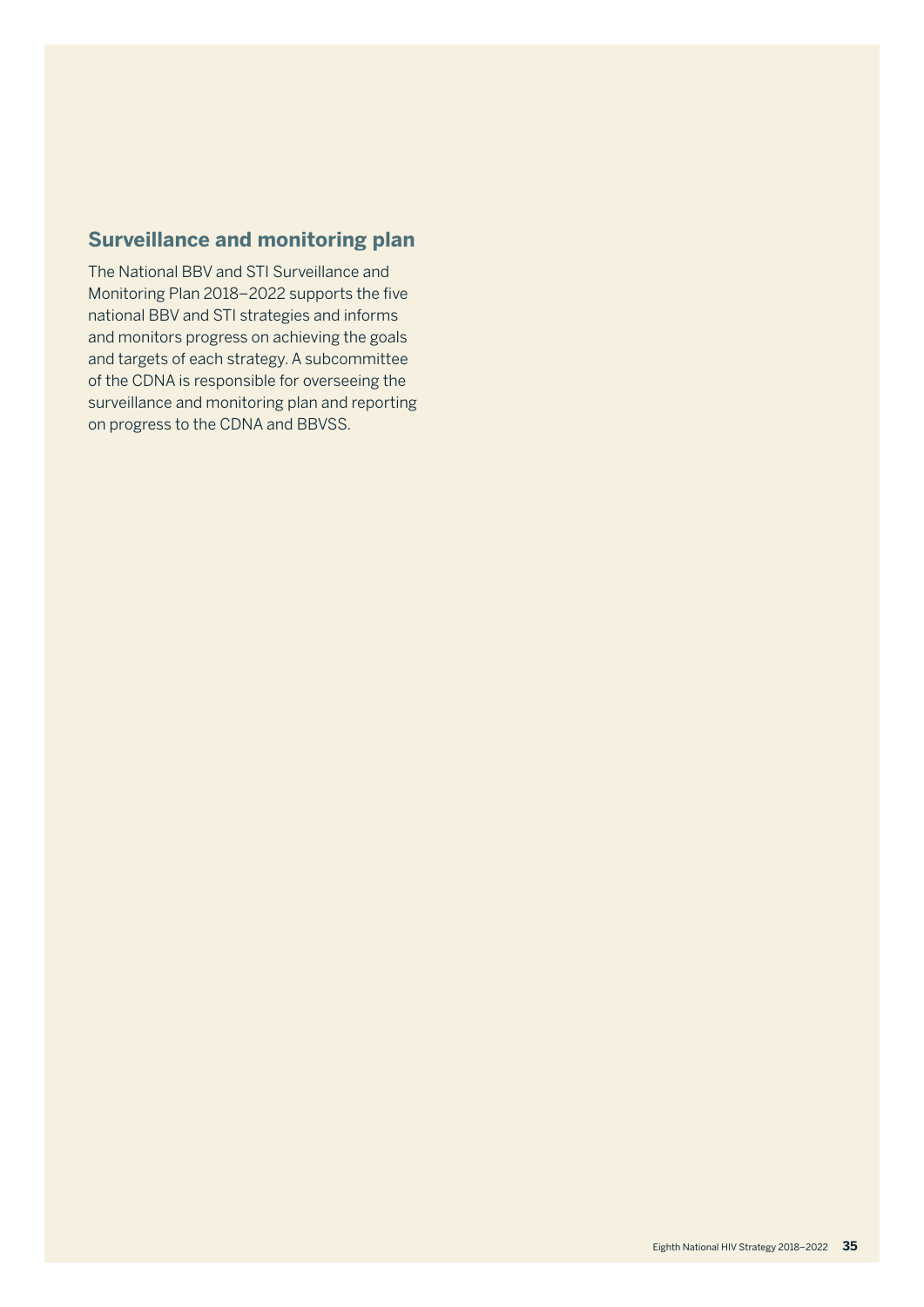## **Appendix A**

## **References**

1 The Kirby Institute. (2000–2017). HIV, viral hepatitis and sexually transmissible infections in Australia, Annual Surveillance Reports 2007–2017. University of New South Wales (UNSW) Sydney: Sydney.

<sup>2</sup> The Kirby Institute. (2017). HIV, viral hepatitis and sexually transmissible infections in Australia, Annual Surveillance Report 2017. UNSW Sydney: Sydney.

<sup>3</sup> Rodger, A. (2016). Association between sexual activity without condoms and risk of HIV transmission in serodifferent couples when the HIV-positive partner is using suppressive antiretroviral therapy: the PARTNER study. 21st International AIDS Conference, Durban, abstract TUAC0206.

4 Rodger, A., T. Bruun, V. Cambiano *et al*. (2014). HIV transmission risk through condomless sex if HIV+ partner on suppressive ART: PARTNER study. 21<sup>st</sup> Conference on Retroviruses and Opportunistic Infections, Boston, abstract 153LB.

5 The Kirby Institute. (2017). Promising news for HIV treatment as prevention: study finds HIV transmission rare in couples when an HIV positive partner is receiving treatment. Accessed 29 November 2017 at: [https://kirby.unsw.edu.au/news/promising-news-hiv](https://kirby.unsw.edu.au/news/promising-news-hiv-treatment-prevention-study-finds-hiv-transmission-)[treatment-prevention-study-finds-hiv-transmission-rare-couples-when-hiv](https://kirby.unsw.edu.au/news/promising-news-hiv-treatment-prevention-study-finds-hiv-transmission-)

6 HIV Prevention Trials Network. (2017). HIV Prevention Trial (HPTN 052) Releases New Findings: Early initiation of ART leads to 96% reduction in HIV transmission according to study conducted by HIV Prevention Trials Network [press release]. Accessed 29 November 2017 at: [https://hptn.org/sites/default/files/inline-files/](https://hptn.org/sites/default/files/inline-files/HPTN052PressReleaseIASJul2011final.pdf) [HPTN052PressReleaseIASJul2011final.pdf](https://hptn.org/sites/default/files/inline-files/HPTN052PressReleaseIASJul2011final.pdf)

7 United Nations. (2016). United Nations Political Declaration on HIV and AIDS: On the Fast-Track to Accelerating the Fight against HIV and to Ending the AIDS Epidemic by 2030. Accessed 10 April 2017 at:[http://www.unaids.org/sites/default/files/media\\_asset/2016](http://www.unaids.org/sites/default/files/media_asset/2016-political-declaration-HIV-AIDS_en.pdf) [political-declaration-HIV-AIDS\\_en.pdf](http://www.unaids.org/sites/default/files/media_asset/2016-political-declaration-HIV-AIDS_en.pdf)

8 Joint United Nations Programme on HIV/AIDS (UNAIDS). (2014). 90-90-90-An ambitious treatment target to help end the AIDS epidemic. Accessed 10 April 2018 at: [http://www.unaids.org/sites/default/files/media\\_asset/90-90-90\\_en.pdf](http://www.unaids.org/sites/default/files/media_asset/90-90-90_en.pdf)

9 UNAIDS. (2014). Fast-Track: Ending the AIDS epidemic by 2030. Accessed 10 April 2018 at: [www.unaids.org/sites/default/files/media\\_asset/JC2686\\_WAD2014report\\_](http://www.unaids.org/sites/default/files/media_asset/JC2686_WAD2014report_en.pdfwww.unaids.org/sites/defau) [en.pdfwww.unaids.org/sites/default/files/media\\_asset/JC2686\\_WAD2014report\\_en.pdf](http://www.unaids.org/sites/default/files/media_asset/JC2686_WAD2014report_en.pdfwww.unaids.org/sites/defau)

<sup>10</sup> Vanable, P. A., M. P. Carey, D. C. Blair, and R. A. Littlewood. (2006). 'Impact of HIV-related stigma on health behaviors and psychological adjustment among HIV-positive men and women.' AIDS and Behavior, **10**(5):473–482.

11 Mahajan, A. P., J. N. Sayles, V. A. Patel *et al*. (2008). 'Stigma in the HIV/AIDS epidemic: a review of the literature and recommendations for the way forward.' AIDS **22**(Suppl 2):S67–S79.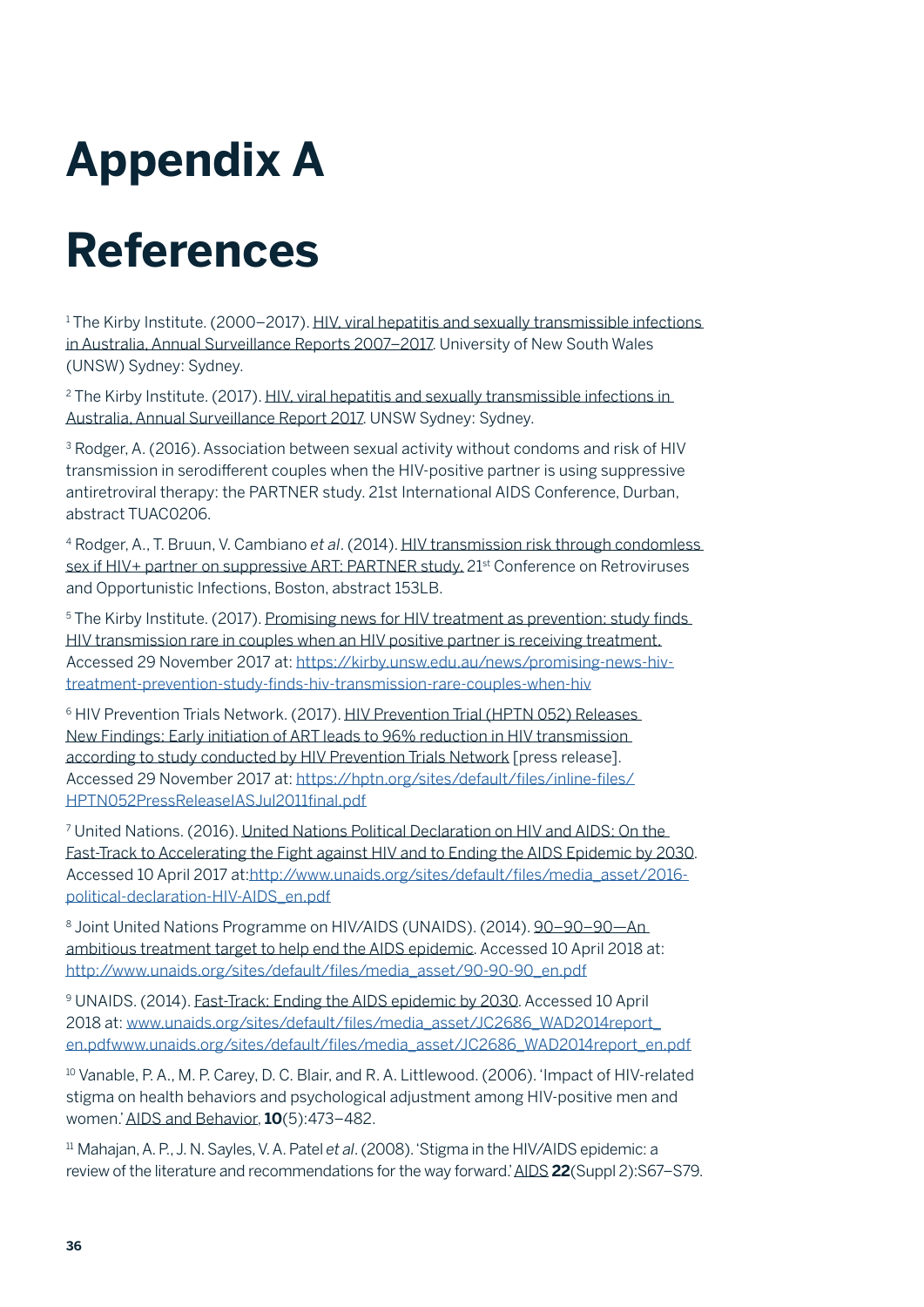<sup>12</sup> Logie, C., and T. M. Gadalla. (2009). 'Meta-analysis of health and demographic correlates of stigma towards people living with HIV.' AIDS Care, **21**(6):742–753.

<sup>13</sup> The Kirby Institute. (2017). Bloodborne viral and sexually transmissible infections in Aboriginal and Torres Strait Islander people, Annual Surveillance Report 2017. UNSW Sydney: Sydney.

<sup>14</sup> Rueda, S., S. Mitra, and S. Chen. (2016). 'Examining the associations between HIV-related stigma and health outcomes in people living with HIV/AIDS: a series of meta-analyses.' BMJ Open, **6**(7):e011453.

<sup>15</sup> Bird, S. T., L. M. Bogart, and D. L. Delahanty. (2004). 'Health-related correlates of perceived discrimination in HIV care.' AIDS Patient Care and STDs, **18**(1):19–26.

<sup>16</sup> Brandt, R. (2009). 'The mental health of people living with HIV/AIDS in Africa: a systematic review.' African Journal of AIDS Research, **8**:123–133.

<sup>17</sup> Hughes, E., S. Bassi, S. Gilbody, M. Bland, and F. Martin. (2016). 'Prevalence of HIV. hepatitis B, and hepatitis C in people with severe mental illness: a systematic review and meta-analysis.' Lancet Psychiatry, **3**:40–48.

<sup>18</sup> Lyons, A., M. Pitts, J. Grierson, R. Thorpe, and J. Power. (2010). 'Ageing with HIV: health and psychosocial well-being of older gay men.' AIDS Care, **22**(10):1236–1244.

19 Petoumenos, K., R. Huang, J. Hoy *et al.* (2017). 'Prevalence of self-reported comorbidities in HIV positive and HIV negative men who have sex with men over 55 years—The Australian Positive & Peers Longevity Evaluation Study (APPLES).' PLoS ONE, **12**(9).

20 Spinner, C.D., C. Boesecke, C. Jordan *et al*. (2018). 'Prevalence of asymptomatic sexually transmitted infections in HIV-positive men who have sex with men in Germany: results of a multicentre cross-sectional study.' Infection, DOI: 10.1007/s15010-018-1124-6.

21 Lee, E., L. Mao, T. Lea, T. McKenzie, C. Batrouney, B. Allan, M. West, G. Prestage, I. Zablotska, J. de Wit, and M. Holt. (2017). Gay Community Periodic Survey: Melbourne 2017. Centre for Social Research in Health, UNSW Australia: Sydney.

22 Nicola, M., N. M. Zetola, and J. D. Klausner. (2007). 'Syphilis and HIV Infection: An Update.' Clinical Infectious Diseases, **44**:1222–1228.

<sup>23</sup> UNSW. (2010). Mapping HIV outcomes: geographical and clinical forecasts of numbers of people living with HIV in Australia. UNSW Sydney: Sydney.

 $24$  Bretana, N. A., M. G. Law, R. Guy, and R. T. Gray. (2017). A growing ageing population of people living with diagnosed HIV in Australia. A poster presented at the 2017 HIV and AIDS Conference, Canberra.

25 Lang, S., F. Boccara, M. Mary-Krause, and A. Cohen, A. (2015). 'Epidemiology of Cardiovascular Disease in HIV infected versus uninfected individuals in developed countries.' Archives of Cardiovascular Disease, **108**:206–215.

26 Australasian Society for HIV, Viral Hepatitis and Sexual Health Medicine (ASHM). (2018). 'Antenatal Testing.' In: Guide to Australian HIV laws and policies for healthcare professionals. Accessed 23 February 2018 at: [http://hivlegal.ashm.org.au/index.php/](http://hivlegal.ashm.org.au/index.php/guide-to-australian-hiv-laws-and-policies-for-healthcare-profe) [guide-to-australian-hiv-laws-and-policies-for-healthcare-professionals/antenatal-testing](http://hivlegal.ashm.org.au/index.php/guide-to-australian-hiv-laws-and-policies-for-healthcare-profe)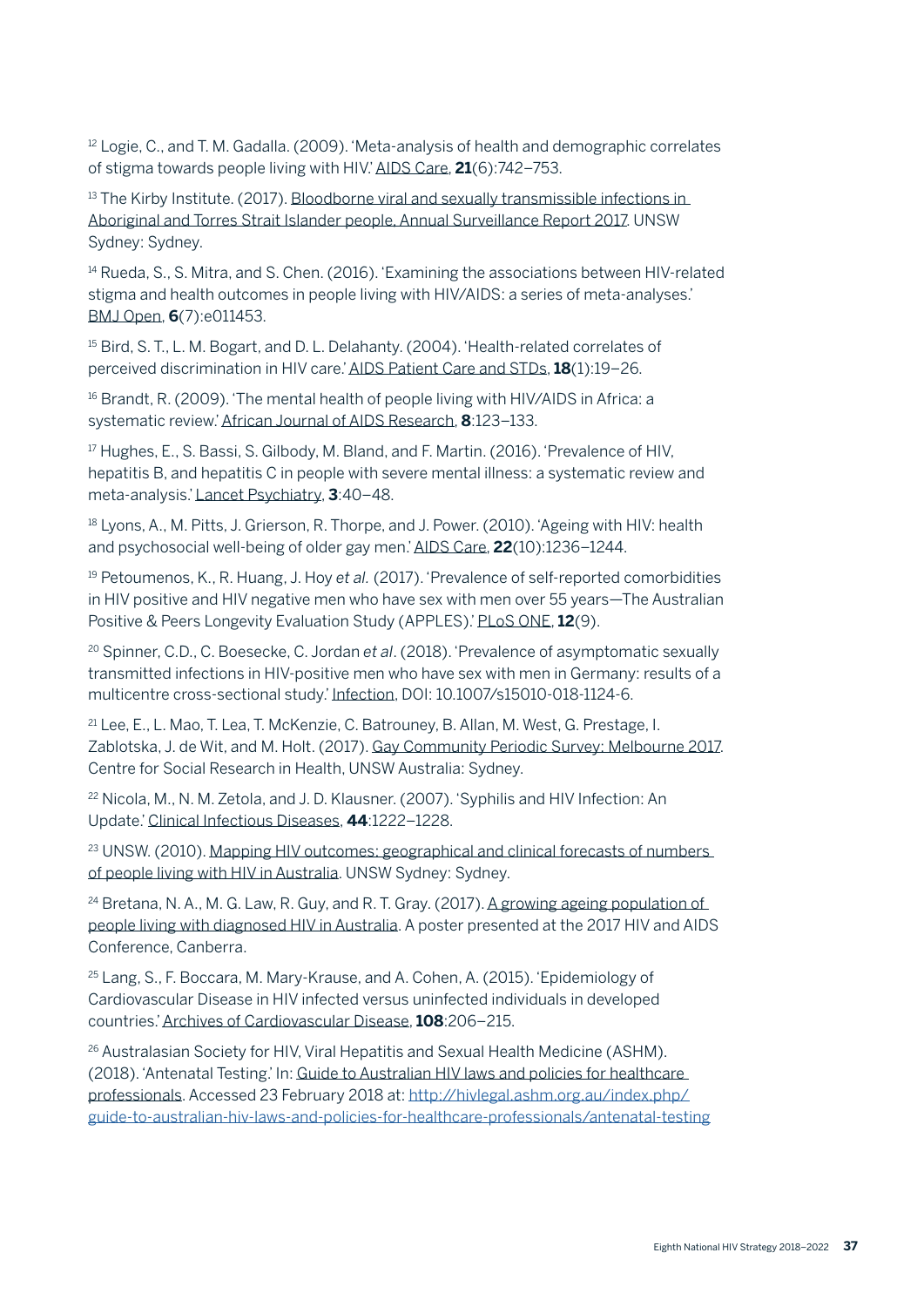<sup>27</sup> Ward, J., L. Crooks, and D. Russell. (2016). High level summit on rising HIV, sexually transmissible infections (STI) and viral hepatitis in Aboriginal and Torres Strait Islander communities, Final Report—April 2016. Accessed 20 February 2018 at: [www.ashm.org.au](http://www.ashm.org.au)

<sup>28</sup> South Australian Health & Medical Research Institute. (2017). HIV and Aboriginal & Torres Strait Islander communities in 2017. Accessed 20 February 2018 at: [https://www.](https://www.sahmri.org/m/downloads/SAHMRI_booklet_HIV_and_ATSI_Communities_in_2016_FINAL_electronic_) [sahmri.org/m/downloads/SAHMRI\\_booklet\\_HIV\\_and\\_ATSI\\_Communities\\_in\\_2016\\_](https://www.sahmri.org/m/downloads/SAHMRI_booklet_HIV_and_ATSI_Communities_in_2016_FINAL_electronic_) [FINAL\\_electronic\\_version.pdf](https://www.sahmri.org/m/downloads/SAHMRI_booklet_HIV_and_ATSI_Communities_in_2016_FINAL_electronic_)

<sup>29</sup> The Kirby Institute. (2017). Australian Needle and Syringe Program Survey National Data Report 2012–2016. UNSW Sydney: Sydney.

30 Lea, T. M., L. Costello, G. Mao *et al.* (2013). 'Elevated reporting of unprotected anal intercourse and injecting drug use but no difference in HIV prevalence among Indigenous Australian men who have sex with men compared with their Anglo-Australian Peers.' Sexual Health, **10**(2):146–155.

31 ASHM. (2018). Guide to Australian HIV laws and policies for healthcare professionals. Accessed 23 February 2018 at: [http://hivlegal.ashm.org.au/index.php/guide-to](http://hivlegal.ashm.org.au/index.php/guide-to-australian-hiv-laws-and-policies-for-healthcare-profe)[australian-hiv-laws-and-policies-for-healthcare-professionals](http://hivlegal.ashm.org.au/index.php/guide-to-australian-hiv-laws-and-policies-for-healthcare-profe).

32 Shannon, K., S. A. Strathdee, S. M. Goldenberg *et al*. (2015). 'Global epidemiology of HIV among female sex workers: influence of structural determinants.' The Lancet, **385**(9962):55–71.

33 Buckingham, E., E. Schrage, and F. Cournos. (2013). 'Why the treatment of mental disorders is an important component of HIV prevention among people who inject drugs.' Advance in Preventive Medicine, **2013**:1–9.

34 Topp, L., J. Iversen, E. Baldry, and L. Maher. (2012). 'Housing instability among people who inject drugs: results from the Australian Needle and Syringe Program Survey.' Journal of Urban Health: Bulletin of the New York Academy of Medicine, **90**(4):699–716.

<sup>35</sup> The Kirby Institute. (2016). Following lives undergoing change: gay community life, drug use, and taking care of ourselves and each other 2014–15. Accessed 28 February 2018 at: [https://kirby.unsw.edu.au/sites/default/files/kirby/news/Flux%20Annual%20Report.](https://kirby.unsw.edu.au/sites/default/files/kirby/news/Flux%20Annual%20Report.pdf) [pdf](https://kirby.unsw.edu.au/sites/default/files/kirby/news/Flux%20Annual%20Report.pdf).

36 Race, K., T. Lea, D. Murphy, and K. Pienaar. (2017). 'The future of drugs: recreational drug use and sexual health among gay and other men who have sex with men.' Sexual Health, **14**:42–50.

<sup>37</sup> The Kirby Institute. (2017). National Prison Entrants' Bloodborne virus and risk. behaviour survey report, 2004, 2007, 2010, 2013 and 2016. UNSW Sydney: Sydney.

38 Dolan, K, B. Moazen, A. Noori, S. Rahimzadeh, F. Farzadfar, and F. Hariga. (2015). 'People who inject drugs in prison: HIV prevalence, transmission and prevention.' International Journal of Drug Policy, **26**:S12–S15.

39 Hellard, M. E., and C. K. Aitken. (2004). 'HIV in prison: what are the risks and what can be done?' Sexual Health, **1**:107–113.

40 Australian Institute of Health and Welfare (AIHW). (2015). The health of Australia's prisoners, 2015. AIHW: Canberra.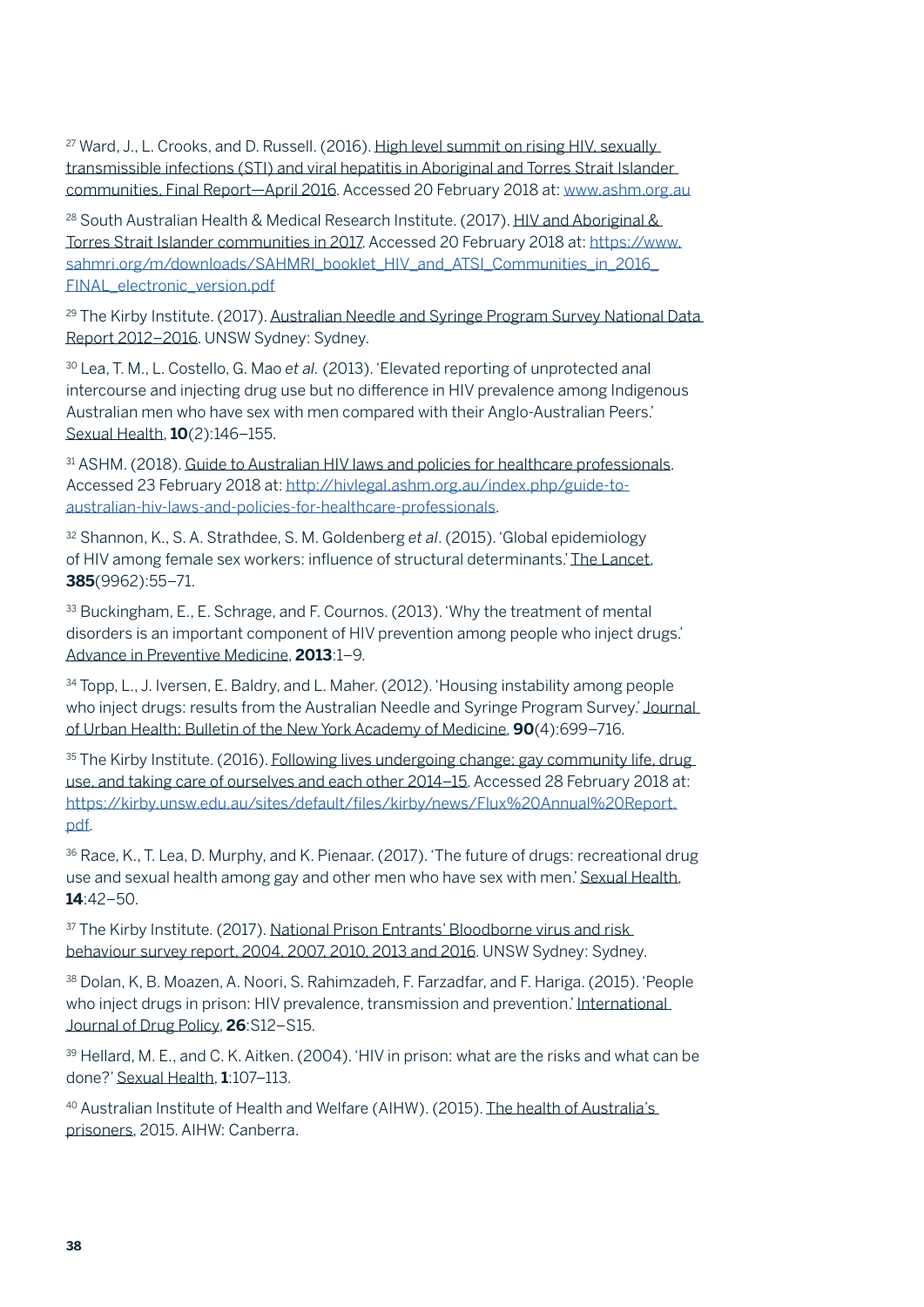41 Bara, S. D., T. Poteat, S. Strömdahl *et al.* (2013). 'Worldwide burden of HIV in transgender women: a systematic review and meta-analysis.' The Lancet: Infectious Disease, **13**(4):214–222.

42 Grant, J. M., L. Mottet, J. Tanis et al. (2011). Injustice at every turn: A report of the National Transgender Discrimination Survey. The National Gay and Lesbian Task Force and the National Center for Transgender Equality: Washington.

43 Grant, R. M., J. R. Lama, P. L. Anderson *et al*. (2010). 'Pre-exposure chemoprophylaxis for HIV prevention in men who have sex with men.' New England Journal of Medicine, **363**:2587–2599.

44 McCormack, S., D. T Dunn, M. Desai *et al*. (2016). 'Pre-exposure prophylaxis to prevent the acquisition of HIV-1 infection (PROUD): effectiveness results from the pilot phase of a pragmatic open-label randomised trial.' Lancet, **387**:53–60.

45 NSW Health. (2017). NSW HIV Strategy 2016–2020—Quarter 4 and Annual 2017 Data Report. Accessed 26 March 2018 at: [http://www.health.nsw.gov.au/endinghiv/](https://www.health.nsw.gov.au/endinghiv/Publications/q4-2017-and-annual-hiv-data-report.pdf) [Publications/q4-2017-and-annual-hiv-data-report.pdf](https://www.health.nsw.gov.au/endinghiv/Publications/q4-2017-and-annual-hiv-data-report.pdf).

46 Hamlyn, E., and P. Easterbrook. (2007). 'Occupational exposure to HIV and the use of post-exposure prophylaxis.' Occupational Medicine, **57**(5):329–336.

47 ASHM. (2016). National guidelines for post-exposure prophylaxis after non-occupational and occupational exposure to HIV. Accessed 26 March 2018 at: [http://www.ashm.org.au/](http://www.ashm.org.au/resources/PEP_GUIDELINES_2016.FINAL_ONLINE_VERSION.pdf) [resources/PEP\\_GUIDELINES\\_2016.FINAL\\_ONLINE\\_VERSION.pdf](http://www.ashm.org.au/resources/PEP_GUIDELINES_2016.FINAL_ONLINE_VERSION.pdf)

48 ASHM. (2018). Making a New HIV Diagnosis. Accessed 28 February 2018 at: [http://www.](http://www.ashm.org.au/HIV/prevention-testing-and-diagnosis/making-new-diagnosis/) [ashm.org.au/HIV/prevention-testing-and-diagnosis/making-new-diagnosis/.](http://www.ashm.org.au/HIV/prevention-testing-and-diagnosis/making-new-diagnosis/)

49 Centre for Social Research in Health. (2017). Stigma Indicators Monitoring Project Final Report. University of New South Wales: Sydney.

<sup>50</sup> Ritter, A., and J. Cameron. (2005). 'A systematic review of harm reduction.' Drug Policy Modelling Project Monograph, **6**.

51 World Health Organization. (2013). Chapter Three—Community-led services. In: Implementing comprehensive HIV/STI programmes with sex workers: practical approaches from collaborative interventions. Accessed 4 April 2018 at: [http://www.who.](http://www.who.int/hiv/pub/sti/sex_worker_implementation/en/) [int/hiv/pub/sti/sex\\_worker\\_implementation/en/](http://www.who.int/hiv/pub/sti/sex_worker_implementation/en/)

52 UNAIDS and Stop Aids Alliance. (2015). Communities deliver: the critical role of communities in reaching the global targets to end the AIDS epidemic. Accessed 4 April 2018 at: [http://www.unaids.org/sites/default/files/media\\_asset/UNAIDS\\_JC2725\\_](http://www.unaids.org/sites/default/files/media_asset/UNAIDS_JC2725_CommunitiesDeliver_en.pdf) [CommunitiesDeliver\\_en.pdf](http://www.unaids.org/sites/default/files/media_asset/UNAIDS_JC2725_CommunitiesDeliver_en.pdf)

53 Power, J., G. Brown, A. Lyons, R. Thorpe, G. W. Dowsett, and J. Lucke. (2017). 'HIV Futures 8: protocol for a repeated cross-sectional and longitudinal survey of people living with HIV in Australia.' Frontiers in Public Health, **5**(50).

54 Lyons, A., and W. A. Heywood, A national survey of HIV and Mental Health. Australian Research Centre in Sex, Health and Society. Accessed 27 March 2018 at: [https://www.](https://www.latrobe.edu.au/__data/assets/pdf_file/0010/764137/Healthy-Minds-briefing-paper.pdf) [latrobe.edu.au/\\_\\_data/assets/pdf\\_file/0010/764137/Healthy-Minds-briefing-paper.pdf](https://www.latrobe.edu.au/__data/assets/pdf_file/0010/764137/Healthy-Minds-briefing-paper.pdf)